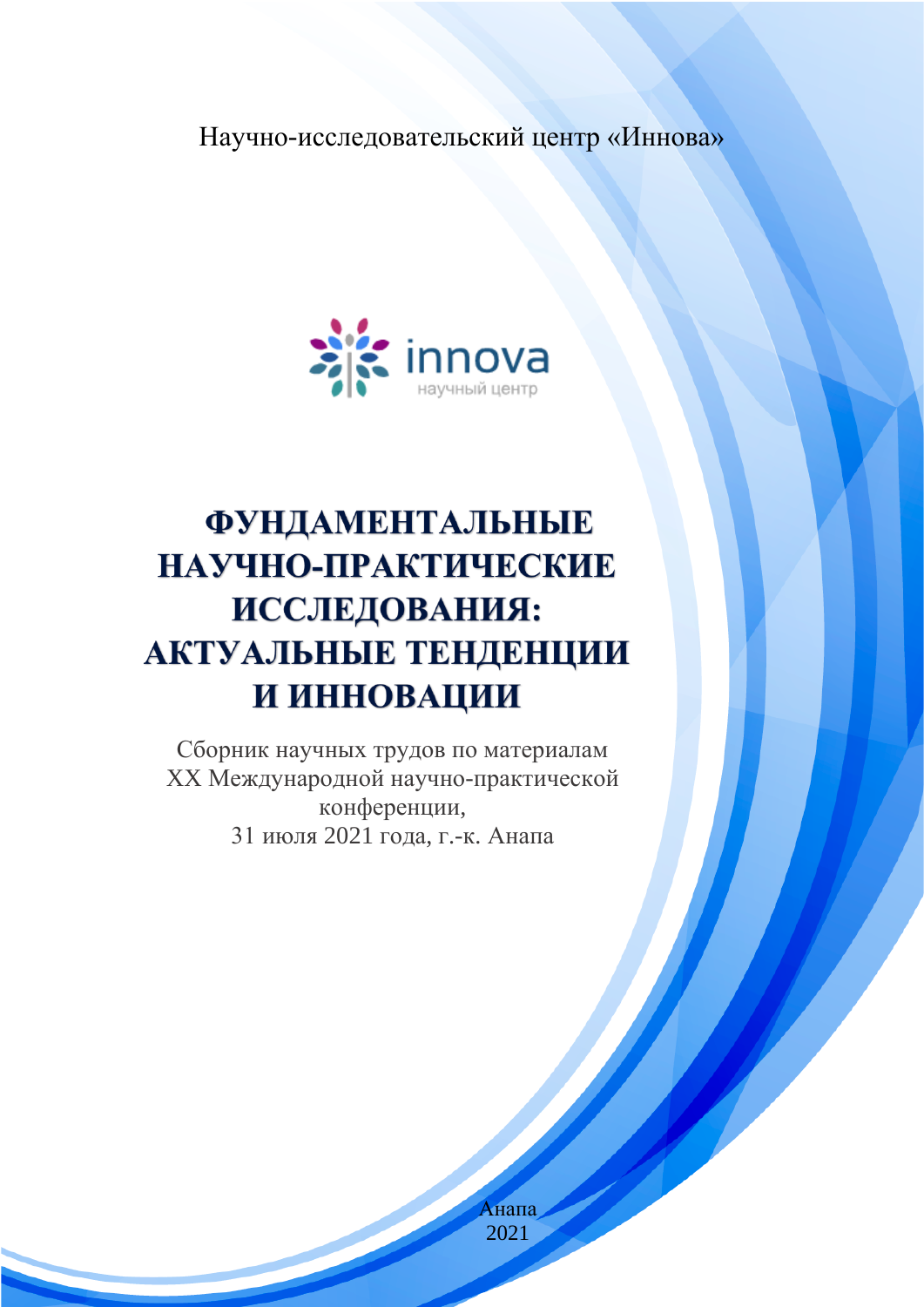

УДК  $00(082) + 001.18 + 001.89$ ББК 94.3 + 72.4: 72.5 Ф94

### **Ответственный редактор:**

Скорикова Екатерина Николаевна

#### **Редакционная коллегия:**

**Бондаренко С.В.**, к.э.н., профессор (Краснодар), **Дегтярев Г.В.,** д.т.н., профессор (Краснодар), **Хилько Н.А.**, д.э.н., доцент (Новороссийск), **Ожерельева Н.Р.**, к.э.н., доцент (Анапа), **Сайда С.К.**, к.т.н., доцент (Анапа), **Климов С.В.** к.п.н., доцент (Пермь), **Михайлов В.И.** к.ю.н., доцент (Москва).

**Ф94 Фундаментальные научно-практические исследования: актуальные тенденции и инновации.** Сборник научных трудов по материалам XX Международной научно-практической конференции (г.-к. Анапа, 31 июля 2021 г.). [Электронный ресурс]. – Анапа: Изд-во «НИЦ ЭСП» в ЮФО, 2021. - 47 с.

#### **ISBN 978-5-95283-649-5**

В настоящем издании представлены материалы XX Международной научнопрактической конференции: «Фундаментальные научно-практические исследования: актуальные тенденции и инновации», состоявшейся 31 июля 2021 года в г.- к. Анапа. Материалы конференции посвящены актуальным проблемам науки, общества и образования. Рассматриваются теоретические и методологические вопросы в социальных, гуманитарных, естественных и других науках.

Издание предназначено для научных работников, преподавателей, аспирантов, всех, кто интересуется достижениями современной науки.

За содержание и достоверность статей, а также за соблюдение законов об интеллектуальной собственности ответственность несут авторы. Мнение редакции может не совпадать с мнением авторов статей. При использовании и заимствовании материалов ссылка на издание обязательна.

Информация об опубликованных статьях размещена на платформе научной электронной библиотеки (eLIBRARY.ru). Договор **№ 2341-12/2017К от 27.12.2017 г.**

Электронная версия сборника находится в свободном доступе на сайте: www.innova-science.ru.

### **УДК 00(082) + 001.18 + 001.89 ББК 94.3 + 72.4: 72.5**

© Коллектив авторов, 2021. © Изд-во «НИЦ ЭСП» в ЮФО **ISBN 978-5-95283-649-5** (подразделение НИЦ «Иннова»), 2021.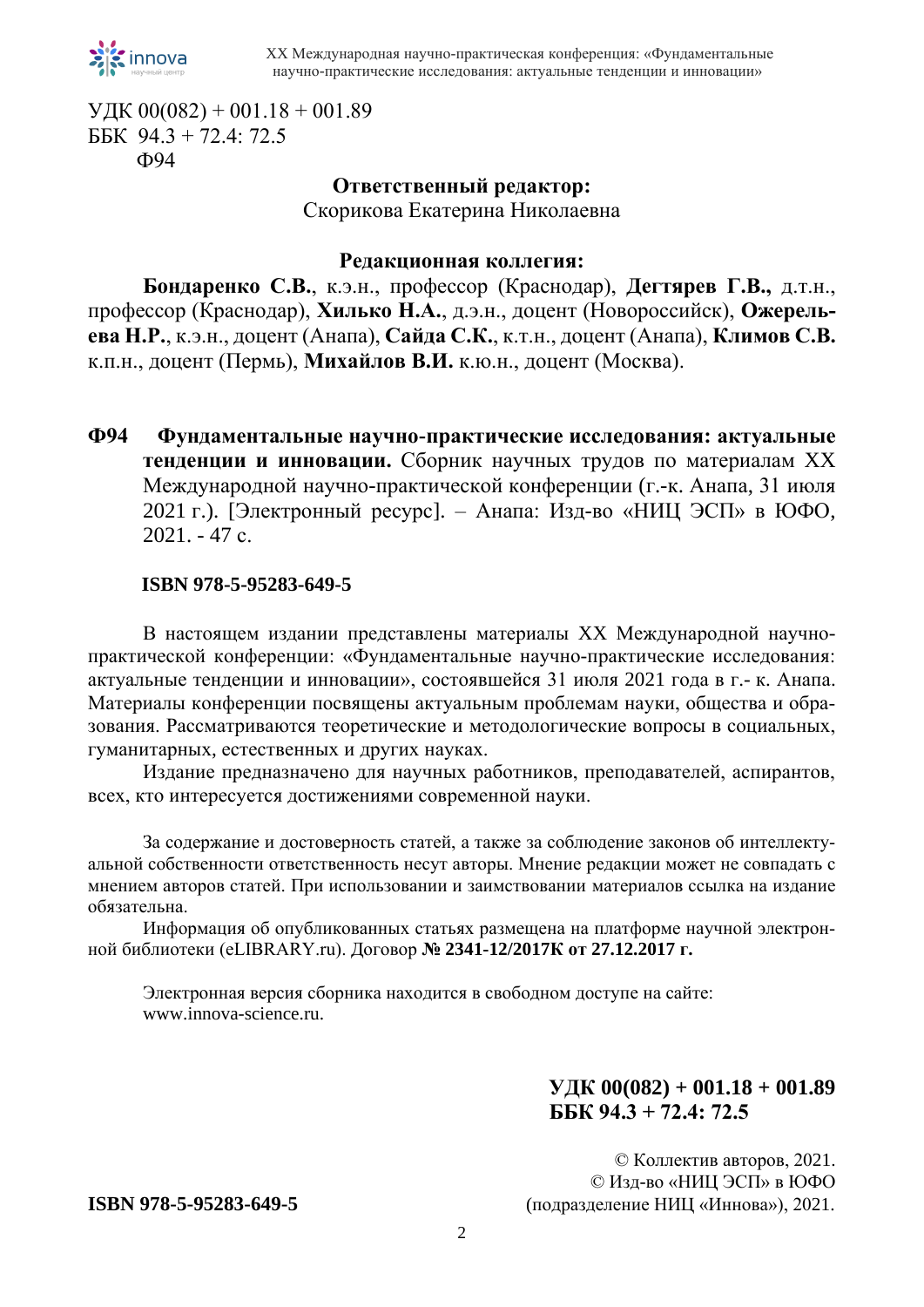

.

# **СОДЕРЖАНИЕ**

| ЮРИДИЧЕСКИЕ НАУКИ                                  |
|----------------------------------------------------|
| <b>REVIEWING THE PROCEDURE FOR PASSING A</b>       |
| CONSTITUTIONAL AMENDMENT LAW AND DEFINING THE ROLE |
| OF THE CONSTITUTIONAL COURT IN THIS PROCESS        |
| Voloshkov Gleb Alekseievich                        |
|                                                    |
| ПРОБЛЕМНЫЕ АСПЕКТЫ РЕЖИМА ТРУДА ОСУЖДЕННЫХ         |
|                                                    |
| ЮРИДИЧЕСКИЕ ОСОБЕННОСТИ ОРГАНИЗАЦИИ                |
| ДИСТАНЦИОННОГО ТРУДА                               |
| Трескин Дмитрий Вячеславович                       |
|                                                    |
| ПЕДАГОГИЧЕСКИЕ НАУКИ                               |
| ИСТОРИЧЕСКАЯ КАРТА КАК СРЕДСТВО НАГЛЯДНОСТИ        |
| НА УРОКАХ ИСТОРИИ                                  |
|                                                    |
| ЭКОНОМИЧЕСКИЕ НАУКИ                                |
| ВЛИЯНИЕ ИНФОРМАЦИОННЫХ РЕСУРСОВ НА РАЗВИТИЕ        |
| ИННОВАЦИОННОЙ ДЕЯТЕЛЬНОСТИ                         |
|                                                    |
| ГЕОГРАФИЧЕСКИЕ НАУКИ                               |
| КЛИМАТИЧЕСКИЕ ИЗМЕНЕНИЯ В ЗАПАДНОЙ СИБИРИ:         |
| ГЕЭКОЛОГИЧЕСКИЕ ПОСЛЕДСТВИЯ                        |
| Дроздова Анастасия Романовна                       |
|                                                    |
| МЕДИЦИНСКИЕ НАУКИ                                  |
| ЭМОЦИОНАЛЬНЫЕ И ПОВЕДЕНЧЕСКИЕ ПОСЛЕДСТВИЯ          |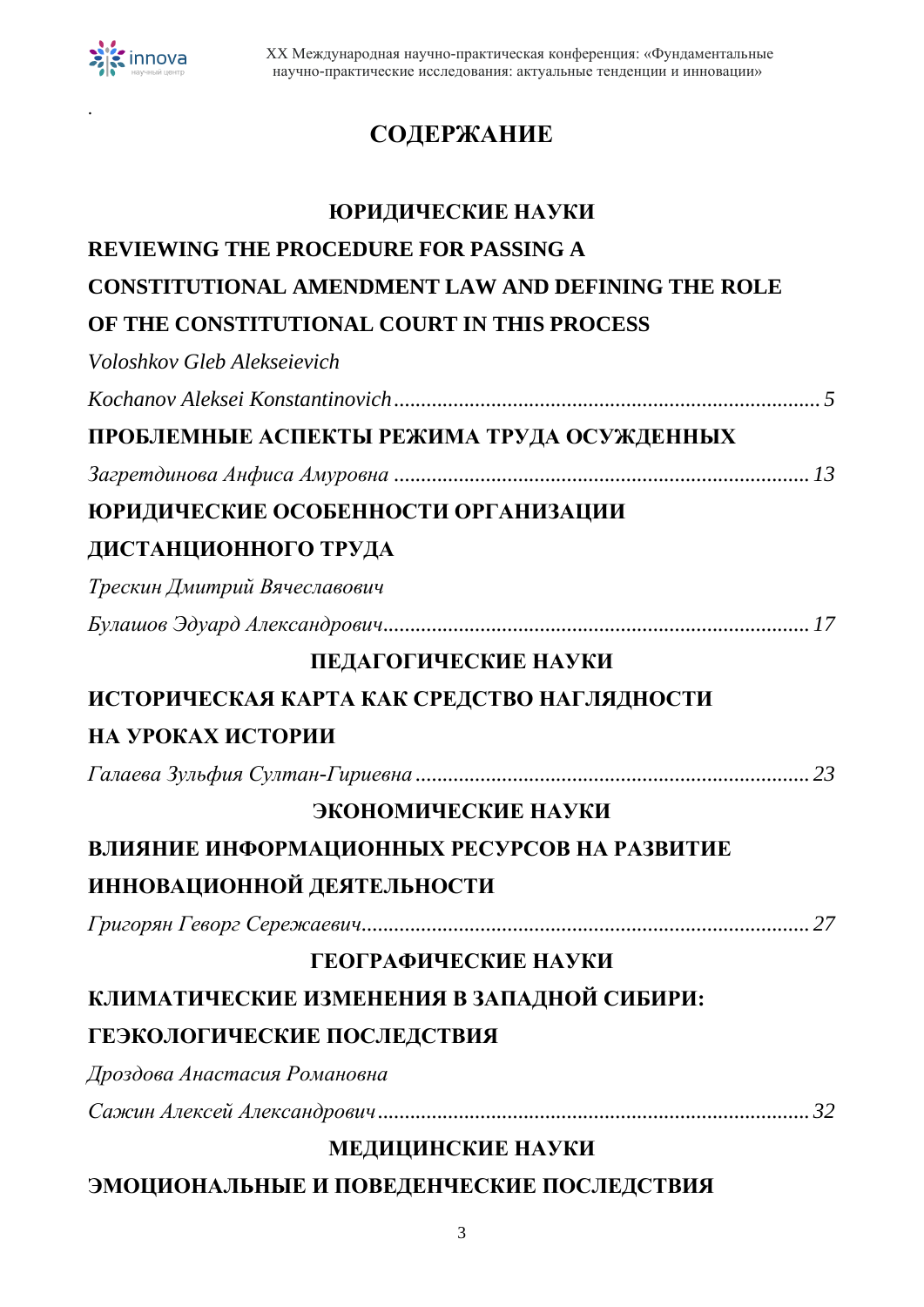

| <b>ИНСУЛЬТА</b>                            |
|--------------------------------------------|
| Абайханова Лаура Муратовна                 |
|                                            |
| ТЕХНИЧЕСКИЕ НАУКИ                          |
| СИСТЕМЫ ЖИЗНЕОБЕСПЕЧЕНИЯ НА ОРБИТАЛЬНОЙ    |
| КОСМИЧЕСКОЙ СТАНЦИИ «МИР» И ПЕРСПЕКТИВЫ ИХ |
| <b>ПРИМЕНЕНИЯ</b>                          |

|--|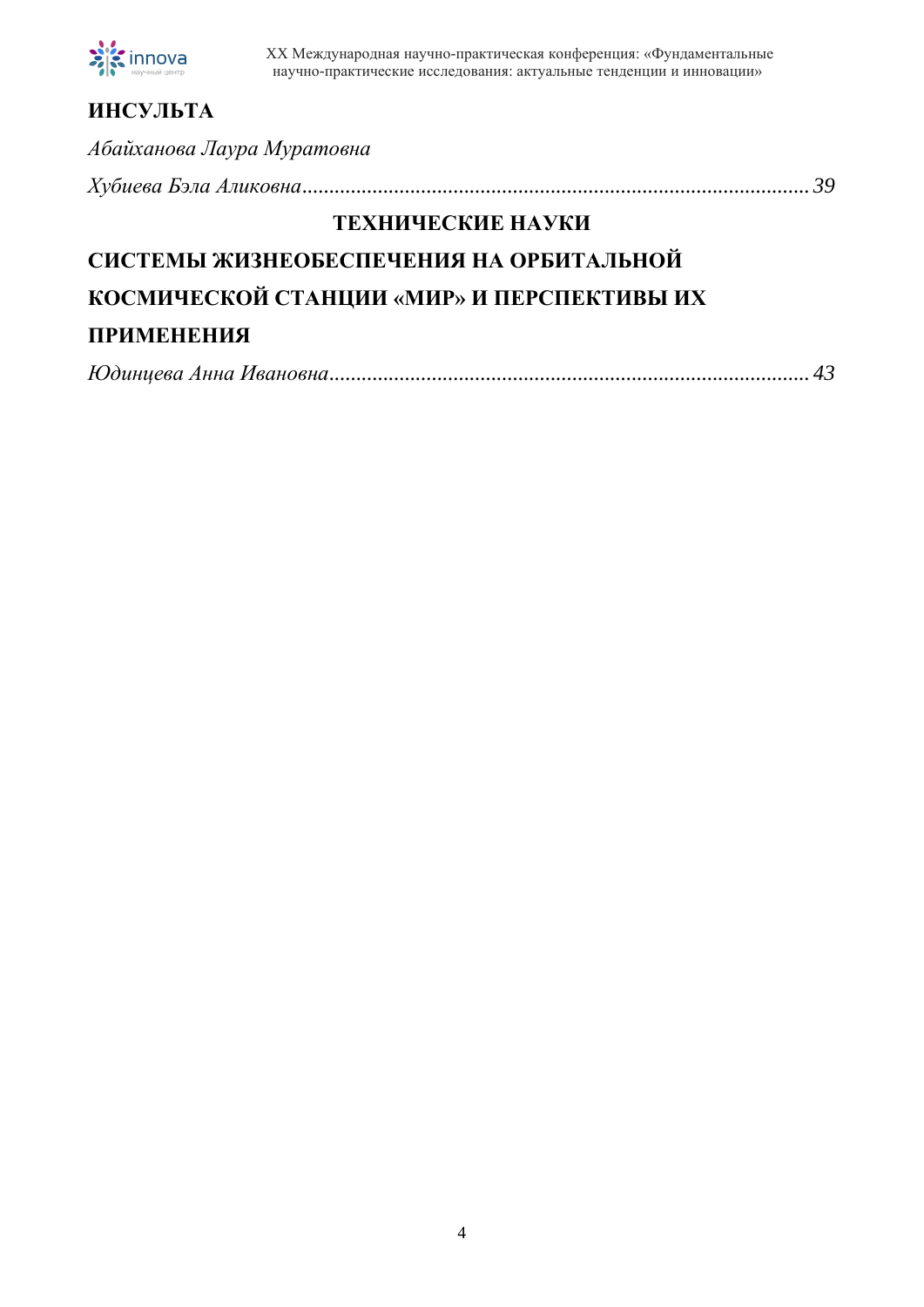

### **ЮРИДИЧЕСКИЕ НАУКИ \_\_\_\_\_\_\_\_\_\_\_\_\_\_\_\_\_\_\_\_\_\_\_\_\_\_\_\_\_\_\_\_\_\_\_\_\_\_\_\_\_\_\_\_\_\_\_\_\_\_\_\_\_\_\_\_\_\_\_\_\_\_\_\_\_\_\_\_**

#### **УДК 34.342.00**

# **REVIEWING THE PROCEDURE FOR PASSING A CONSTITUTIONAL AMENDMENT LAW AND DEFINING THE ROLE OF THE CONSTITUTIONAL COURT IN THIS PROCESS**

**Voloshkov Gleb Alekseievich Kochanov Aleksei Konstantinovich**

> students Ural State Law University Russia, Yekaterinburg

*Abstract. In this article, the authors look in detail at the process of passing the Constitutional Amendment Law, highlight the evident and hidden stages, examine the role of the Constitutional Court in this process, summarize the constitutional reform and identify the values and nature of the particular legal norms enshrined in the Law.*

*Keywords: stages of enactment of the Amendment Law, hidden stage, discretionary powers of the Constitutional Court, constitutional values, negative and positive statutory regulation of constitutional law*

The Law on Amendment to the Constitution [5] has undergone both formal and substantive changes throughout the long time period. It introduced the procedure of popular approval of the Law, its staged enactment, mandatory inspection of its compliance with the Constitution by the Constitutional Court of the Russian Federation. All of this in many respects goes against the current federal legislation on the adoption of the named type of legal act. These changes give us the grounds to say that a new tendency of development has appeared in the branch of constitutional law, and we intend to study these trends in our work.

The question of the legal meaning of certain parts of Article Three of the Law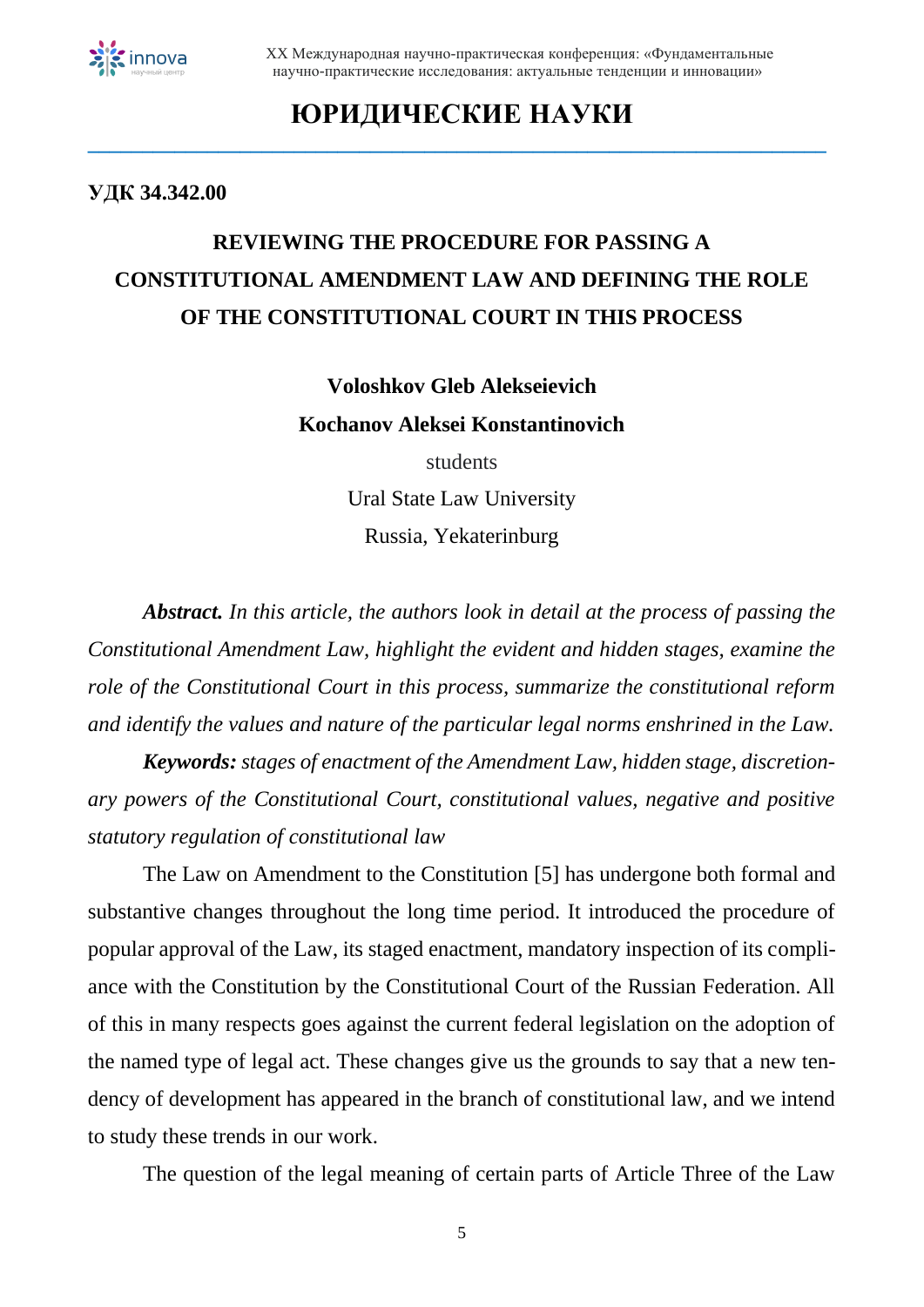

on Amendments to the Constitution is specifically interesting. As we have already noted, the procedure for the enactment of the Law has undergone significant changes, in that the Law enacts itself in stages, namely in three stages. The first one entails the entry into force of the third article of the Law after its official publication. The second stage is after the Constitutional Court of the Russian Federation has recognized the provisions of Article 1 of the Law to be constitutional and the provisions on the procedure for the entry into force of Article 1 of the Law to be in compliance with the Constitution. At the third stage there is a nationwide popular voting on the issue of approval of amendments stipulated by Article 1 of the Law. Judging from the procedure of adoption of the Law, we can conclude about the procedural significance of Article 3 of the Law, but it also has provisions of a largely constitutive nature.

For example, Paragraph 7 of aforementioned article provides the right of judges of the Constitutional Court to continue to carry out their activities in accordance with the Federal Constitutional Law until its legal end, as opposed to the wording of Article 125 of the Constitution provided for in Article 1 of the Law. In fact, this regulation directly contradicts the introduced amendments. It enters into force, strangely enough, before the others, but at the same time it provides for its own entry into force after the entry into force of Article 1 of the Law. Thus, the fourth stage of entry into force of the Law is formed.

Article 3, Paragraph 6 then formulates an additional stage of enactment of the amendment. Paragraph 6 repeats Article 81, Paragraph 3.1 of the Constitution as it was drafted in Article 1 of the Act, but only this revision is set forth in Article 1, which, we recall, enters into force after Article 3. In the article itself there is a reference to the entry into force of the amendment, but it enters into force step by step, so it is not clear after the entry of which article of the amendment the person who has or holds the office of the President has the right to participate in elections. And after that the moment of coming into force of the mentioned "amendment" is defined - after the inclusion of the mentioned edition into the text of the Constitution. That is, there is a hidden stage of the entry into force of the Constitutional Amendment Law, since not a single article from this Law describes the inclusion of the said wording in the text of the Constitution,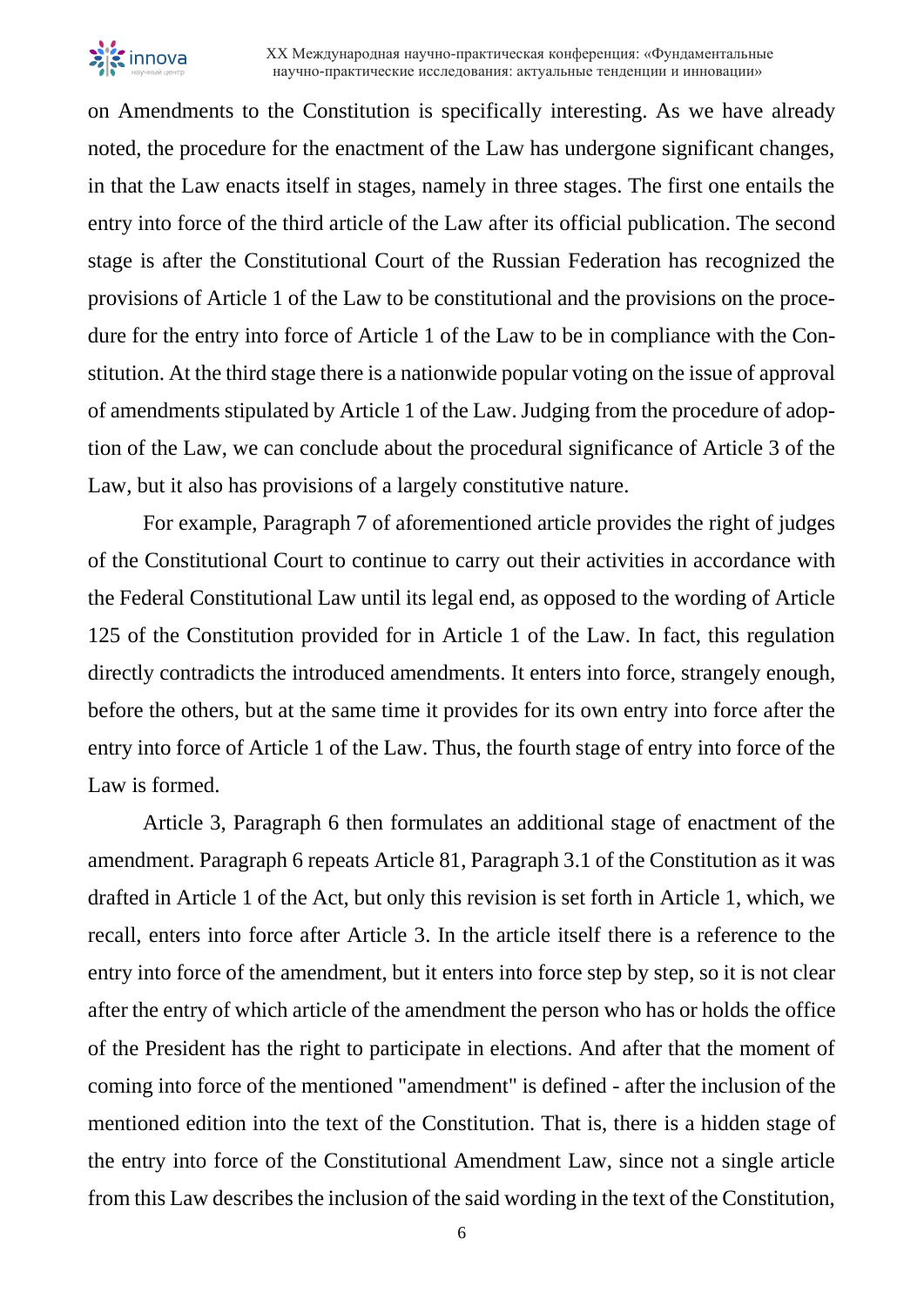

and thus this legislative gap must be filled by other existing legislation, that is, the Federal Law "On the Procedure for Adoption and Entry into Force of Amendments to the Constitution of the Russian Federation". The legislator, in turn, provides in Article 14 not inclusion, but introduction.

The distinction between these concepts is not obvious from a semantic point of view, but from the position of legal technique is easily separable. An amendment is made after the adoption of an amendment act. Thus, by inclusion, in our view, it is possible to understand only the actual insertion into the Constitution of the provisions of the said version, that is, a separate legal fact, which entails the legal consequences specified in paragraph 7 of Article 3 of the Law. Also, a variant of the meaning of the term inclusion of the amendment - introduction of a part of the legal norms of the Amendment Act is possible. We mean if the introduction of the adopted amendment takes place after the entry into force of the whole Amendment Act, then inclusion is possible after the entry into force of a part of the provisions of the Amendment Act.

It is worth noting that the concept of amendment outside of the said Law exists only at the preparatory and post-legislative stages (proposal of an amendment and amendment of the text of the Constitution). That is why the use of the term "amendment" in the Amendment Law itself simply does not allow to understand what we are talking about from the point of view of the norms of constitutional law. Only the Amendment Law can come into force, the amendment is a concept applicable only to the idea and to the text adopted in the Amendment Law, i.e., to the proposal of the idea. It is the Amendment Act that passes through all the legislative stages, and the concept of "amendment" can only appear in the stages preceding the legislative stages.

The issue of the moment of entry into force of the Amendment Law also cannot be avoided, Federal Law, No. 33 "On the procedure for adoption and entry into force of amendments to the Constitution of the Russian Federation" provides for the entry into force of the Amendment Law either from the date of its official publication, or from the date specified in the law. In jurisprudence it is common to distinguish types of determining the timing of the onset of legal consequences. A time limit can be defined by means of a precise or inaccurate date or an event that must imminently occur.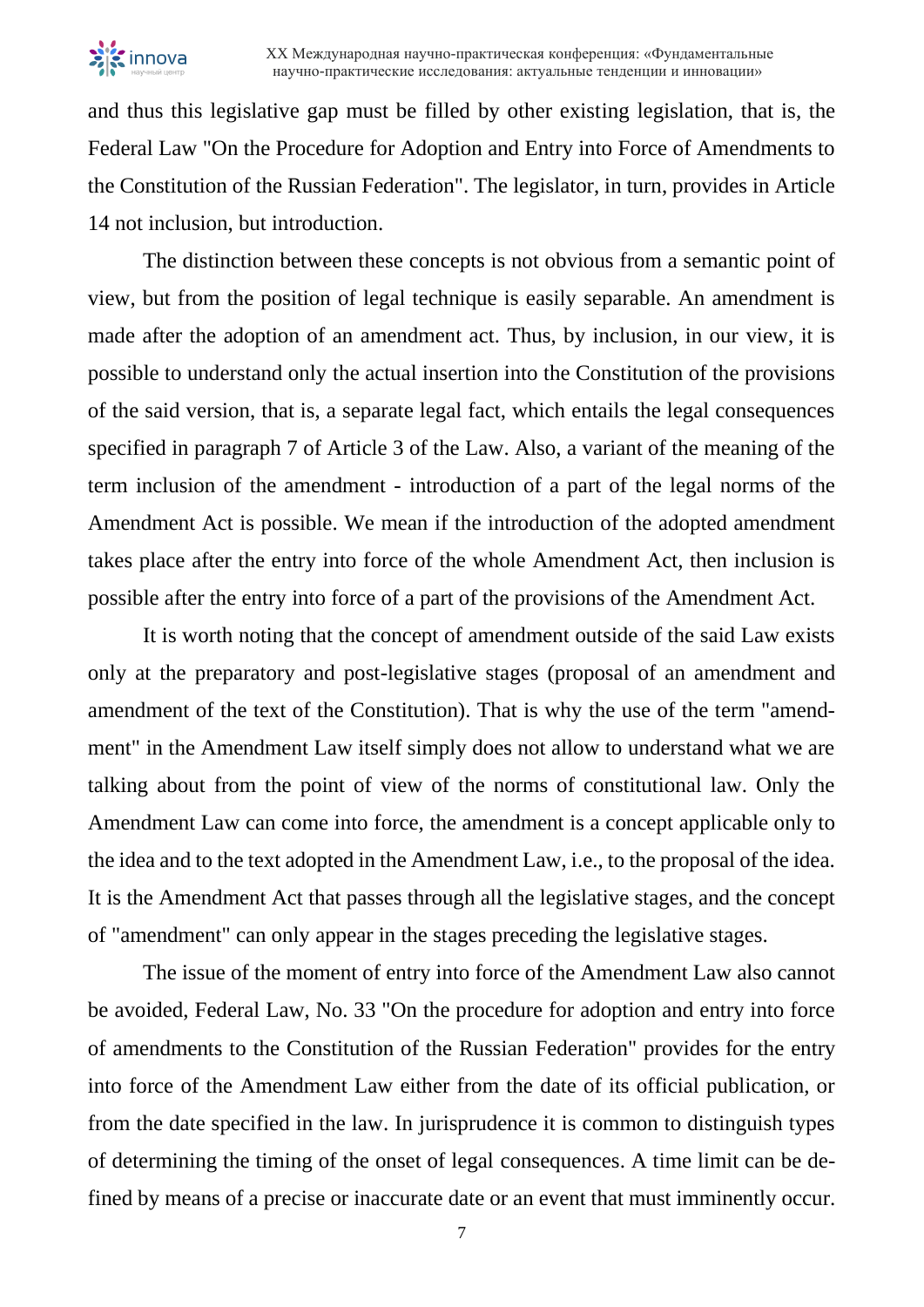

In the case of the Law on amendment of 14.03.2020 No. 1-FCL the hybrid method of determination of terms of coming into force is applied, in connection with the stageby-stage character of the Law. Article 3 of the Law enters into force from the date of its official publication upon approval by the legislative bodies of not less than two thirds of the subjects of the Russian Federation, that is, from the moment, which is not inevitable, firstly, and, secondly, is not a date. If the lack of inevitability characteristic of the event that determines the date of entry into force of the Law can be explained by the special complexity of adoption, then the inconsistency with the provision of article 13 of Federal Law, No. 33 "On the procedure for adoption and entry into force of amendments to the Constitution of the Russian Federation" can only be explained by the appearance of a new approach to determine the date of entry into force of the Amendment Law.

Article 3 of the Law empowers the Constitutional Court to issue an opinion on the constitutionality of the institution of a nationwide vote on amendments to the Constitution introduced by the Law, provided for in Article 2. From which one wonders: what would happen if the Constitutional Court were to issue a negative opinion? With the recognition of such an institution as unconstitutional, the amendments themselves, listed in Article 1 of the Law, automatically lose any possibility of being adopted, since the Law provides only one mechanism for their adoption - at the all-Russian vote. It turns out that the only active article of an already adopted law would be Article 3, which does not directly introduce any amendments to the Constitution, except for those mentioned above, and which contains only operational norms in relation to Articles 1 and 2. Such in essence may contradict the purpose of the existence of such a type of normative legal acts as the Law of the Russian Federation on Amendments to the Constitution of the Russian Federation - there is a Law on Amendments, but there are no amendments themselves. The norms of Article 3 have already entered into legal force and remain in force, in accordance with the Law on Amendments to the Constitution itself. This way carries a destructive potential for the whole system of legislative acts of the Russian Federation: it opens the way for the Laws on amendments, which may hide in the environment of operative norms any other norms, not directly amending the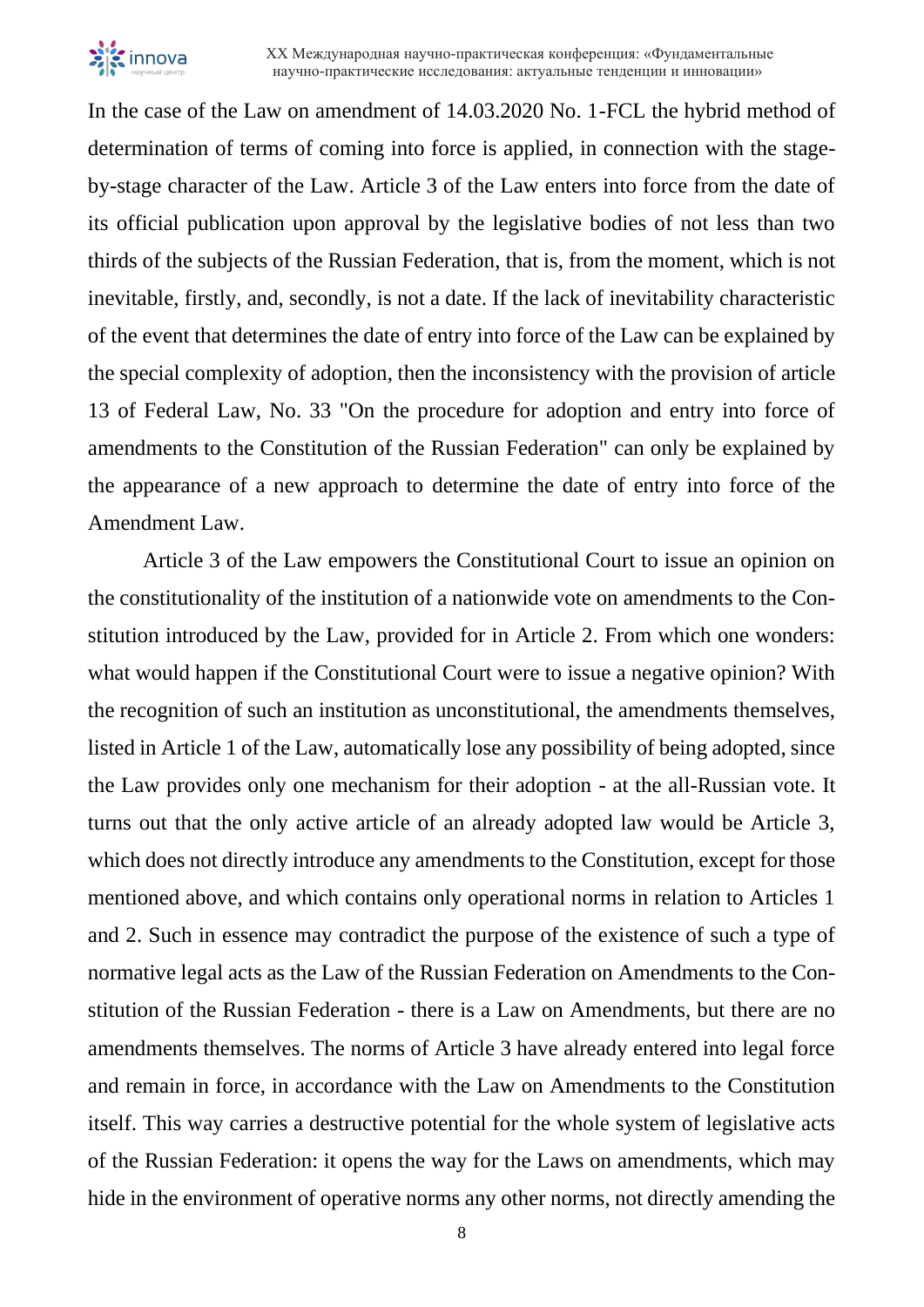

Constitution, but bypassing the provisions of certain federal and federal constitutional laws. In terms of legal force, the Amendment Act is above the two types of statutory acts mentioned above because it directly incorporates some of its norms into the Constitution. The general public, directly unfamiliar with jurisprudence, may remain ignorant of the existence of these hidden norms for a long time. On the other hand, the possibility of abuse of such a legal institution is complicated by the special mechanism for the adoption of amendments, which requires, among other things, the consent of a certain number of subjects of the Federation.

Thus, article 3, as already mentioned, left it to the Constitutional Court to give opinions on the constitutionality of the above-mentioned mechanism for adopting amendments directly. The power on which the Constitutional Court gives an opinion is not mentioned either in the Constitution or in the Federal Constitutional Law "On the Constitutional Court of the Russian Federation" [6], while part 7 of Article 3 of the aforementioned Federal Constitutional Law, as amended at the time of adoption of the amendments, established that other powers not mentioned may be granted to the Constitutional Court, but only if they are provided by another Federal Constitutional Law, federal treaty, Constitution, where there is no mention of the law on amendments. Thus, the Constitutional Court (and the legislator, if he paid attention to it) adopted a norm that is operational, essentially bypassing the established procedure and expanding the competence of the constitutional control body. At the same time, from a formal point of view there is no violation, since the law on amendments has greater legal force.

The role of the Constitutional Court is noticeably increasing, and we agree with the opinion of Nesmeyanova S. E. [2], which she cites in her article "The role of the Constitutional Court in the development of constitutional legislation". The Constitutional Court does carry out "negative" and "positive" legislative regulation of constitutional law. In relation to our topic, the Constitutional Court carried out a "positive" legislative regulation, that is, it was directly involved in the legislative process. Checking the constitutionality of the Law on Amendments was a mandatory stage in the adoption of this Law.

Salikov M. S. and Goncharov M. V. [1] in their article "Constitutional values at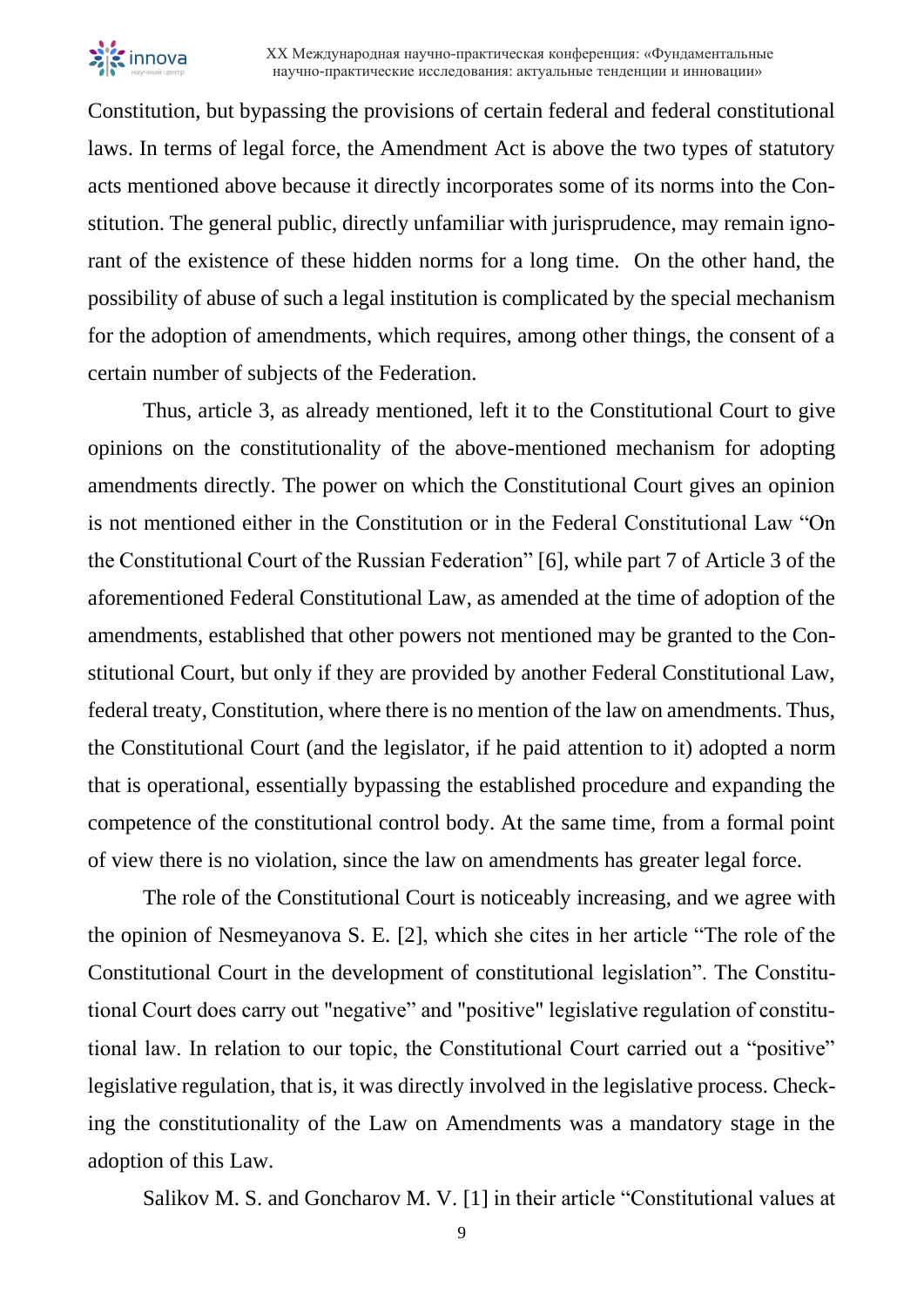

a new stage of development of the basic law of the Russian Federation", which is published in the scientific journal Herald of the Euro–Asian Law Congress, give a fairly wide list of values introduced by the Law on Amendments to the Constitution of the Russian Federation of 14.03.2020 N1–FKZ. From our point of view, this list can be supplemented with values enshrined in norms located outside of article 1 of the Law on Amendments. Based on our research, we can distinguish at least two such norms. These norms are fixed, as already mentioned, in parts six and seven of Article 3 of the Law.

The first value (part 6 of Article 3 of the Law) is the duration of the powers of the current President. This value is also enshrined in article 1, but we have already proved that article 3 has not only a procedural, but also a constitutive nature, so it is also important to note the consolidation of this value in Article 3 of the Law. In addition, M. S. Salikov and M. V. Goncharov did not mention this value in their work. The second value specified in part 7 of Article 3 of the Law is the preservation of the current composition of the Constitutional Court of the Russian Federation. It should be noted that the significance of these values for the state is probably higher than the significance of the values prescribed in Article 1 of the Law, since the consolidation of these values is not made dependent on the All-Russian vote, which we explained above. The value fixed in part 6 of Article 3 of the Law is hidden, this norm comes into force before all other norms, however, as well as the norm of part 7 of Article 3 of the Law, but the latter, despite its entry into force, does not make sense without the entry into force of the corresponding norm fixed in Article 1 of the Law.

Speaking about other values that are not mentioned in the work of M. S. Salikov and M. V. Goncharov, which, from our point of view, were consolidated with the adoption of the Law on Amendments to the Constitution. These values are not expressed in norms, they find their manifestation in the order of adoption of the law, its entry into force. For example, the value of the conformity of the proposed amendment to the Constitution, which is revealed by the Constitutional Court, the value of the legitimacy of the proposed amendment. It is possible to talk about values in law and the values of law [3], as M. S. Salikov points out. and Nechkin A.V. [4] in his work "Constitutional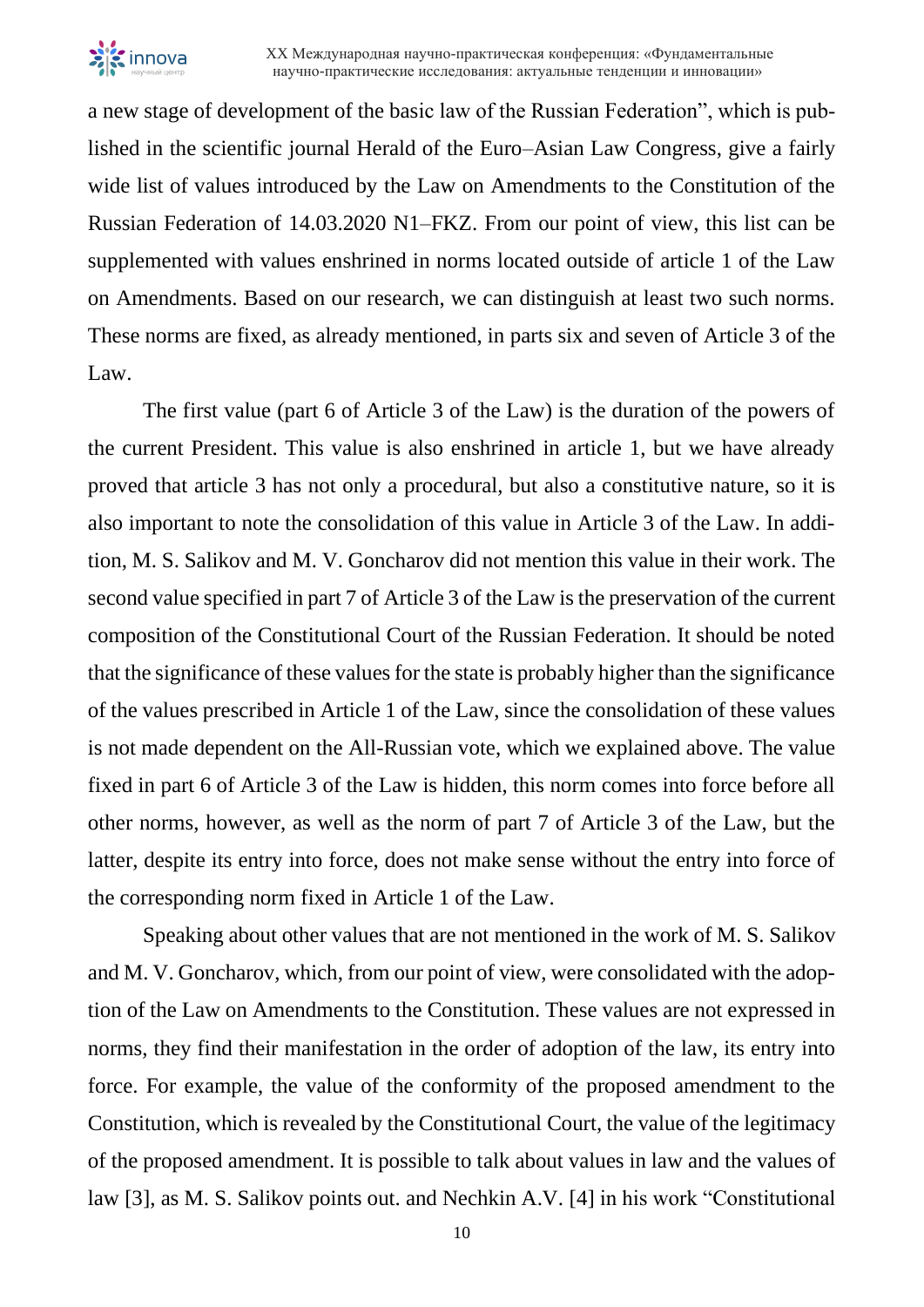

values of the modern Russian state", thanks to the duality of constitutional law. This makes it possible to combine social values, such as the legitimacy of amendments, and legal – discretionary powers of the Constitutional Court in the field of preliminary norm control.

The new Law on Amendments has made extensive changes to existing public legal relations. So, for example, in connection with the adoption of amendments, it can be noted that the discretionary powers of the Constitutional Court have expanded: preliminary norm control has been developed, the verification of the constitutionality of normative legal acts has extended to subordinate acts. There is an obvious tendency to further strengthen the role of the Constitutional Court in the state mechanism.

The Law on Amendments, which established the gradual adoption of some of its provisions, does not actually reflect the number of stages – in fact, there are more of them. The legislator introduces operational norms into the Law on Amendments that do not directly change the provisions of the Constitution of the Russian Federation but are applied regardless of whether the amendments provided for in Article 1 would have been adopted, thus freely determining the purpose of adopting the Law, because we cannot consider everything contained in the Law as amendments.

#### **List of literature**

1. Salikov M. S. Goncharov M. V. Constitutional values at a new stage of development of the Basic law of the Russian Federation / Herald of the Euro-Asian Law Congress. 2020. Vol. 3. Issue No. 1. pp. 60-68.

2. Nesmeyanova S. E. The role of the Constitutional Court in the development of constitutional legislation / "Publishing House "Jurisprudence" (Moscow). 2018. Materials of the VII International Scientific and Practical Conference. The state and legal systems of the countries of the Asia-Pacific region: the formation of a polycentric world order and the potential of international law and comparative jurisprudence. pp. 67-73.

3. Komkova G. M. The category of "value" in the constitutional law of Russia/Izvestia of the Saratov University. 2012. Vol. 12. Series: Economics. Management. Right. Issue 2, pp. 97-99.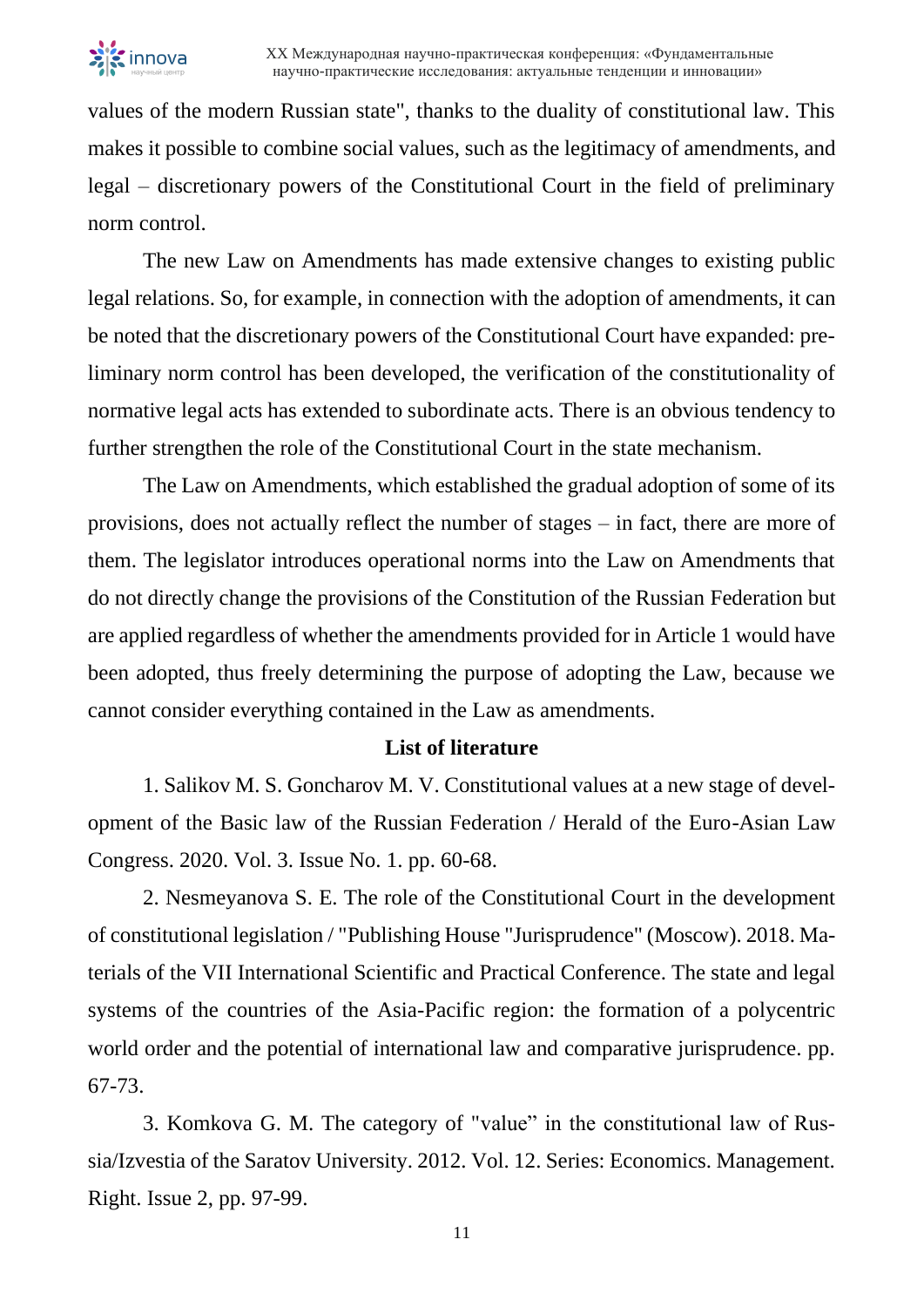

4. Salikov M. S., Nechkin A.V. Constitutional values of the modern Russian state / Herald of the Euro-Asian Law Congress 2020 Vol. 3. Issue 1, pp. 69-75.

5. The Law of the Russian Federation on the amendment to the Constitution of the Russian Federation of 14.03.2020 N 1-FKZ "On improving the regulation of certain issues of the organization and functioning of public power» / URL: http:/www.consultant.ru/document/cons\_doc\_LAW\_346019/ (accessed: 03.04.2021).

6. Federal Constitutional Law No. 1-FKZ of 21.07.1994 "On the Constitutional Court of the Russian Federation» / URL: http:/www.consultant.ru/document/cons\_ doc\_ LAW\_4172/ (accessed: 03.04.2021).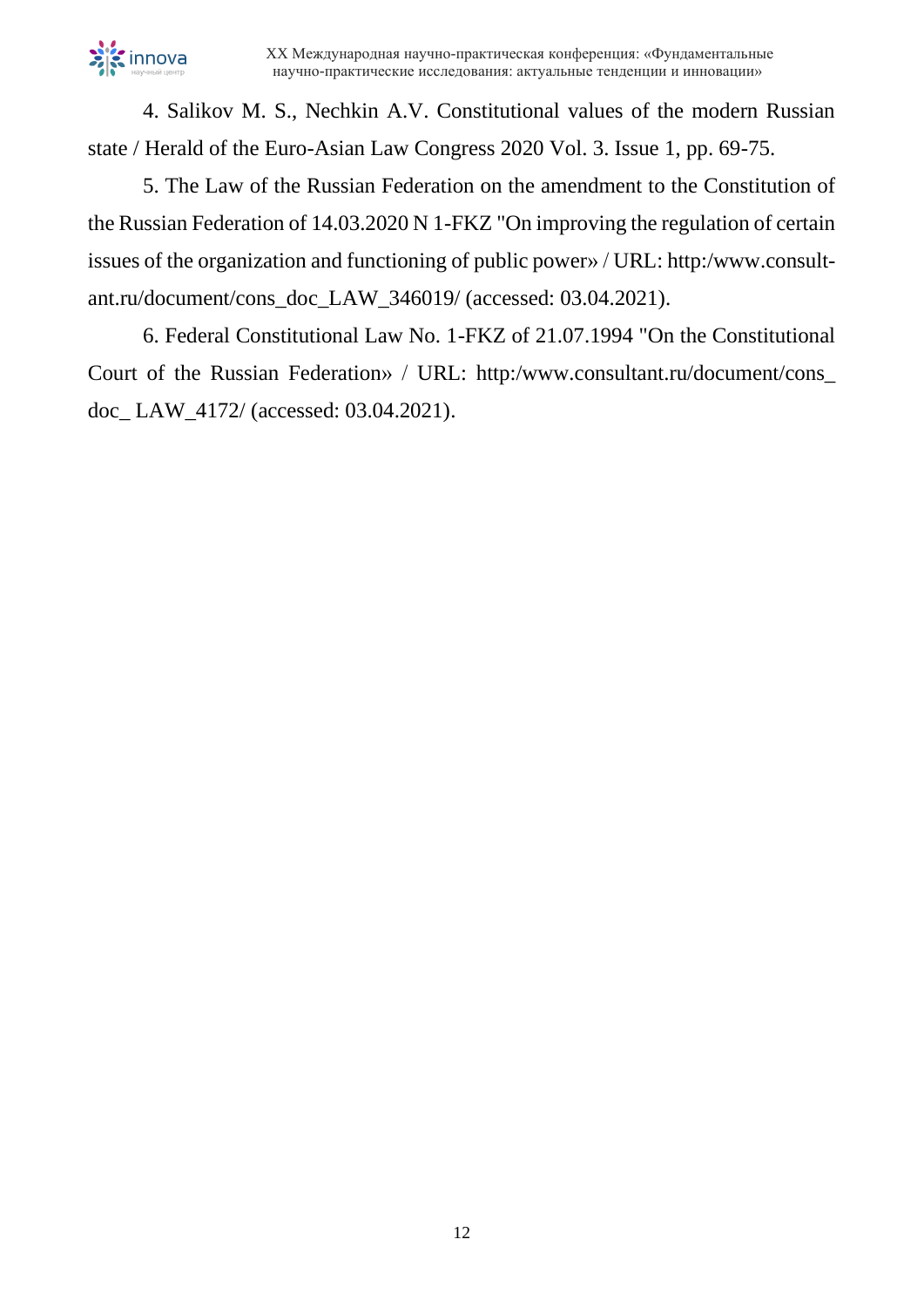

### **УДК 343.3/.7**

### **ПРОБЛЕМНЫЕ АСПЕКТЫ РЕЖИМА ТРУДА ОСУЖДЕННЫХ**

**\_\_\_\_\_\_\_\_\_\_\_\_\_\_\_\_\_\_\_\_\_\_\_\_\_\_\_\_\_\_\_\_\_\_\_\_\_\_\_\_\_\_\_\_\_\_\_\_\_\_\_\_\_\_\_\_\_\_\_\_\_\_\_\_\_\_\_\_**

### **Загретдинова Анфиса Амуровна**

#### магистрант

научный руководитель Красуцких Лидия Васильевна, к.ю.н. доцент кафедра уголовного и уголовно-исполнительного права, криминологии ФГАОУ ВО «Южно-Уральский государственный университет (национальный исследовательский университет)», город Челябинск

*В статье рассматриваются особенности правового режима труда осужденных в уголовно-исполнительной системе Российской Федерации. Анализируются некоторые проблемные аспекты и рассматриваются пути их решения.*

*Ключевые слова: исправительные учреждения, труд, режим труда, уголовно-исполнительная система*

Труд осужденных имеет комплексное регулирование, поскольку лежит в плоскости действия норм как трудового, так и уголовно-исполнительного права. На практике иногда возникает проблема, касающаяся возможности освобождения от оплачиваемых работ осуждённых, отбывающих наказание в виде лишения свободы.

Условия труда, осужденных в исправительных учреждениях регламентируются Уголовно-исполнительным законодательством [2]. Так, с учетом характера работ, выполняемых осужденными, содержащимися в исправительных учреждениях и тюрьмах, допускается суммированный учет рабочего времени, при этом время привлечения к труду засчитывается в общий трудовой стаж [4, с. 19].

Действительная острота проблем привлечения, осужденных на труд в настоящее время кроется не в обязательности или добровольности труда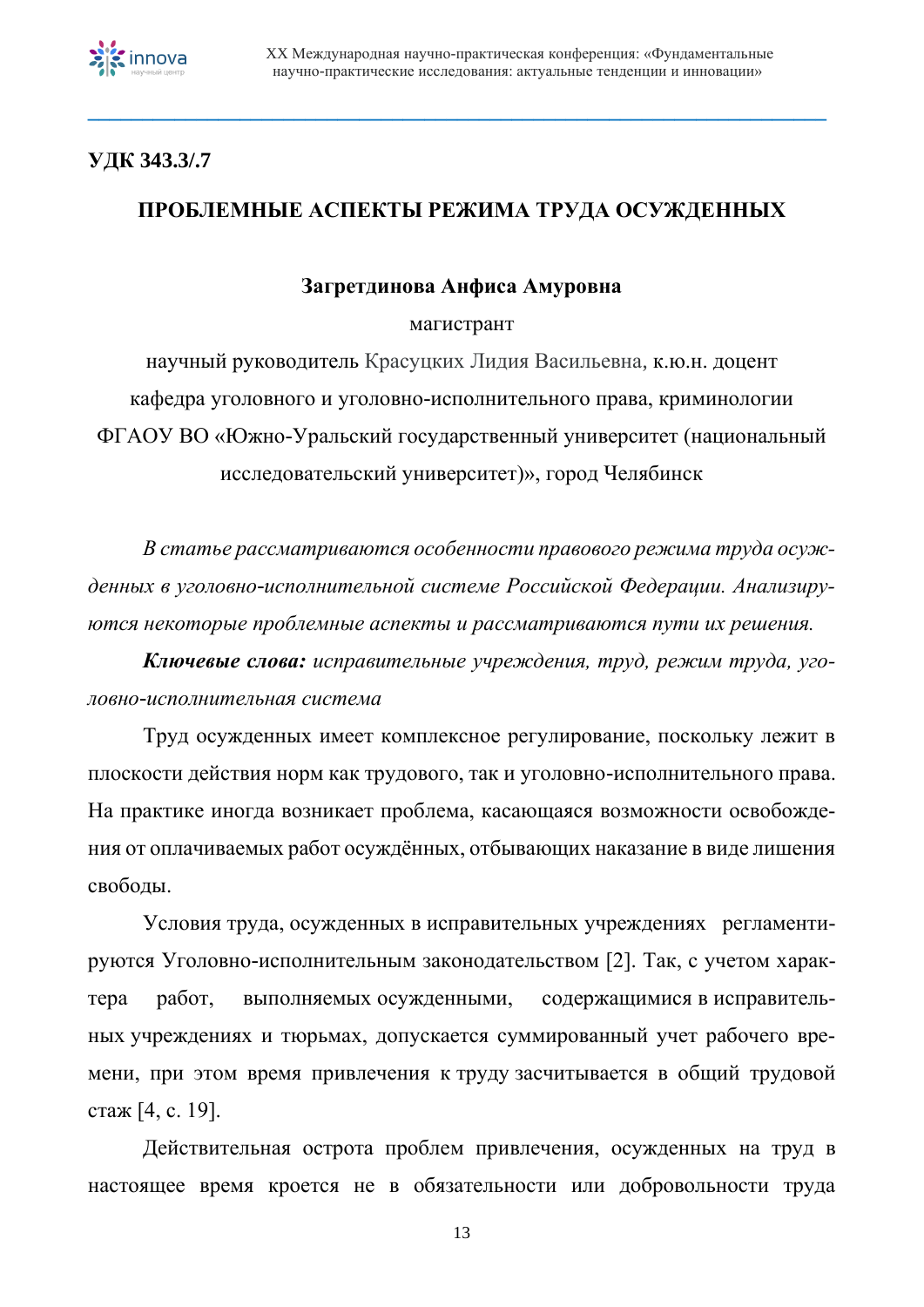

осуждённых. Подавляющее большинство осуждённых ныне желает заниматься оплачиваемым производительным трудом, а в деятельности исправительных учреждений практически отсутствуют дисциплинарные взыскания, применяемые к осужденным за уклонение или отказ от оплачиваемой работы. Но дело в том, что развивающаяся в России рыночная экономика уже не создаёт столь широких возможностей и потребностей привлечения, осужденных на труд, как это было свойственно плановой экономике советского периода. В итоге масштабы привлечения осуждённых на труд за последние десятилетия резко сократились. На оплачиваемых работах в 2019 году было трудоустроено всего 202 тыс. осужденных, в том числе на производстве -113 тыс. человек, на работах по хозяйственному обслуживанию учреждений - 58 тыс. человек. Только 29 % от общего среднего числа осуждённых в исправительных учреждениях в 2020 году были заняты оплачиваемым трудом. Если же этот показатель рассчитывать, исходя из числа трудоспособных осужденных (252 тыс. чел.), он возрастает до 86 %.

Ситуация осложняется тем обстоятельством, что в условиях сокращения судами применения уголовного наказания в виде лишения свободы среди поступающих в учреждения УИС с каждым годом растёт доля и количество осуждённых с крайне низким уровнем образования, неграмотных, не имеющих семьи, постоянного места жительства, нетрудоспособных и страдающих различными хроническими заболеваниями. Ежегодно в исправительные учреждения России поступает свыше 150 тыс. таких осуждённых. На протяжении последних лет постоянно снижались показатели не только количества трудоспособных осуждённых, но и занятых на оплачиваемых работах на производстве (со 183 до 160 тыс. человек).

9 июня 2021 года Дума приняла закон о внесении изменений в Закон о развитии малого и среднего предпринимательства в части дополнения перечня социально уязвимых категорий граждан, занятость которых обеспечивает социальное предприятие [\(законопроект](https://sozd.duma.gov.ru/bill/1173094-7) № 1173094-7). Поправками в данный перечень включаются осужденные, отбывающие наказание в виде лишения свободы или исправительных работ [3].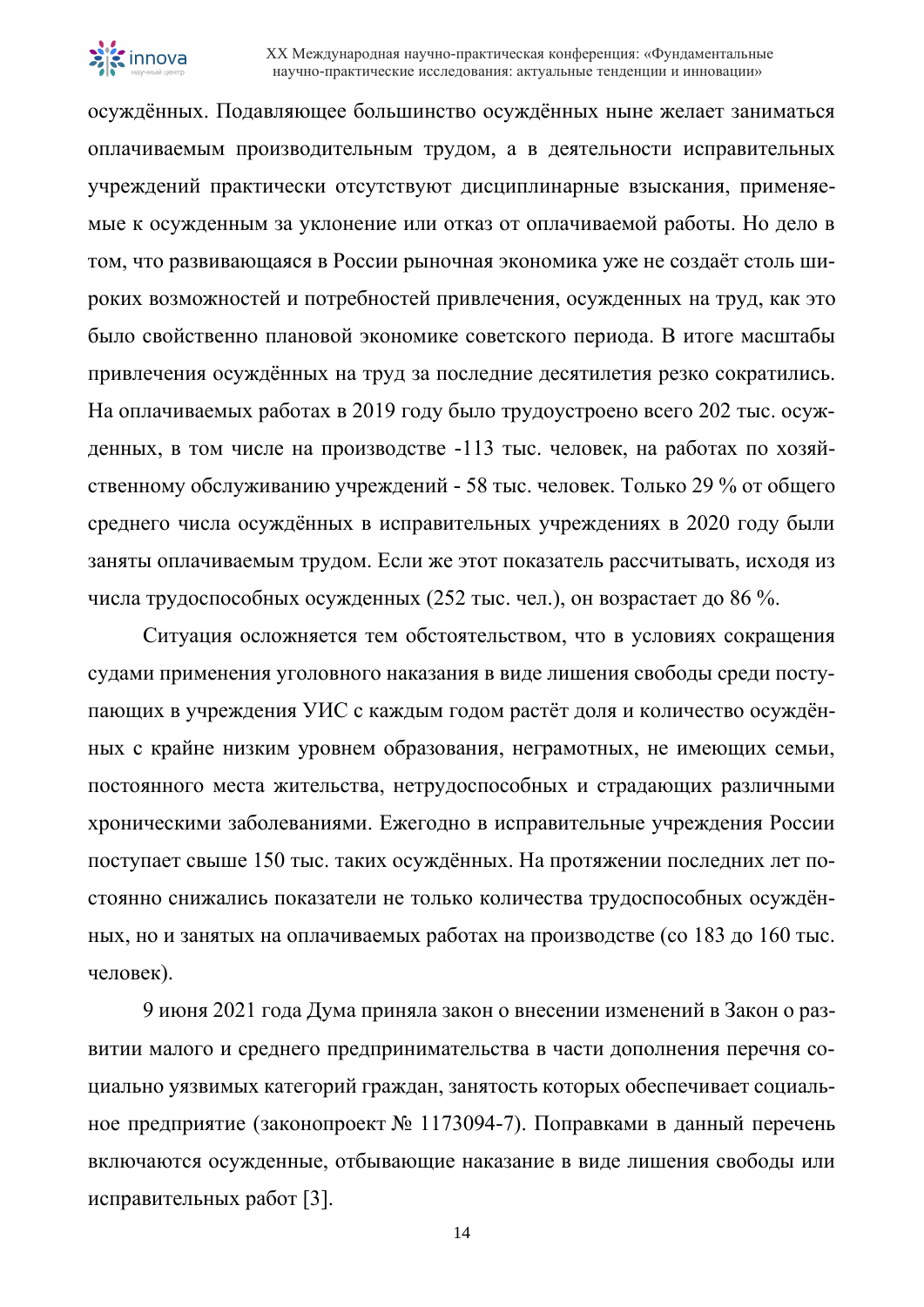

Как отметили авторы поправок, «26 июля 2019 г. были внесены изменения в Закон о развитии малого и среднего предпринимательства в части закрепления понятий «социальное предпринимательство» и «социальное предприятие». В соответствии со ст. 24.1 закона предприниматель признается социальным, если «обеспечивает занятость лиц, освобожденных из мест лишения свободы и имеющих неснятую или непогашенную судимость. Это дает ему право на получение дополнительных мер поддержки, установленных действующим законодательством для «социальных предпринимателей». Такой подход соответствует задачам социального предпринимательства, направленным на решение общественных проблем и усиление внимания к вопросам социальной ответственности, а также на сочетание социальной направленности, инновационных подходов и умения работать в рыночных условиях, заключающихся в стремлении к достижению самоокупаемости и устойчивого развития бизнеса [3].

«В рамках организации производства на территории учреждений УИС социальное предприятие дает возможность осужденным получить навыки работы на оборудовании, способствует освоению новых трудовых функций, повышению культуры труда и уровня ответственности, что оказывает влияние на выпуск качественной продукции и возможность трудоустройства после освобождения на данном предприятии, а, следовательно, социальную адаптацию осужденных после их освобождения. Социальное предпринимательство в сфере привлечения, осужденных на труд является также мерой профилактики рецидивной преступности в конкретном муниципальном образовании, субъекте Российской Федерации», – подчеркивается в пояснительной записке.

Все колонии-поселения, где не нужно организовывать постоянный надзор над осужденными, активно пользуются этой возможностью, получая свою скромную мзду от предоставления спецконтингента сторонним организациям. Споры и реагирование прокуратуры в этой части ограничиваются тем, что время от времени пресекается предоставление осужденных частным индивидуальным предпринимателям, так как закон говорит об организации как о субъекте, имеющем право привлекать труд осужденных. Делается это время от времени и не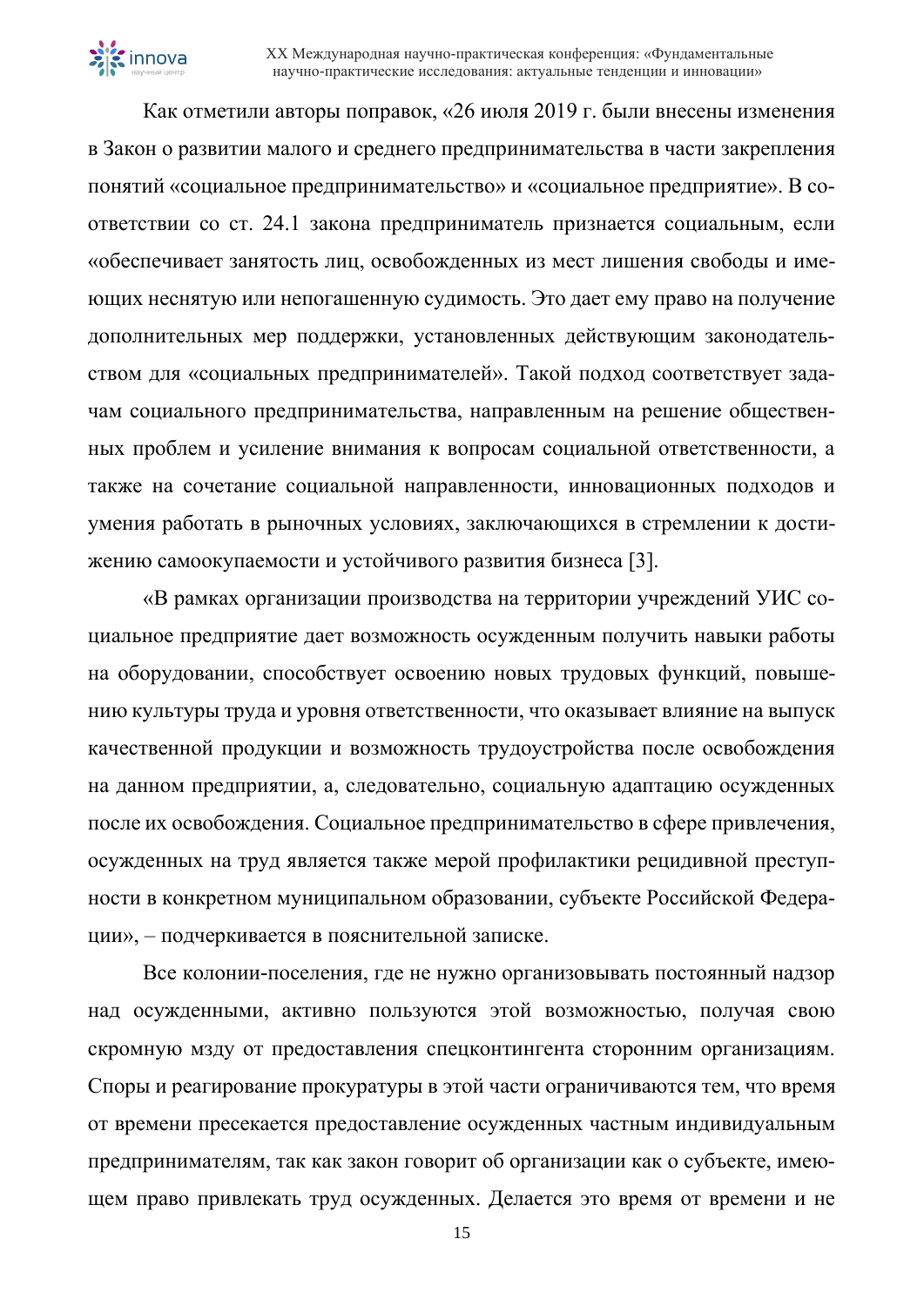

очень активно, так как очень много исправительных учреждений в отдаленных районах пользуются возможностью предоставить осужденных частным лицам, в том числе потому, что юридических лиц вблизи просто нет.

Важной частью социальной жизни осужденных является труд, поскольку он, в том числе, помогает справиться с условиями содержания. Стимулирование представителей бизнеса к сотрудничеству с ФСИН создаст новые рабочие места, повысит уровень дохода работающих осужденных, а также вероятность возмещения ущерба от преступлений и, как следствие, шансы на условно-досрочное освобождение и досрочное погашение судимости.

### **Список литературы**

1. Уголовный кодекс Российской Федерации от 13.06.1996 № 63-ФЗ / Собрание законодательства РФ, 1996.

2. Уголовно-исполнительный кодекс Российской Федерации от 08.01.1997 № 1-ФЗ / Собрание законодательства РФ, 1997.

3. Законопроект № 1173094–7 О внесении изменения в статью 24.1 Федерального закона «О развитии малого и среднего предпринимательства в Российской Федерации».

4. Бриллиантов А.В., Курганов С. И. Комментарий к Уголовно-исполнительному кодексу Российской Федерации (постатейный) / под ред. А.В. Бриллиантова. 3-е изд., перераб. и доп. Москва: Проспект, 2016. 576 с.

5. Зубарев М. С. Уголовно-исполнительное право. Учебное пособие. — М.: Юрайт. 2019. 188 с.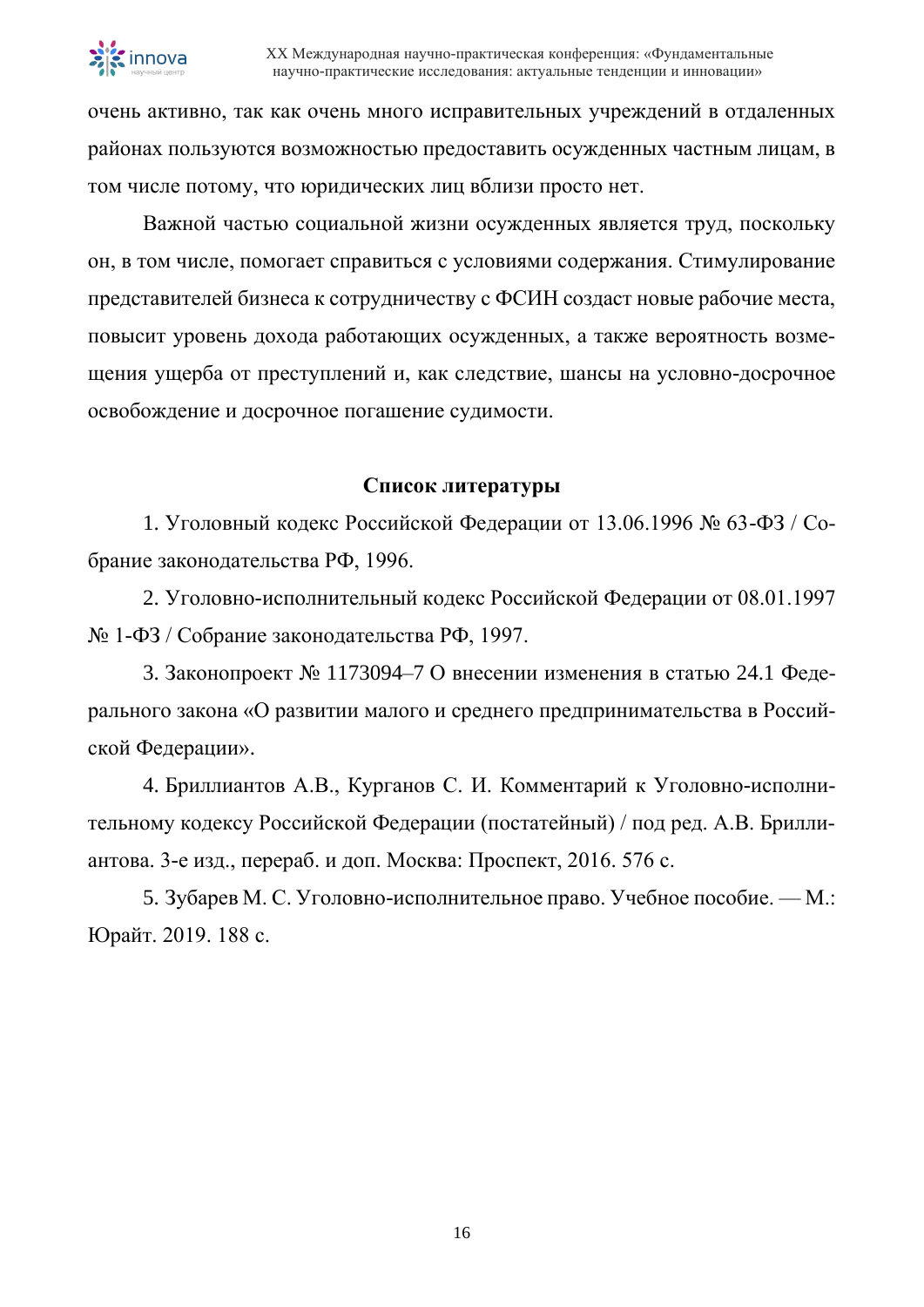

**УДК 349.2**

# **ЮРИДИЧЕСКИЕ ОСОБЕННОСТИ ОРГАНИЗАЦИИ ДИСТАНЦИОННОГО ТРУДА**

**\_\_\_\_\_\_\_\_\_\_\_\_\_\_\_\_\_\_\_\_\_\_\_\_\_\_\_\_\_\_\_\_\_\_\_\_\_\_\_\_\_\_\_\_\_\_\_\_\_\_\_\_\_\_\_\_\_\_\_\_\_\_\_\_\_\_\_\_**

**Трескин Дмитрий Вячеславович** студент 2 курс **Булашов Эдуард Александрович** студент 2 курс ИПИ им. П. П. Ершова (филиал) ТюмГУ Россия, г. Ишим

*Аннотация. Данная статья посвящена рассмотрению особенностей последних изменений в трудовом законодательстве, связанных с дистанционной работой. Авторами были рассмотрены особенности заключения трудового договора и дополнительного соглашения к трудовому договору о дистанционной работе, рассмотрен порядок взаимодействия работника и работодателя в режиме удаленной работы, режим рабочего времени и времени отдыха работника, особенности охраны труда и др.*

*Ключевые слова: дистанционный труд, организация, договор, работник, обязанности, работодатель, Трудовой кодекс*

Деятельность, основанная на использовании информационных и цифровых технологий, по-другому, дистанционная занятость, в настоящее время набирает обороты и становится транснациональной. Переход к информационно-цифровому обществу требует преобразований и в трудовых отношениях, т. е. появления «дистанционных отношений» между работодателем и его сотрудниками. Необходима трансформация рынка труда в более гибкое, виртуальное.

Дистанционные формы трудовой деятельности давно находятся в сфере пристального внимания большинства стран и многих международных организаций, в частности, Международной организации труда (МОТ).

В соответствии со ст. 312.1 ТК РФ дистанционной (удалённой) работой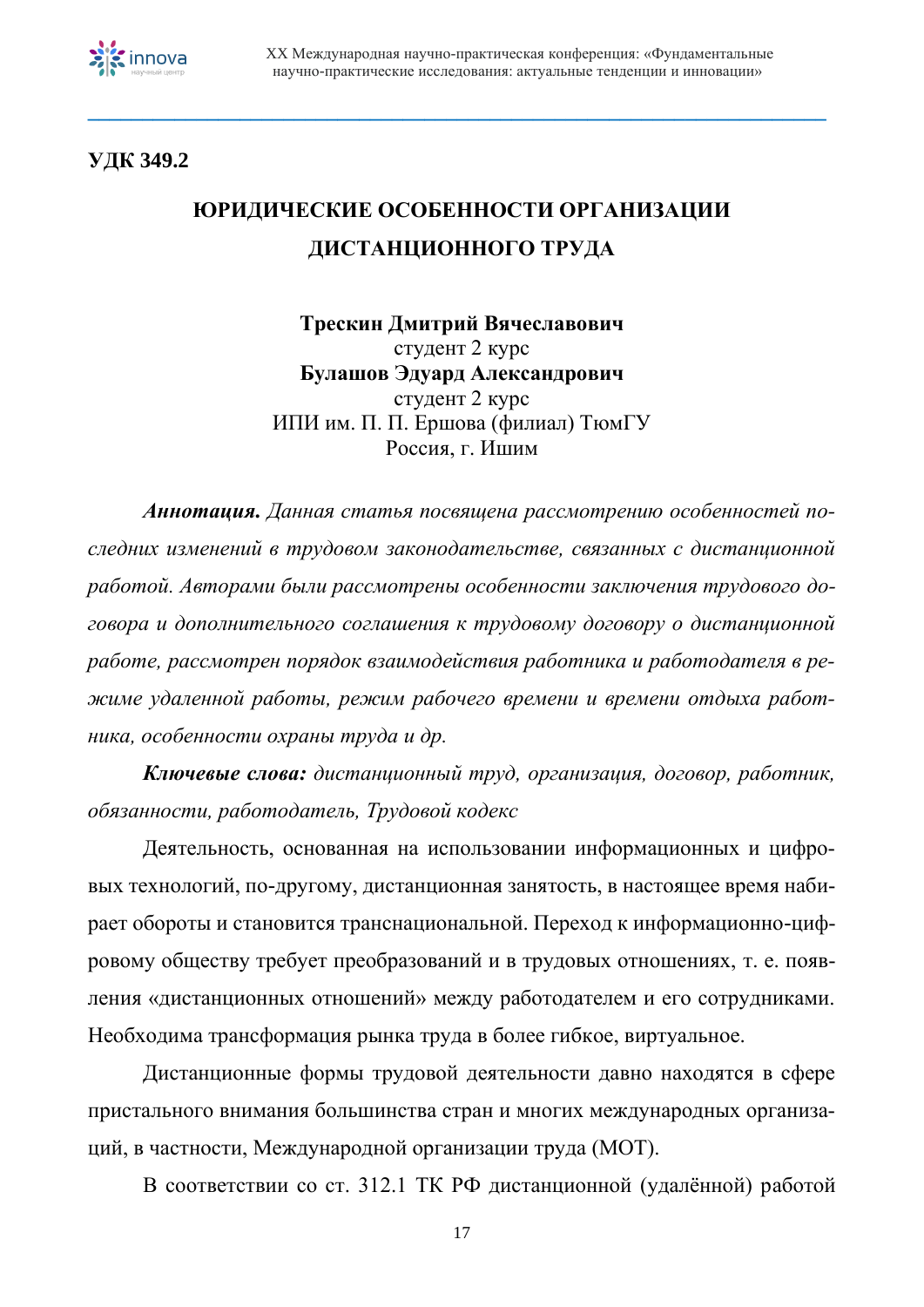

является выполнение определённой трудовым договором трудовой функции вне места нахождения работодателя, его филиала, представительства, иного обособленного структурного подразделения (включая расположенные в другой местности), вне стационарного рабочего места, территории или объекта, прямо или косвенно находящихся под контролем работодателя, при условии использования для выполнения данной трудовой функции и для осуществления взаимодействия между работодателем и работником по вопросам, связанным с ее выполнением, информационно-телекоммуникационных сетей, в том числе сети «Интернет», и общедоступных сетей связи [3].

Работодатель должен необходимыми оборудованием, программно-техническими средствами, средствами защиты информации и иными средствами, которые нужны для выполнения им трудовой функции.

С 1.01.2021 года начинается новый этап законодательного регулирования дистанционной работы в Российской Федерации. Он связан с вступлением в силу с этой даты Федерального закона от 8 декабря 2020 г. № 407-ФЗ «О внесении изменений в Трудовой кодекс Российской Федерации в части регулирования дистанционной (удаленной) работы и временного перевода работника на дистанционную (удаленную) работу по инициативе работодателя в исключительных случаях». Основная причина разработки в 2020 году закона об удаленной работе – изменение трудовых отношений в связи с пандемией COVID-19.

Имеется еще несколько основных причин, кроме пандемии, которые привели к необходимости изменения трудового законодательства в части использования дистанционного (удаленного) труда:

1. Стремительное развитие информатизации и средств связи (коммуникаций), которые существенно упростили возможность дистанционного общения работодателя и работников в различных формах.

2. Узкая трактовка в прежней редакции Трудового кодекса понятия «дистанционная работа». Трудовой договор о дистанционной работе являлся особой его формой, поэтому перевод на дистанционную работу был возможен только при заключении дополнительных соглашений.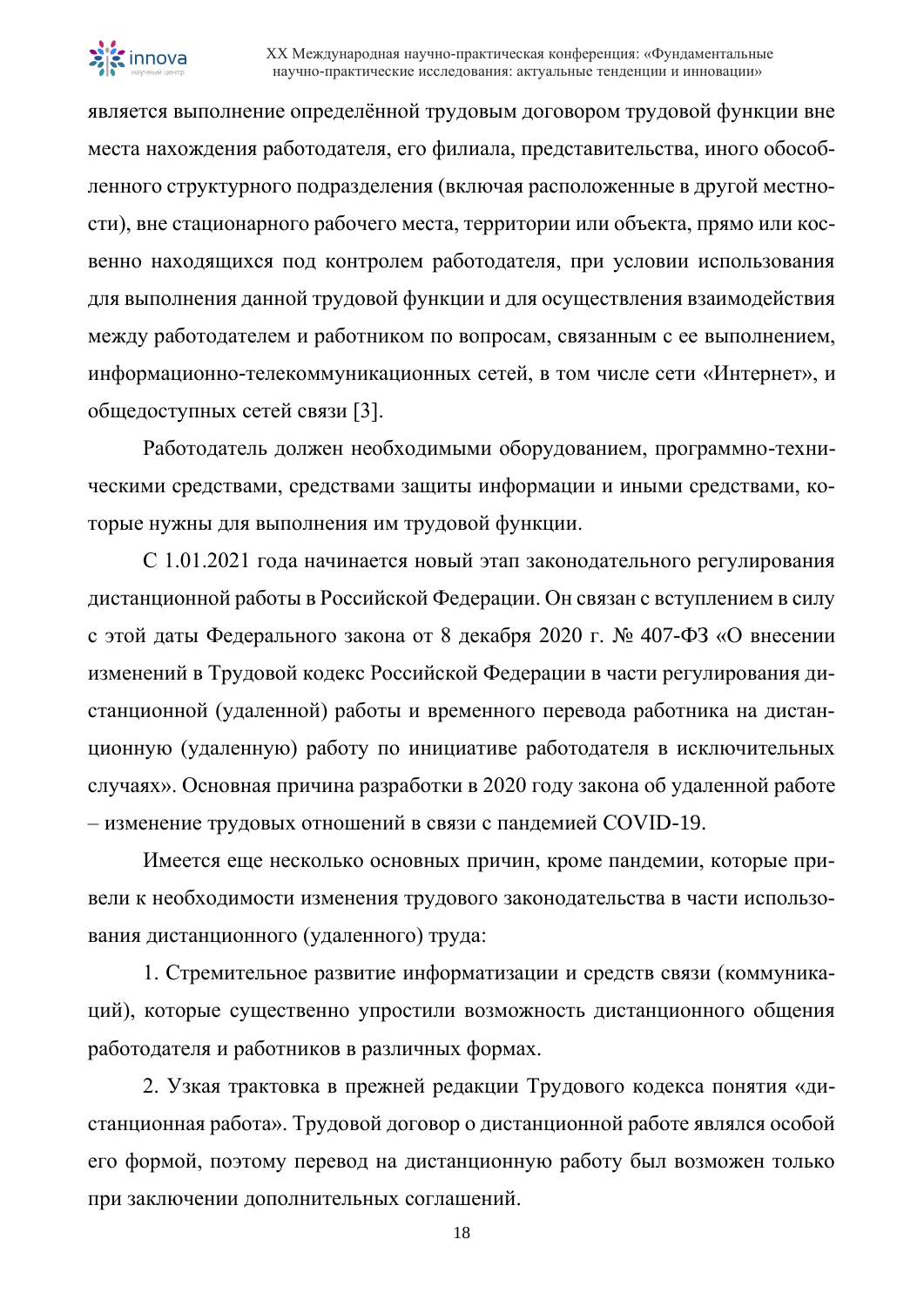3. Широкое использование на практике в условиях распространения COVID-19 перевода работников на удаленную работу.

Цель изменений в Трудовом кодексе – увеличить гибкость трудовой деятельности и расширить возможности применения информационно-коммуникационных технологий в трудовом процессе [1].

Рассмотрим особенности организации дистанционного труда по нескольким пунктам:

1. Заключение трудового договора и дополнительного соглашения к трудовому договору о дистанционной работе.

2. Взаимодействие дистанционного работника и работодателя.

3. Режим рабочего времени и времени отдыха дистанционного работника.

4. Обеспечение удаленных работников оборудованием и другими средствами.

5. Охрана труда удаленных работников.

1. Заключение трудового договора и дополнительного соглашения об удаленной работе.

Данные документы заключаются путем:

1) Подписания соответствующих документов, оформленных на бумажном носителе в обычном порядке.

2) Обмена между работником и работодателем электронными документами.

При обмене документами посредством электронной почты обеими сторонами используются электронные подписи работодателя и работника в соответствии с законодательством Российской Федерации об электронной подписи.

Лицо, устраивающееся на работу, может ознакомиться с документами, предусмотренными частью третьей статьи 68 Трудового кодекса (посвященной оформлению приема на работу) в электронной форме.

По желанию работника сведения о его трудовой деятельности могут быть внесены в трудовую книжку [1].

2. Дистанционное взаимодействие работника и работодателя регулируется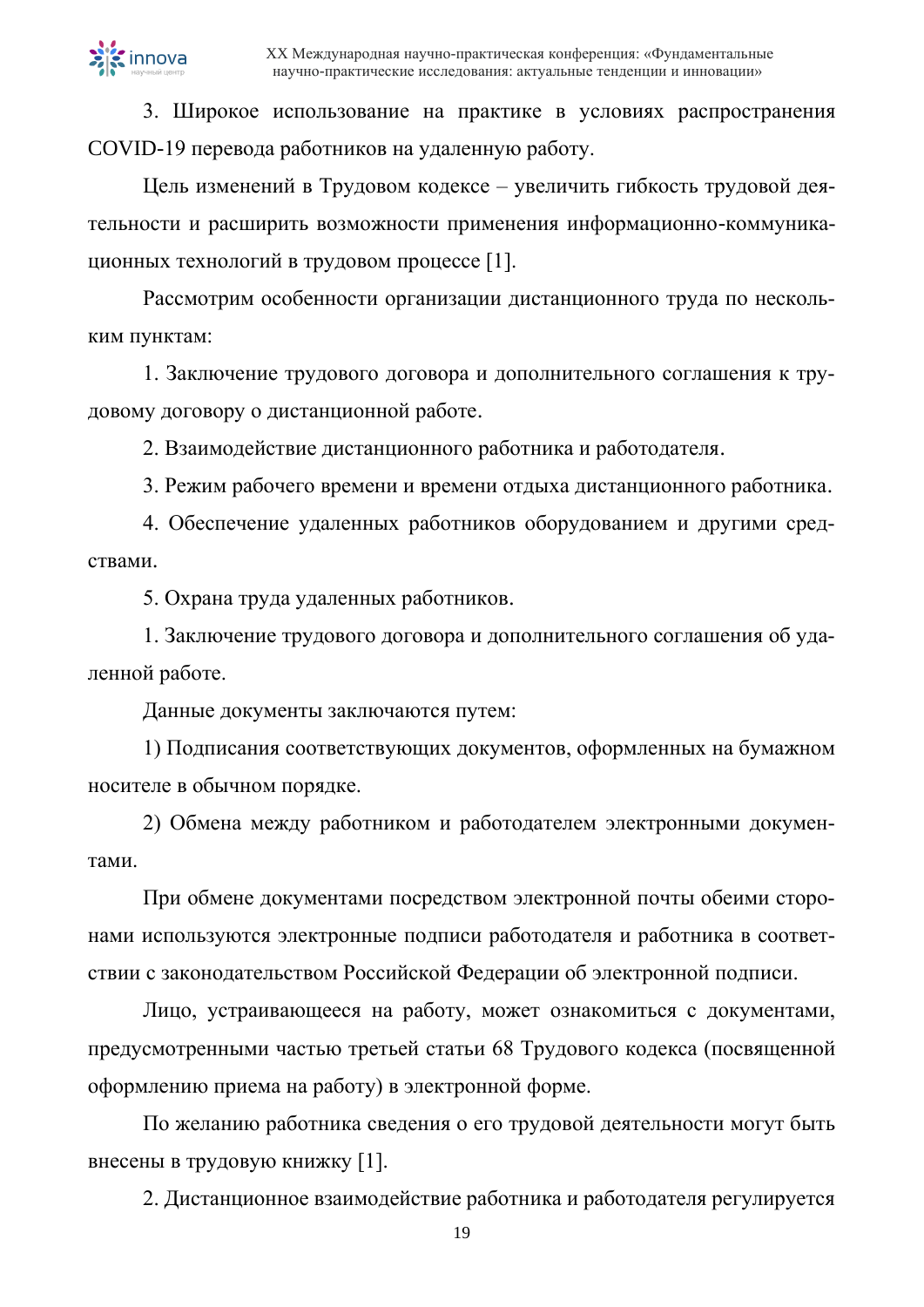

статьей 312.3 Трудового кодекса. Взаимодействие работника и работодателя может осуществляться через обмен электронными документами с использованием электронных подписей.

Не целесообразно использовать в процессе выполнения трудовой деятельности различные мессенджеры, т. к. у каждой из сторон есть возможность изменять сообщения или удалять их у обоих сторон.

Взаимодействие работодателя и работника устанавливается коллективным договором, локальным нормативным актом, принимаемым с учетом мнения выборного органа первичной профсоюзной организации, трудовым договором, дополнительным соглашением к трудовому договору.

Если какой-либо стороне необходим оригинал документов, то такие документы направляются по почте заказным письмом.

3. Особенности режима рабочего времени и времени отдыха

дистанционного работника. Особенности режима рабочего времени и времени отдыха дистанционного работника регламентируются статьей 312.4 ТК РФ. Время взаимодействия работника с работодателем включается в рабочее время. Отработанное удаленным работником количество часов также фиксируется в табеле учета рабочего времени, в том числе и количество часов, которые сотрудник отработал сверхурочно.

4. Обеспечение дистанционных работников необходимыми для выполнения им трудовой функции оборудованием и иными средствами.

Согласно статье 312.6 работодатель обеспечивает «удаленного» работника необходимым для работы оборудованием и иными средствами.

В случае, если работнику приходится использовать свое имущество или арендовать его, то порядок возмещения и сроки компенсации определяются трудовым договором, который заключается между работником и работодателем.

5. Охрана труда удаленных работников. Определены особенности охраны труда удаленных работников в статье 312.7 Трудового кодекса.

Работодатель осуществляет ознакомление дистанционных работников с требованиями охраны труда при работе с оборудованием и средствами,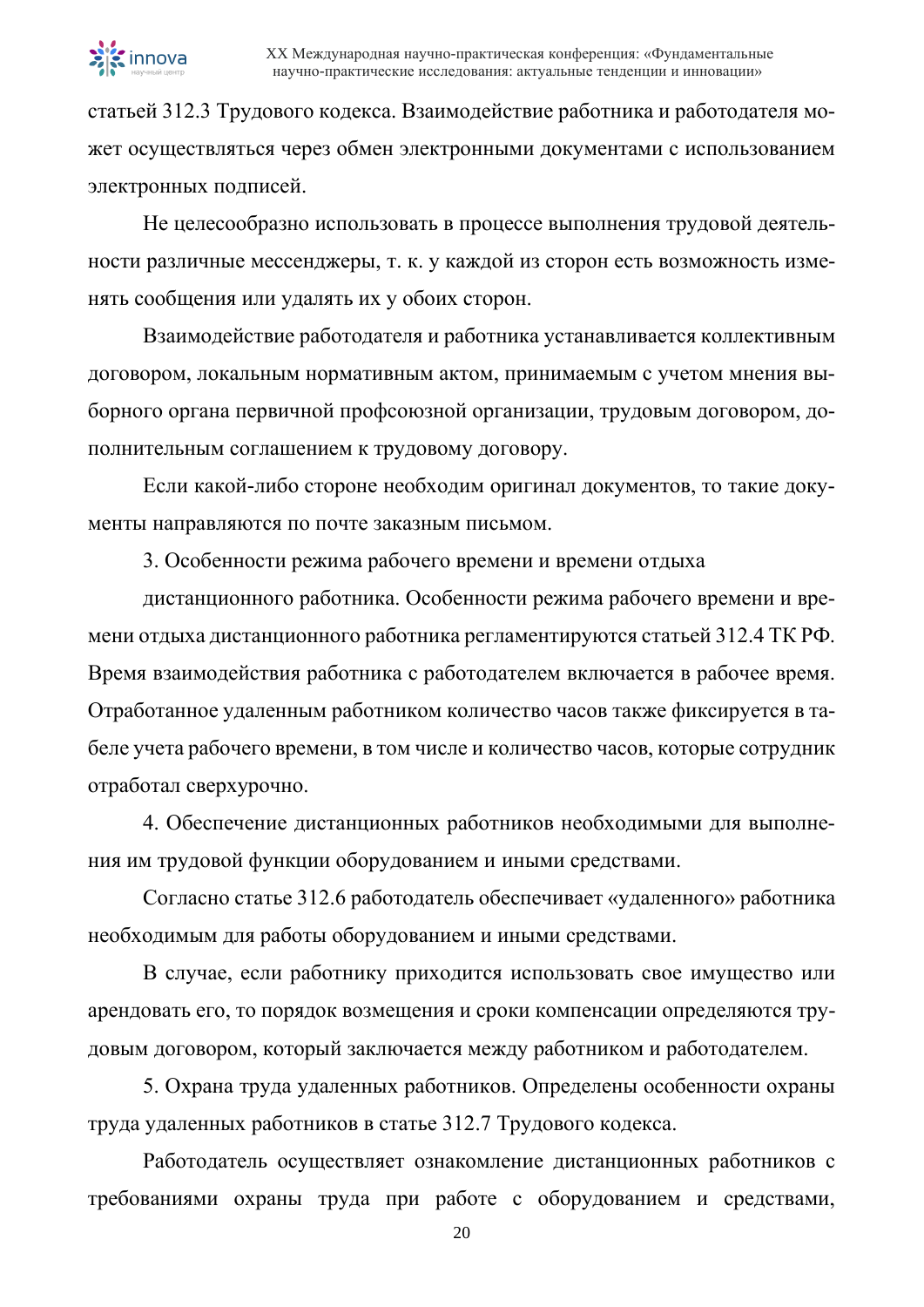

рекомендованными или предоставленными работодателем [1].

Если работник получил травму в рабочее время, при исполнении своих трудовых обязанностей в месте, предназначенном для работы, он может получить компенсацию в соответствии с законодательством. В этом случае работник обязан незамедлительно известить работодателя.

Работодатель не несет ответственности за травмы, полученные в нерабочее время в месте, которое предназначено для работы, а также за травмы, не связанные с выполнением работы.

6. Перспективы дистанционной работы:

– рост популярности удаленной работы;

– возможность осуществления трудовой деятельности лицами из числа граждан старше 65 лет и лицами, имеющими хронические заболевания;

– смена формулировок трудовых договоров в отношении удаленной работы.

Эксперты сервиса по поиску работы SuperJob фиксируют растущую популярность удаленной работы среди российских компаний [2].

Таким образом, актуальность рассматриваемой проблемы, особенностей организации дистанционной работы, обусловлена не только вынужденной необходимостью перевода значительной части работников на удаленный режим работы в условиях противодействия распространению коронавирусной инфекции COVID-19, но и новшествами в законодательном регулировании дистанционного труда, а также новыми возможностями, предоставляемыми стремительным развитием цифровизации всех сфер общества.

#### **Список литературы**

1. Кобякова О. С., Кадыров Ф. Н., Обухова О. В., Базарова И. Н., Ендовицкая Ю. В., Чилилов А. М. Аналитический доклад: развитие удаленных форм трудовой деятельности в здравоохранении / Под научной редакцией академика РАН Стародубова В. И. / ФГБУ «Центральный научно-исследовательский институт организации и информатизации здравоохранения» Министерства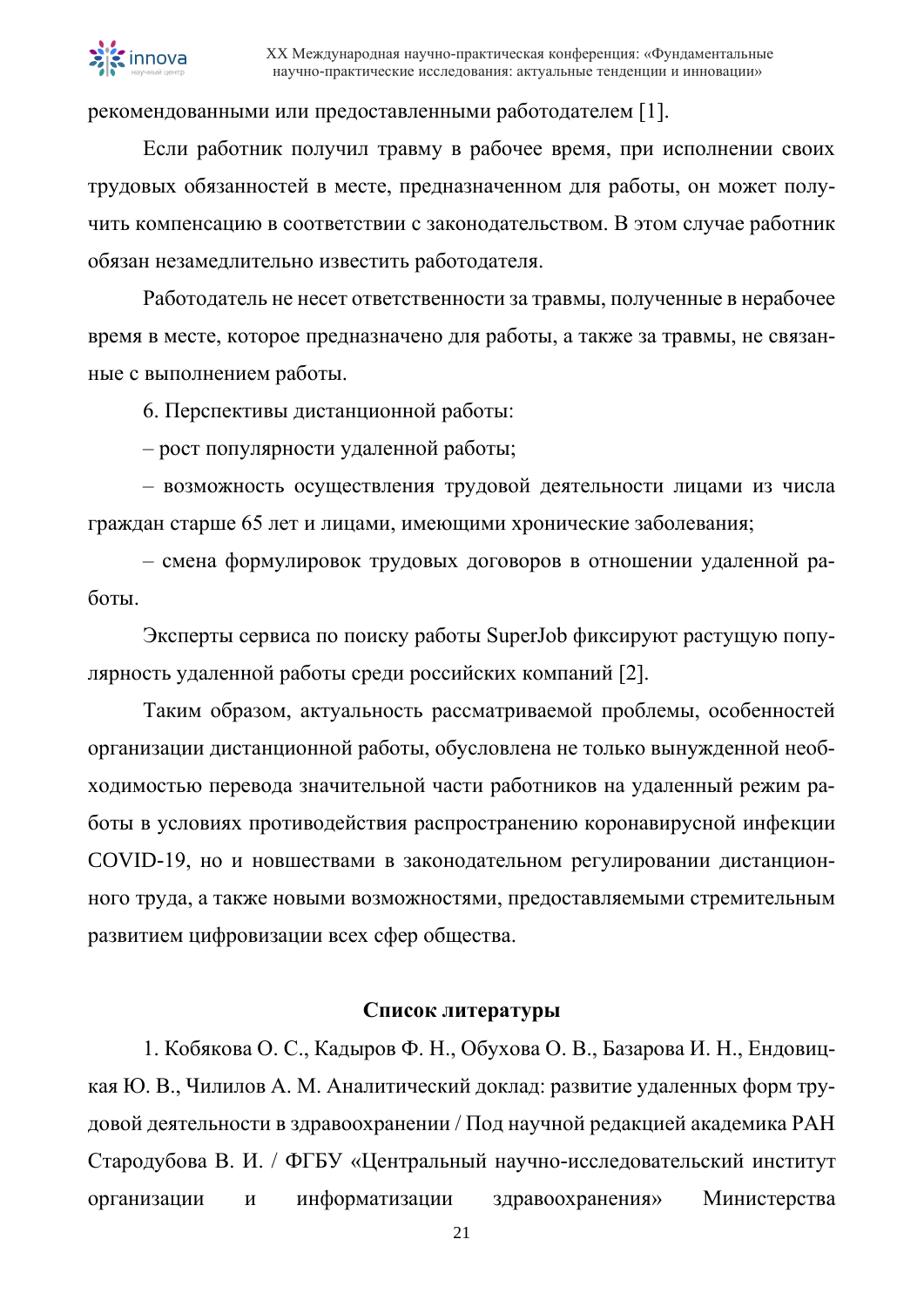

здравоохранения Российской Федерации. Москва, 2021. 59 с.

2. Сервиса по поиску работы SuperJob. URL: https:/www.business.ru/ news/20791-postoyanno-rabotat-na-udalenke-hotyat-vse-bolshe-rossiyan-issledovan ie-superjob?utm\_medium=letter&utm\_source=letternews&utm\_campaign=letter\_Bu siness\_ru\_News\_2021\_01\_06&btx=3096534&mailsys=ss&token=2ec0186b-bcaa-11a0-bf72-2d0125ae7511&ttl=7776000&ustp=F.

3. Трудовой кодекс Российской Федерации от 30.12.2001 No 197-ФЗ /Собрание законодательства Российской Федерации. - 07.01.2002. - № 1 (Ч. 1).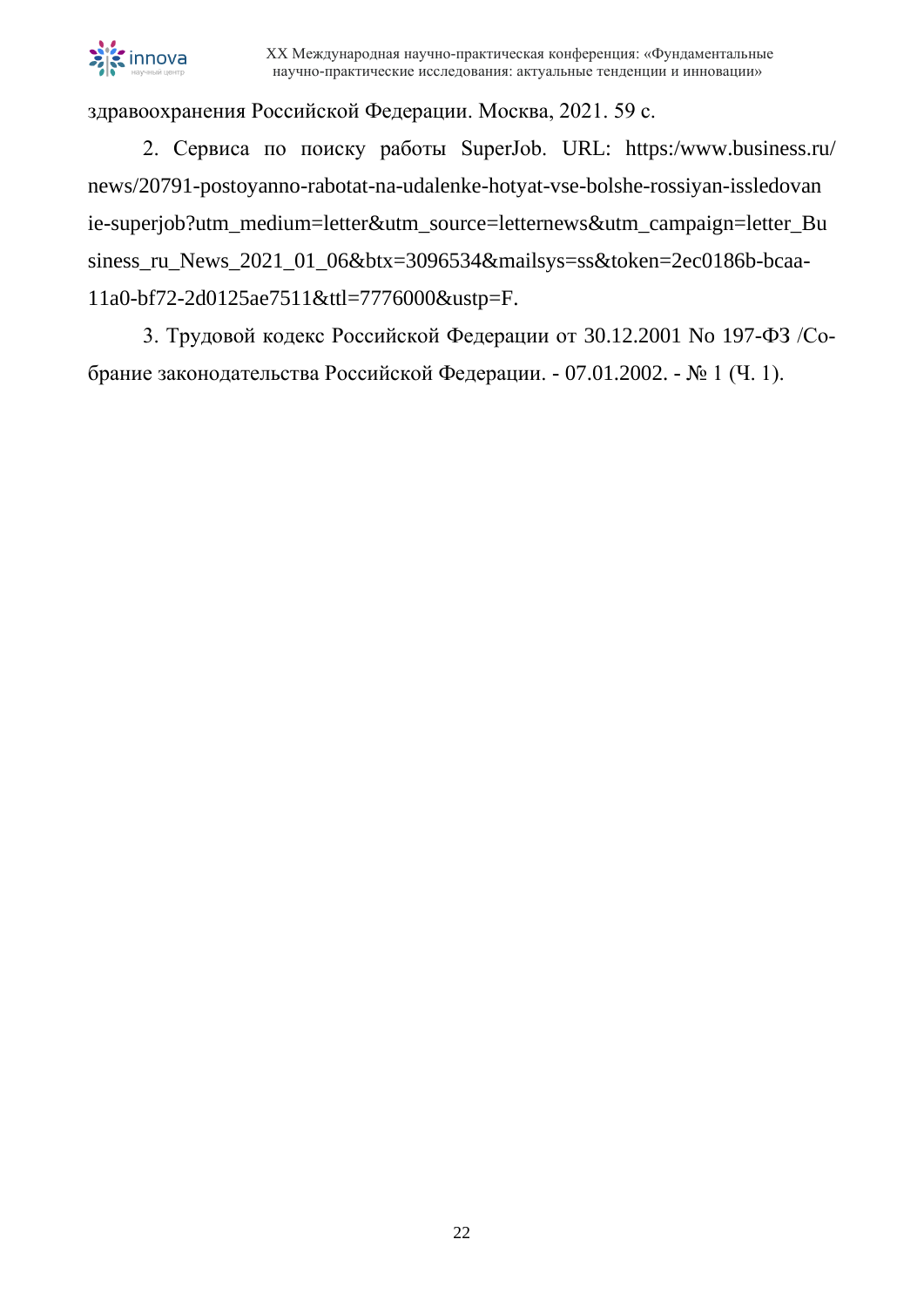

### **ПЕДАГОГИЧЕСКИЕ НАУКИ \_\_\_\_\_\_\_\_\_\_\_\_\_\_\_\_\_\_\_\_\_\_\_\_\_\_\_\_\_\_\_\_\_\_\_\_\_\_\_\_\_\_\_\_\_\_\_\_\_\_\_\_\_\_\_\_\_\_\_\_\_\_\_\_\_\_\_\_**

### **УДК 371.3**

### **ИСТОРИЧЕСКАЯ КАРТА КАК СРЕДСТВО НАГЛЯДНОСТИ НА УРОКАХ ИСТОРИИ**

**Галаева Зульфия Султан-Гириевна**

магистрант

ФГБОУ ВО «Ингушский государственный университет»

г. Магас

*Аннотация. В статье рассматривается вопрос использования исторической карты в процессе обучения истории. Карта выступает примером наглядности для учащихся.*

*Ключевые слова: средства наглядности, историческая карта, события, история*

Одной из основных задач исторического образования является формирование пространственных представлений у учащихся. Отнесение исторических событий к конкретному пространству и описание географической среды, в которой они произошли, называется локализацией. Изучение локальности исторических событий осуществляется посредством схематических пособий, таких как историческая карта, план местности и картосхема [4; с. 87].

Исторические карты создаются на географической основе и представляют собой временные и пространственные параметры исторических событий. Исторические карты имеют ряд отличий. Привычные цвета географических карт приобретают иное значение на исторических. К примеру, зеленый цвет представляет не только низменности, но и древнейшие районы земледелия и скотоводства. Другая особенность исторических карт – раскрытие динамики событий и процессов. На географической карте все статично, а на исторической легко увидеть возникновение государств, изменение их границ, пути движения войск,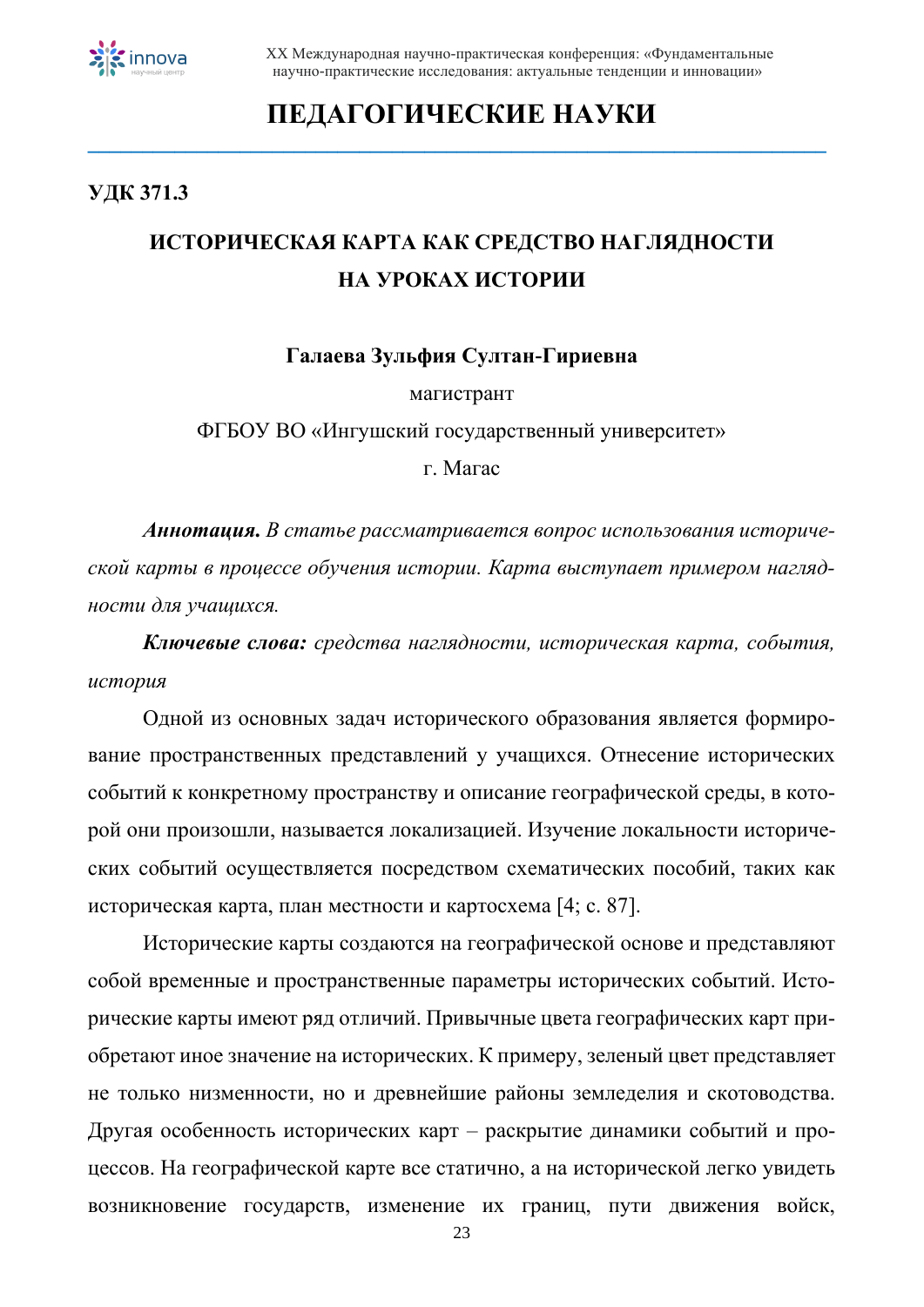караванов и др.

Традиционно выделяют три типа исторических карт:

1. Общие, которые отражают события в одном или нескольких государствах; основные исторические процессы на большом промежутке времени («Древний Восток. Вавилон и Ассирия»). Карта показывает расширение или сокращение границ государств, социально-экономическое развитие, военные действия.

2. Обзорные, отражающие ряд следующих друг за другом событий в развитии определенного явления в истории государства на протяжении определенного периода времени («Развитие Франкского государства в период правления Карла Великого»). Информация таких карт, как правило, не черпается на одном уроке и анализируется на протяжении большой учебной темы [1; с. 209].

3. Тематические, посвященные отдельным событиям или сторонам исторического процесса («Отечественная война 1812 г.», «Реформация в Англии»). Данные карты лишены общей информации, однако они детально раскрывают изучаемое событие и отличаются красочным оформлением. Тематические карты часто рекомендуют использовать в сочетании с общими историческими картами.

Для каждого типа исторических карт характерны свои приемы изложения учебного материала: при использовании тематических карт осуществляется картинное описание местности, сюжетный рассказ; общие и обзорные карты предполагают обобщающую характеристику, рассуждение и проблемное изложение [5; с. 138].

Историк и картограф В. Н. Темушев выделяет несколько функций исторической карты, а именно информационную (нанесение на карту некоторых исторических данных), иллюстративную (выделение на карте основных явлений и процессов, помощь учителю в ходе проведения урока) и воспитательную (развитие пространственного мышления, представления об истории своей страны, событий с ней, связанных на мировой карте).

Картографические знания тесно взаимосвязаны с историческими. Поэтому умение пользоваться картой является средством для более полного понимания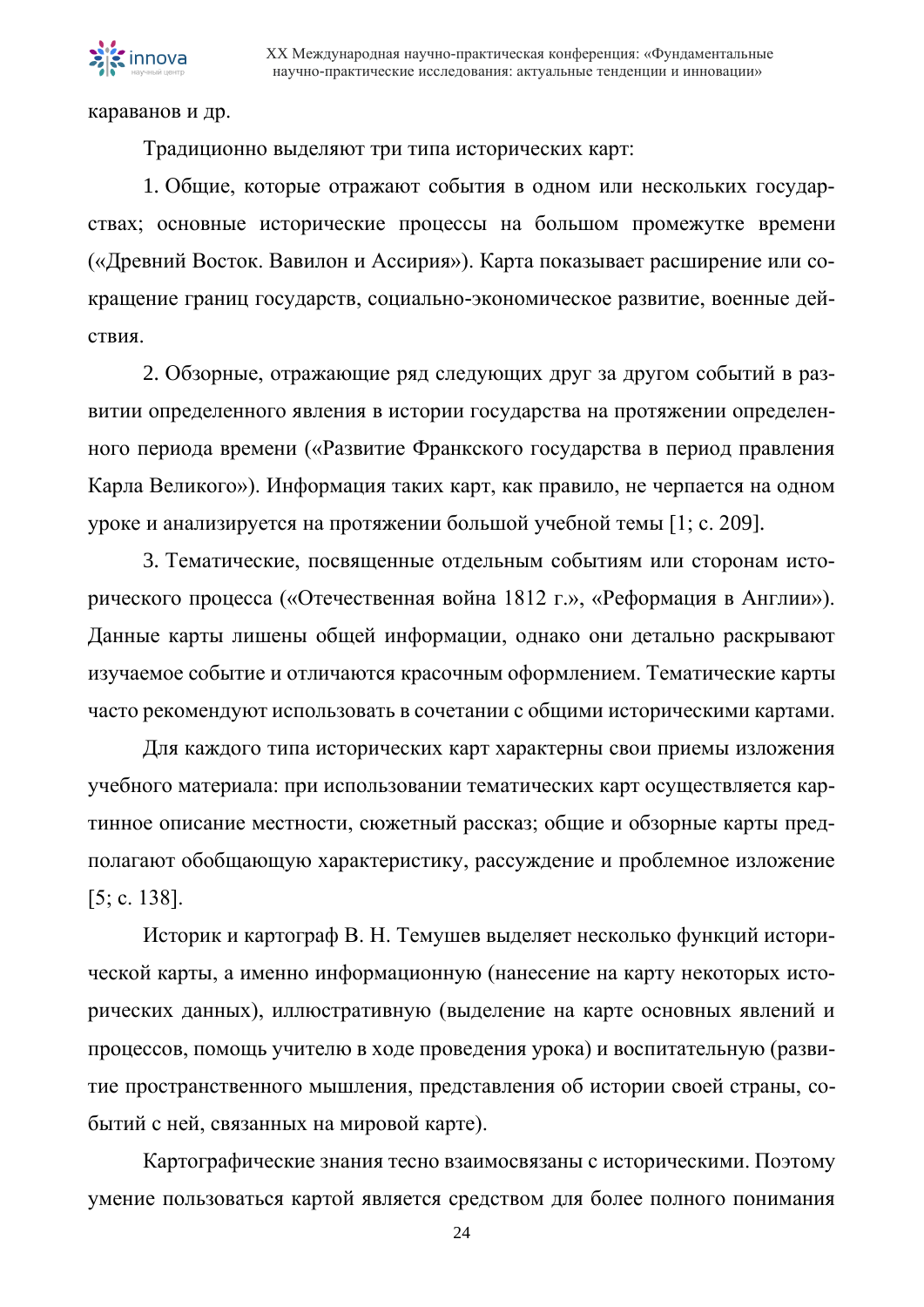

хода событий и явлений истории. Чтобы создать представление о пространстве и местоположении изучаемой страны, обычно применяют одновременно историческую и географическую карты. Объекты на этих картах изображены в разных масштабах. Здесь обучение может идти от единичного к общему или от общего к единичному.

Для того, чтобы учащиеся лучше запоминали географические ориентиры важнейших фактов, учителю следует давать им задание показывать основные исторические события на физической карте (например, показать на карте Азии, на каких территориях образовались новые государства). При обучении работе с картой необходимо ставить задачу развить умения школьников ориентироваться в историческом пространстве, сравнивать и анализировать исторические факты [3; с. 143].

Постепенно учащиеся приобретают умение читать историческую карту, т. е. находить линии сравнения, устанавливать синхронные связи в тех или иных процессах, выявлять результаты развития этих процессов [2; с. 136]. Впоследствии, очень часто причинно-следственные связи событий становятся понятными только взглянув на историческую карту.

Таким образом, работа с исторической картой позволяет учащимся лучше ориентироваться в историческом пространстве, развивает умение обобщать исторические факты, т. е. закреплять изучаемый материал, который пригодится им и на уроках географии (названия островов, морей, заливов и т. п.).

#### **Список литературы**

1. Вяземский Е. Е., Стрелова О. Ю. Теория и методика преподавания истории. – М., 2003.

2. Глазырина Т. Н. Методика преподавания истории: учеб. -метод. комплекс для студентов. – Новополоцк, 2011.

3. Короткова М. В., Студеникин М. Т. Методика обучения истории в схемах, таблицах, описаниях. – М., 1999.

4. Манкевич Д. В. О специфике и перспективах использования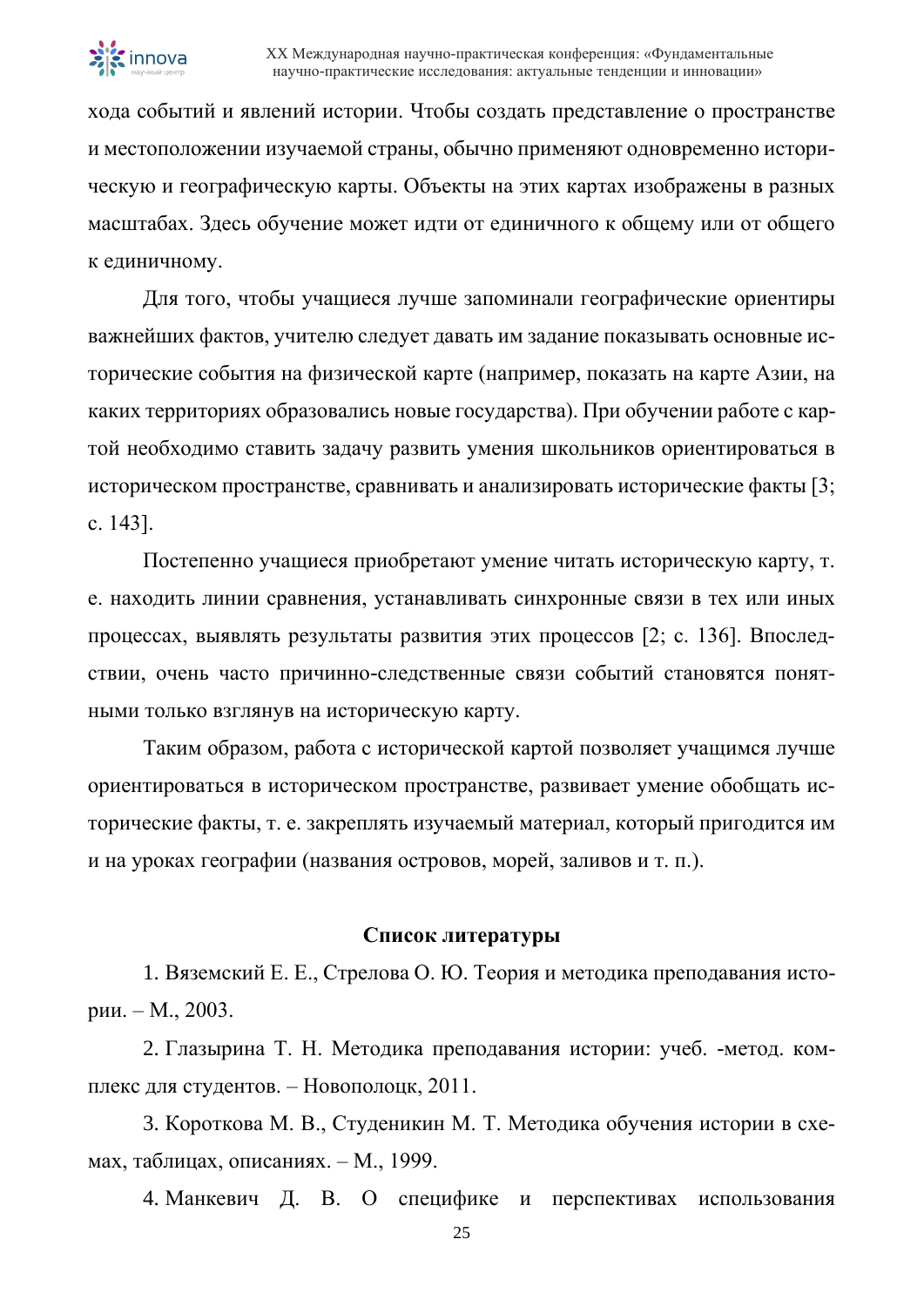

интерактивных исторических карт в образовательном процессе. – 2013. – С. 86– 90.

5. Степанищев А. Т. Методика преподавания и изучения истории. Часть 1. – М., 2002.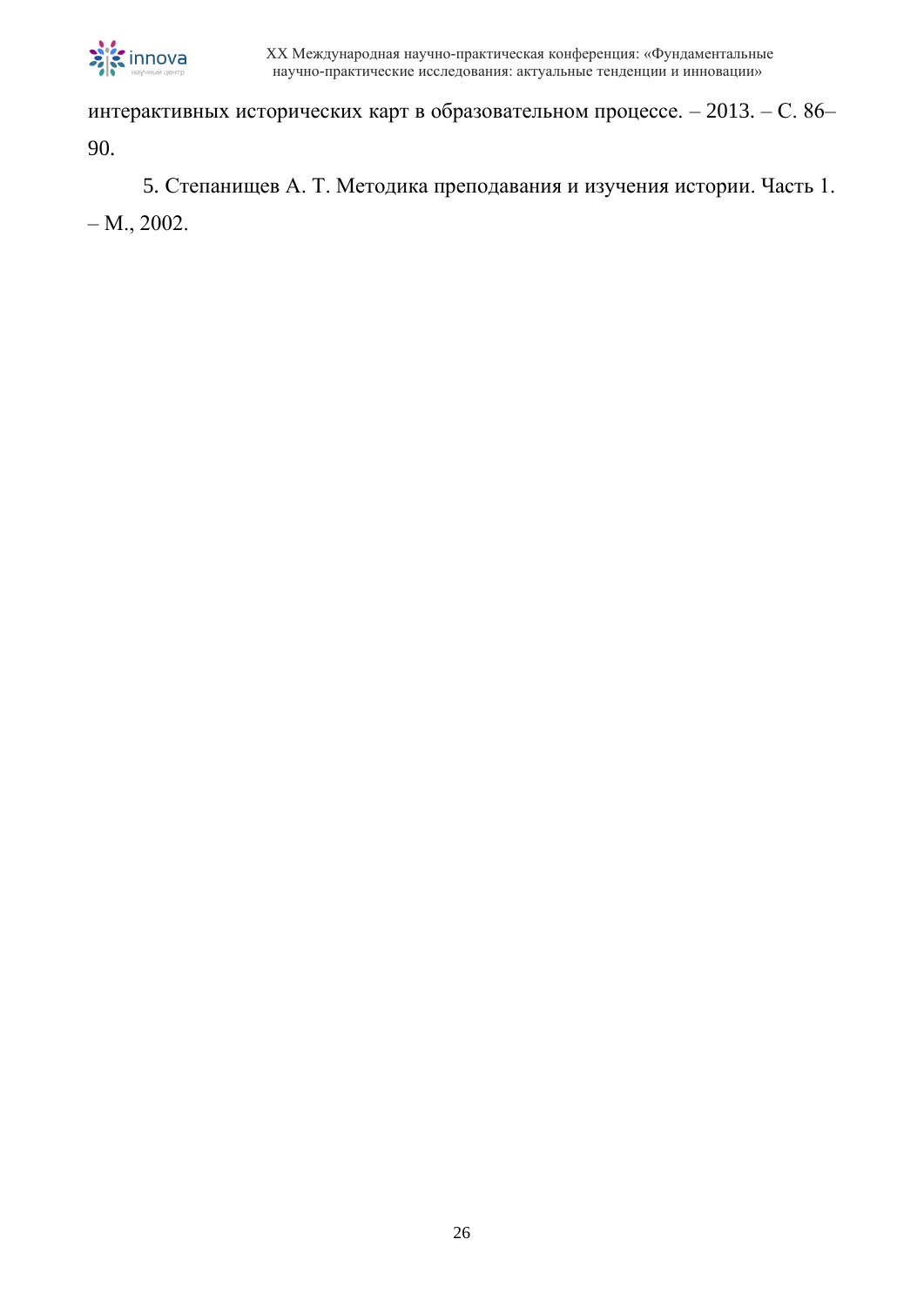

### **ЭКОНОМИЧЕСКИЕ НАУКИ \_\_\_\_\_\_\_\_\_\_\_\_\_\_\_\_\_\_\_\_\_\_\_\_\_\_\_\_\_\_\_\_\_\_\_\_\_\_\_\_\_\_\_\_\_\_\_\_\_\_\_\_\_\_\_\_\_\_\_\_\_\_\_\_\_\_\_\_**

### **УДК 338.1**

### **ВЛИЯНИЕ ИНФОРМАЦИОННЫХ РЕСУРСОВ НА РАЗВИТИЕ ИННОВАЦИОННОЙ ДЕЯТЕЛЬНОСТИ**

### **Григорян Геворг Сережаевич**

#### аспирант

ФГБОУ ВО «Орловский государственный университет имени И. С. Тургенева»

*Аннотация. В статье рассматриваются проблемы и роль информационных ресурсов для развития и внедрения инноваций в предприятиях, и на уровне государства. Следует отметить, что в данной статье рассматриваются, и анализируется инновационная деятельность государства, а также предложены меры по развитию инновационной экономики страны.* 

*The article discusses the problems and the role of information resources for the development and implementation of innovations in enterprises and at the state level. It should be noted that this article examines and analyzes the innovative activity of the state, as well as suggests measures for the development of the innovative economy of the country.*

*Ключевые слова: инновационное развитие, информационные ресурсы, конкурентоспособность информатизации, развитие IT – отрасли*

*Keywords: innovative development, information resources, competitiveness of informatization, development of the IT industry*

В период развития и технологий во всех сфера и жизнедеятельности человека, требует сбор и анализ качественной информации, которая поможет своевременно и достоверно анализировать, и принимать необходимое решение на каждом этапе планирования, прогнозирования, а также в процесс развития и внедрения высокоразвитых технологий, то есть развитие и повышение значимости инновационной отрасли государства.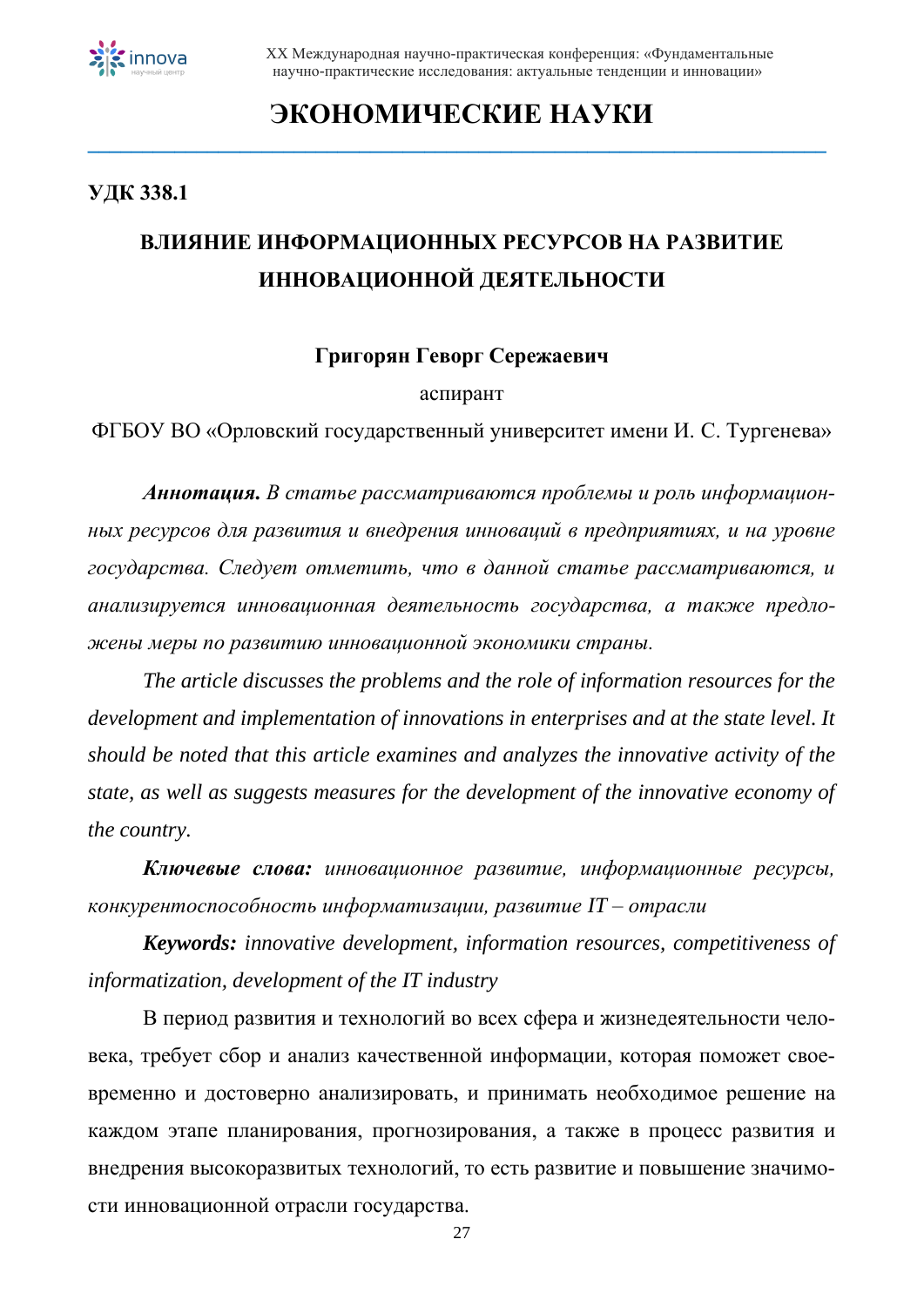В любое время, не важно, что есть трудовые, материальные, финансовые, энергетические и т. д., ресурсы важное место занимают информационные ресурсы, которые не только не исчерпываются, но и постоянно пополняются информационными массивами, которые требуют анализа и обработки данных ресурсов для создания и внедрения инновационных технологий на уровне предприятий и государства.

Информационные ресурсы представляют собой индивидуальные или коллективные экспертные знания, которые предполагают удовлетворение функциональным потребностям и требованиям, основным потребителям информационных ресурсов. В качестве источника потребления информации можно отнести основные информационные документы, базы данных банков и других коммерчески и государственных структур, архивы, фонды электронные информационные ресурсы и т. д. Все перечисленные элементы являются основными источниками потребления информации, которые удовлетворяют запрос потребителей [1].

Таким образом, информационные ресурсы являются важным составляющим для всей системы управления и планирования, а также с целью повышения и развития инновационной отрасли предприятия, для которого необходимо получать максимальное количество информации, что помогает анализировать и выявлять основные недостатки инновационной деятельности предприятия.

В период технологического прогресса и развития каждого индивида и экономического субъекта требует учета и контроля над информационными потоками.

Информационные потоки, являются неделимой частью управления и планирования производственным предприятием, для экономического субъекта не зависимо от организационно правовой формы и вида деятельности принято информационные потоки разделять на два вида это внешняя информация и внутренняя.

Следовательно, внешняя и внутренняя информация формируют общий информационный ресурс предприятия, который позволяет провести глубокий

28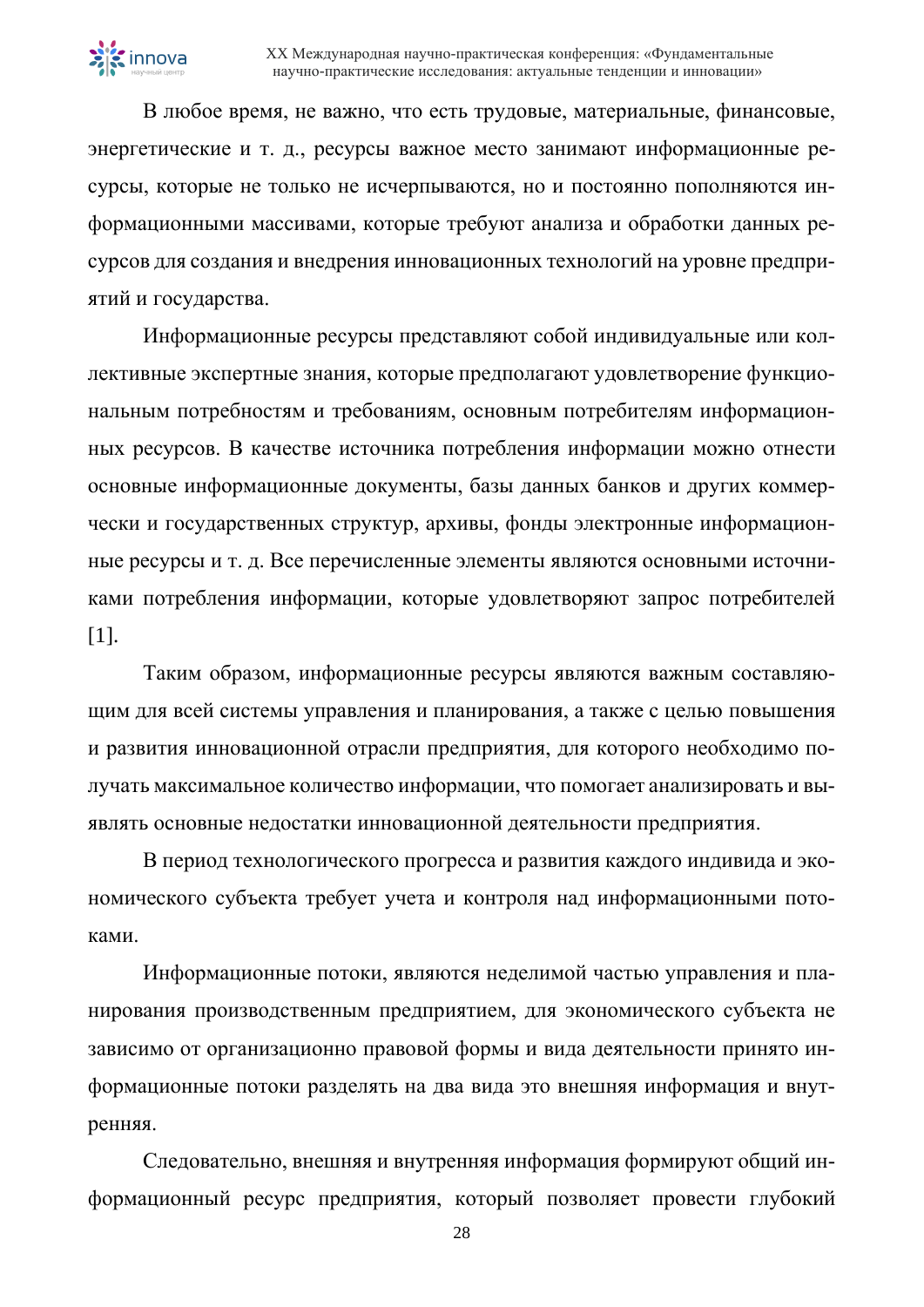

анализ внешней и внутренней среды предприятия.

На сегодняшний день в период развития инновационных технологий информация выступает передовым показателем которая способствует анализу с точки зрения предприятия конкурентов, анализ затрат, анализ ценовой политики с учетом сбора данных по конкурентам, анализ по группам поставщиков продукции, материалов. А также информация выступает для составления и своевременной подачи всех налоговых и финансовых отчетностей экономического субъекта с учетом требований Налогового Кодекса РФ.

На данный момент времени проблема развития и доступности инновационной деятельности является достаточно актуальным, и по сей день. Полная достоверная исчерпывающая информация помогает максимально точно и грамотно осуществлять процесс анализа и планирования основ инновационной деятельности в предприятиях.

Инновационное внедрение в предприятиях предполагают усовершенствование новых механизмов по контролю организационными и управленческими инновациями. Не эффективность и несистематичности подачи информации, или неполная база информационных ресурсов приведет к разрыву между различными информационными потоками, что впоследствии приведет к хаотичности получаемой информации, вследствие чего будут приняты неправильные решения в процесс инновационной деятельности предприятия [2].

В период развития экономических и технических условий важным критерием, обеспечивающим конкурентоспособность, инновационной отрасли развития предприятия является грамотное построение инновационных процессов в предприятии.

Таким образом, можно сказать, что инновационная деятельность предприятия, а также государства считается одним из основных условий развития и повышения уровня социально – экономического развития. Следует отметить, что на сегодняшний день основными препятствиями развития инновационной деятельности предприятия относятся:

– нехватка финансовых ресурсов по снабжения необходимой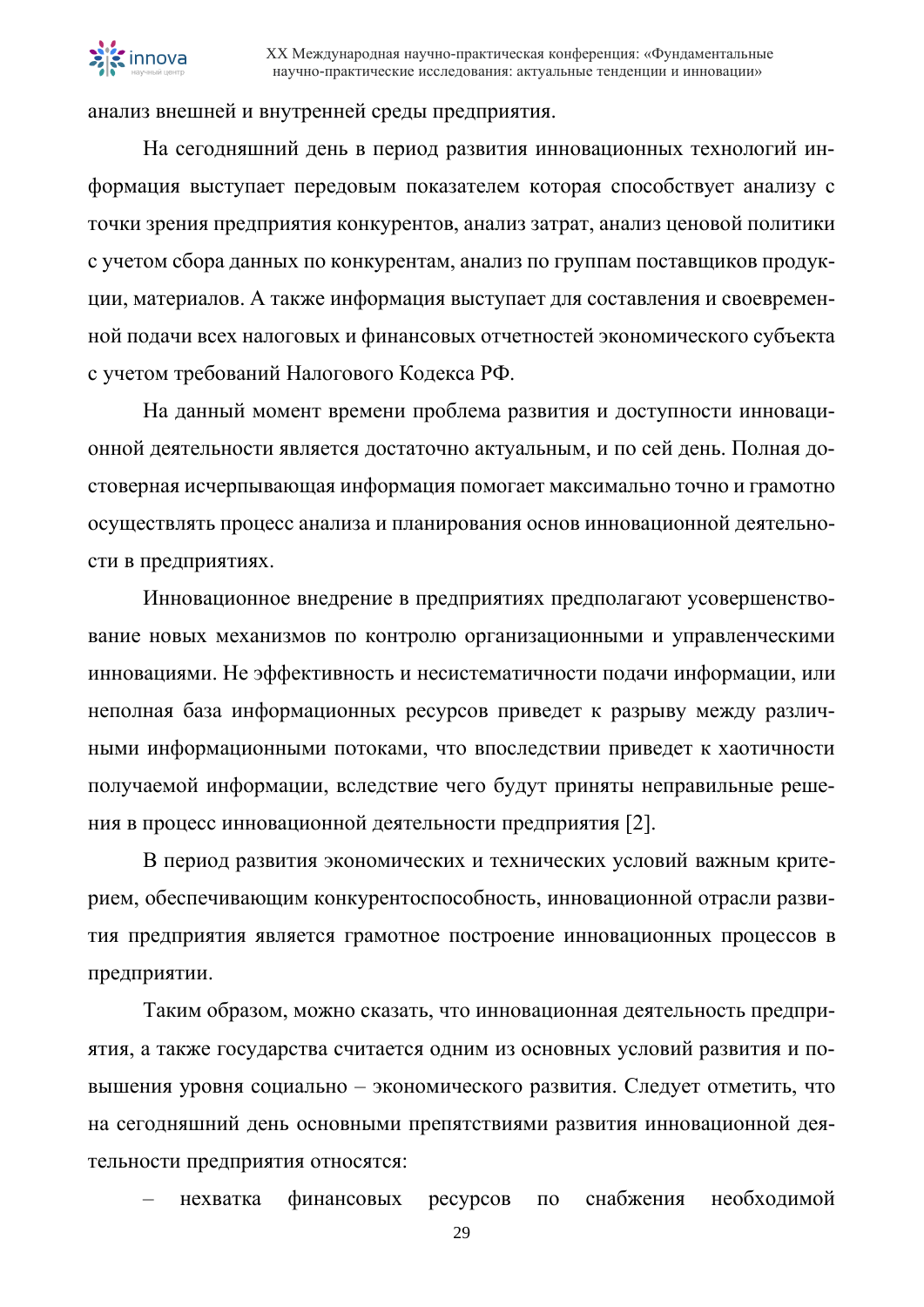

технологической программой по учету и контролю информационных ресурсов предприятия;

– неполная или недостоверная информация о новых, технологически развитых оборудованиях, которые решают проблемы сбора и анализа информации с целью планирования и прогнозирования инновационной деятельности предприятия;

– отсутствие единой системы формирования информационной инфраструктуры предприятия и т. д.

Все перечисленные факторы оказывают прямое воздействие на инновационную деятельность предприятия.

Таким образом, подводя итог по значимости и роли инновационной деятельности предприятия, можно сделать вывод, что исходя из вида деятельности предприятия, руководящее звено самостоятельно выбирает актуальность и значимость информационной базы для анализа основных макроэкономических показателей, а также развитие инновационной отрасли предприятия [3]. То есть, выбор такого или иного механизма по сбору, учету и контролю информационных ресурсов предприятия, формируют ту самую информационную базу, которая способствует основным информационным потребностям руководящего звена предприятия. Следовательно, развитие инновационная деятельность предприятия напрямую зависит от уровня развитости информационной базы предприятия на любом этапе функционирования.

#### **Список литературы**

1. Мумладзе Р. Г., Николаев О. В. Управление инновационной деятельностью [Текст] / Р. Г. Мумладзе, О. В. Николаев / Венчурный бизнес, инновационная деятельность. – 2015. – 148 с.

2. Ковалев, П. П. Трансформация инновационных управленческих парадигм [Текст] / П. П. Ковалев / Экономика: вчера, сегодня, завтра. – Том 8. -  $\mathbb{N}^{\circ}$  4а.  $-2018$ . – C. 53–60.

3. Бабкин А. В., Чистякова О. В. Цифровая экономика и ее влияние на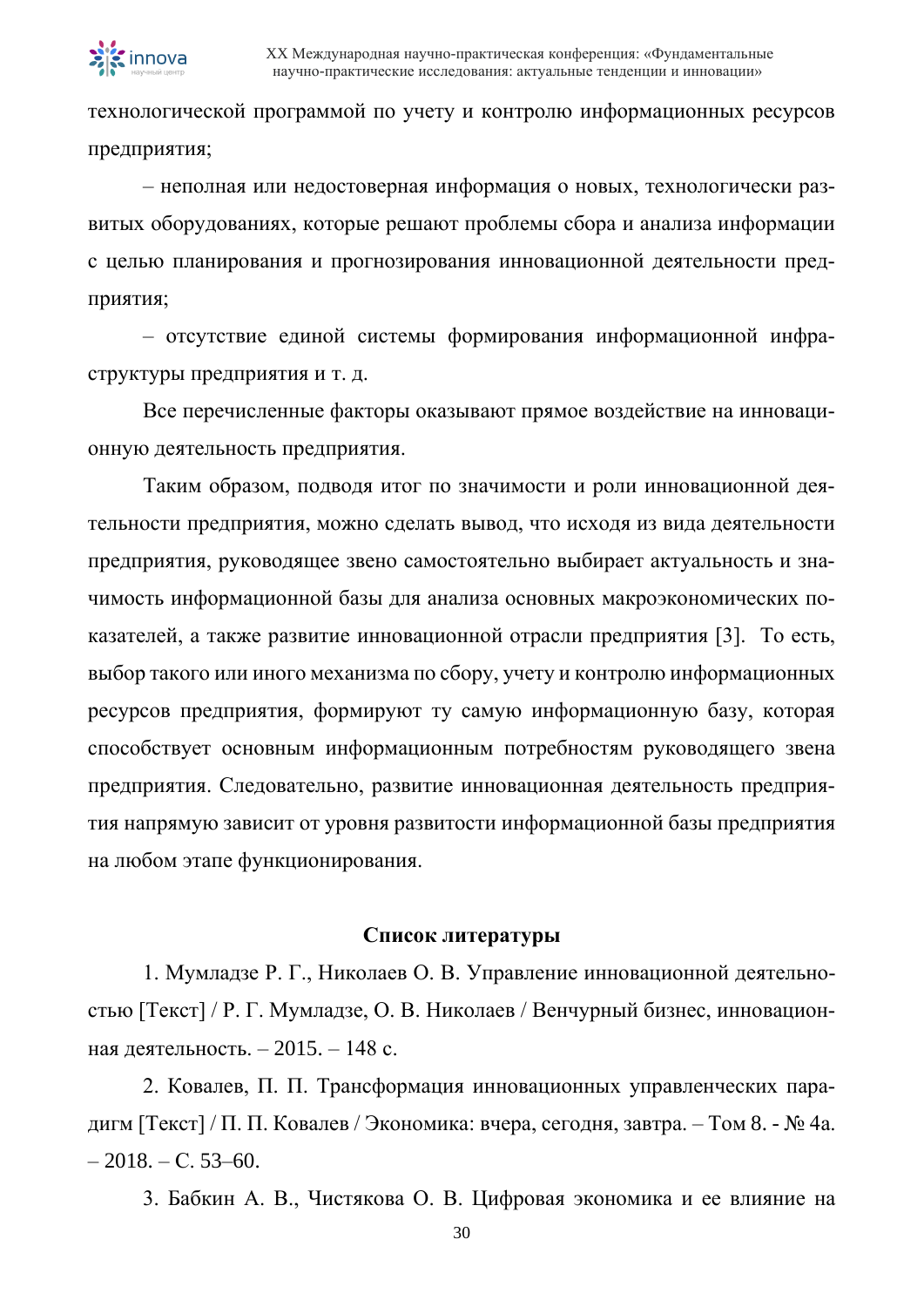

конкурентоспособность предпринимательских структур [Текст] / А. В. Бабкин, О. В. Чистякова / Российское предпринимательство. – Том 18. - № 24. – 2017. – С. 4087–4102.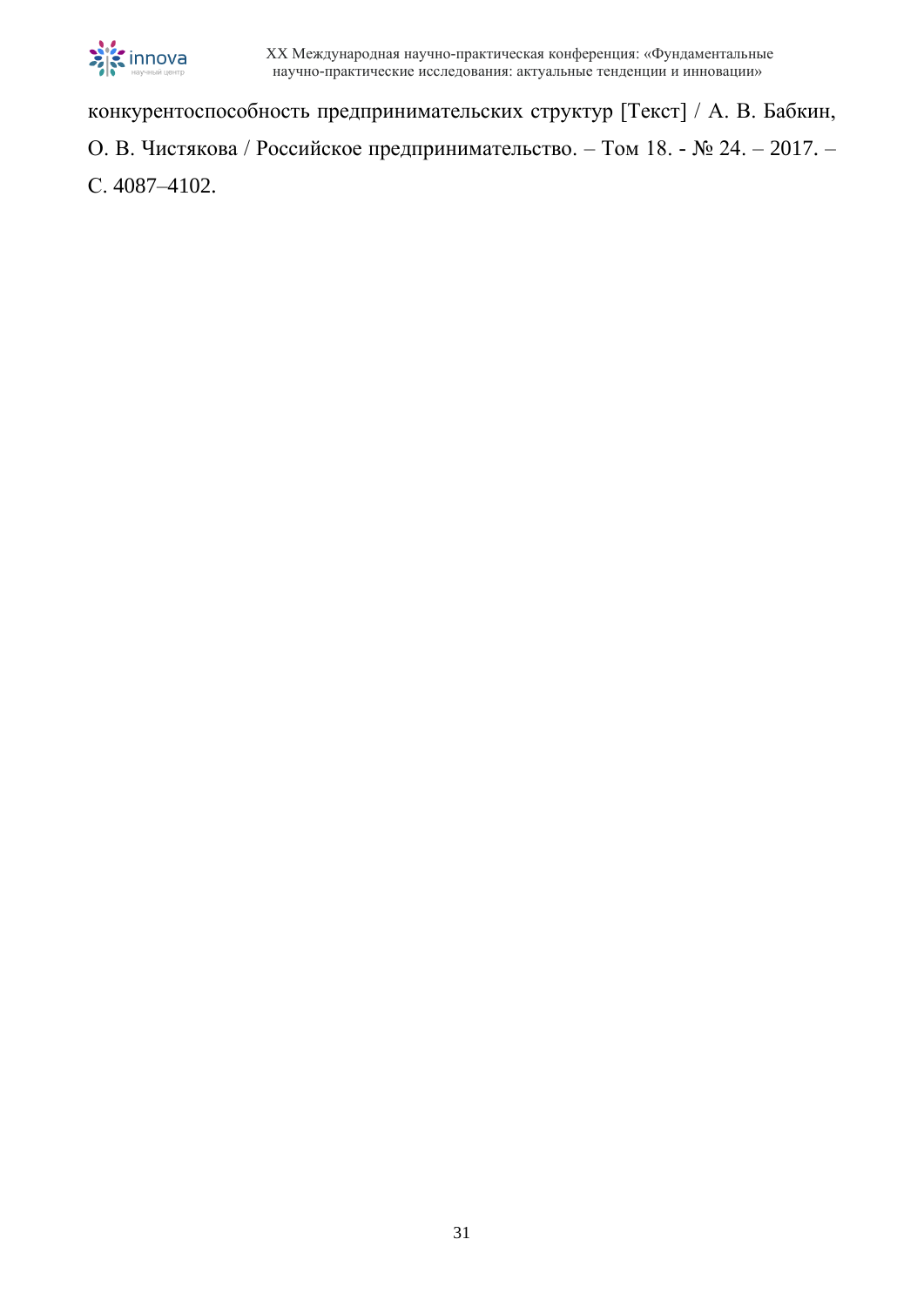

## **ГЕОГРАФИЧЕСКИЕ НАУКИ**

**\_\_\_\_\_\_\_\_\_\_\_\_\_\_\_\_\_\_\_\_\_\_\_\_\_\_\_\_\_\_\_\_\_\_\_\_\_\_\_\_\_\_\_\_\_\_\_\_\_\_\_\_\_\_\_\_\_\_\_\_\_\_\_\_\_\_\_\_**

### **УДК 574.2:504.7(571.1)**

# **КЛИМАТИЧЕСКИЕ ИЗМЕНЕНИЯ В ЗАПАДНОЙ СИБИРИ: ГЕЭКОЛОГИЧЕСКИЕ ПОСЛЕДСТВИЯ**

### **Дроздова Анастасия Романовна Сажин Алексей Александрович**

студенты бакалавры

научный руководитель Осадчая Галина Григорьевна

Ухтинский государственный технический университет, город Ухта

*Аннотация. Природные ресурсы каждой страны или региона включают ресурсы, которые тесно связаны с состоянием климата. Во второй половине XX века особенно резко возросла нагрузка на окружающую среду, следствием чего явились глобальные проблемы, решением которых занимаются ученые в настоящее время. При появлении данных проблем нарушился естественный круговорот веществ, в особенности цикл углерода. Одним из последствий этого является глобальное потепление климата. Данная статья посвящена изучению геоэкологических последствий потепления как глобального процесса на примере территории Западной Сибири.*

*The natural resources of each country or region include resources that are closely related to the state of the climate. In the second half of the 20th century, the*  load on the environment increased especially sharply, resulting in global problems that *scientists are currently solving. When these problems appeared, the natural cycle of substances, especially the carbon cycle, was disrupted. One of the consequences of this is global warming. This article is devoted to the study of the geoecological consequences of warming as a global process on the example of the territory of Western Siberia.*

*Ключевые слова: климат, глобальное потепление, климатические условия,*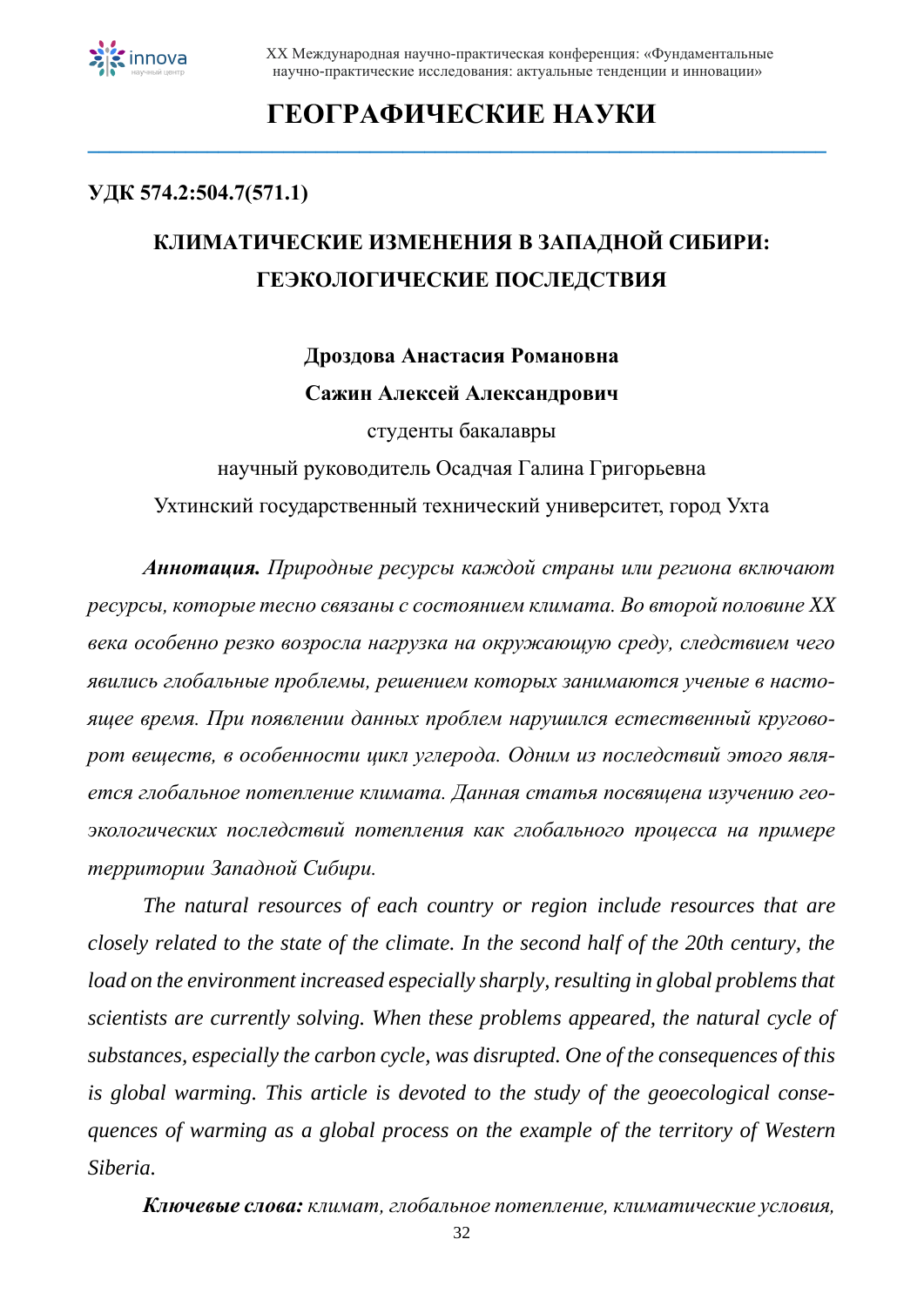

*Западная Сибирь, аридизация, криолитозона, геоэкологический эффект, почва, температура, влажность*

*Keywords: climate, global warming, climatic conditions, Western Siberia, aridity, cryolithozone, geoecological effect, soil, temperature, humidity*

Климатические изменения затрагивают все регионы и страны мира, причем их негативные последствия значительны и постоянно возрастают. Принципиальной особенностью климата XXI века является потепление, диагностируемое по поведению приповерхностной температуры воздуха.

Климат – многолетний режим погоды, характерный для определенной территории. Влияние климатических условий (КУ) на разные отрасли хозяйственной деятельности изменчиво, в любой конкретной обстановке они могут ускорить или задержать темпы развития хозяйства.

В качестве базового послужил сценарий развития глобального потепления « $A$  2» [1, 2, c. 6].

Большую часть территории изучаемого района занимает Западно-Сибирская равнина. Огромные размеры района и преимущественно равнинный характер рельефа определяют зональные изменения климатических и почвеннорастительных условий с севера на юг в соответствии с нарастанием континентальности климата. Север района, расположенный в тундровой и лесотундровой зоне, имеет субарктический и арктический типы климата, южные области – континентальный тип климата, за исключением Алтая и Алтайского края, где из-за частой смены воздушных масс климат становится резко континентальным.

Климатический режим каждого зонального ландшафта формируется за счет взаимодействия таких факторов, как температура, влажности, осадков, ветер и др. между собой. Стоит учитывать, что природные сообщества имеют большие диапазоны толерантности, что позволяет им адаптироваться к внешним воздействиям без существенного для себя ущерба.

Глобальное потепление ведет к изменению почвенных условий на территории таежной зоны, где разнонаправленные процессы, являющиеся

33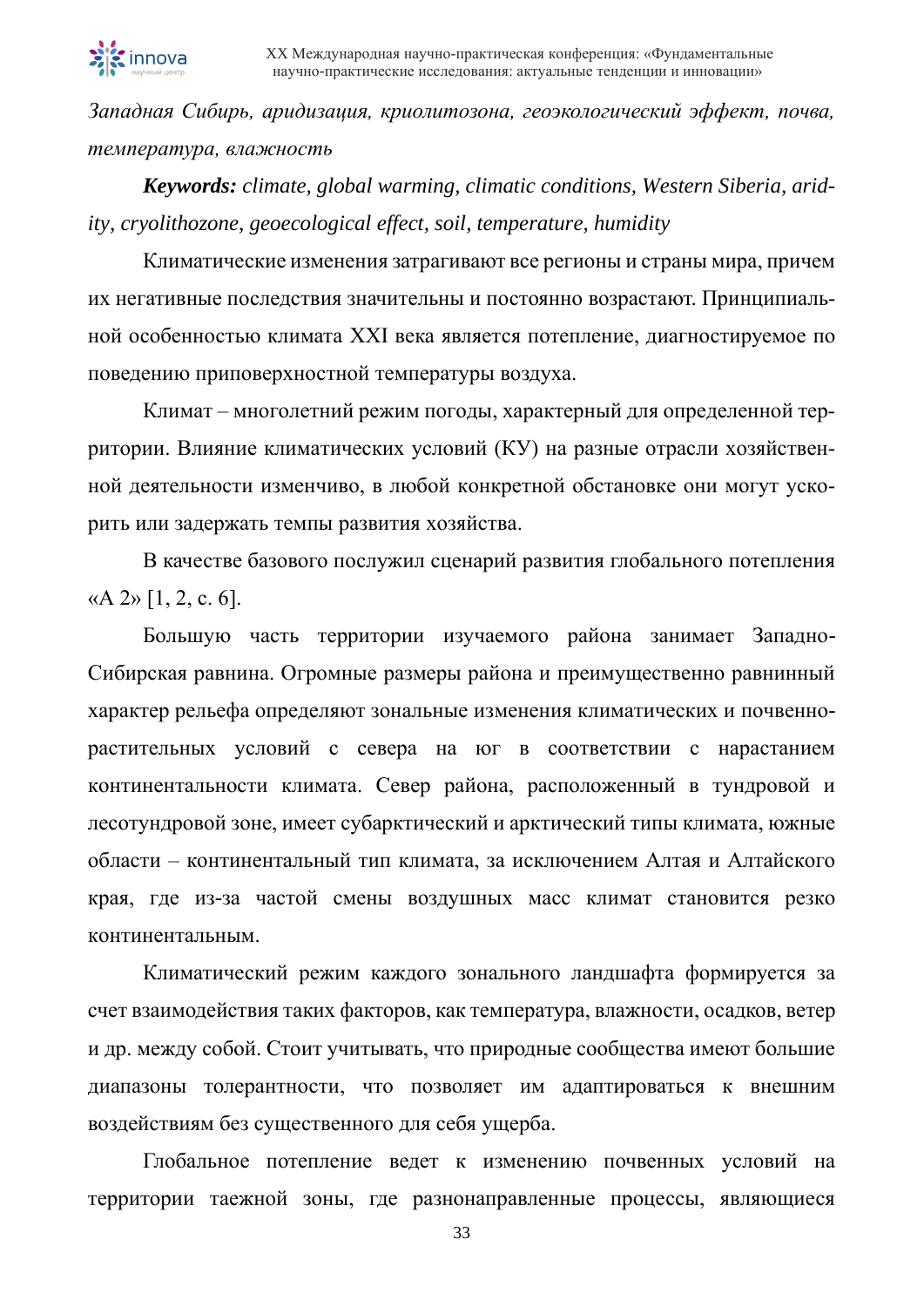

основой развития растительного покрова и формирования углеродного баланса, протекают с большей интенсивностью. К таким процессам относятся:

– увеличение гумусонакопления в почвах подзон южной и средней тайги;

– увеличение интенсивности разложения подстилки; усиление процессов торфообразования и заболачивания в увлажненных и холодных местах на бедных субстратах;

– интенсивное разложение торфа и естественное осушение болот в связи с повышением температуры почвы и воздуха в пределах подзоны южной тайги.

По мнению некоторых ученых, потепление климата нанесет удар по биологическому разнообразию. Если потепление климата не остановить, многие экосистемы, виды живых существ, которые в них входят, станут менее разнообразными, менее насыщенными.

Увеличение температуры воздуха можно считать первопричиной предполагаемых изменений в растительности и характере увлажнения территории Западной Сибири. Наиболее заметное потепление на территории Западной Сибири предполагается в осенне-зимний период. В зимнее время рост температуры будет наибольшим. В настоящее время наибольшее количество осадков выпадает в полосе 50-65<sup>0</sup> с. ш. Наличие возвышенностей и низкогорий (Среднерусской, Урала, Алтая), расчлененных и покрытых лесом, приводит к дополнительному увеличению количества осадков. В теплое время года (апрельоктябрь) осадков выпадает больше, чем в холодное. Годовые суммы осадков возрастут к середине XXI века повсеместно, но с разной интенсивностью. В Западной Сибири наибольшие аномалии годовых сумм осадков будут отмечаться в северных широтах.

Предполагается, что северная граница среднегодовой изотермы -2 <sup>0</sup>С сместится к северу и северо-востоку на 1000–1200 км. А. Исаев считает, что в результате Россия получит для сельскохозяйственного освоения (растиниеводства) прибавку, равную площади до периода потепления [3, с. 6].

Однако для варианта с Западной Сибирью не стоит ожидать значительного расширения сельхозугодий, поскольку на северо-востоке (в этой части региона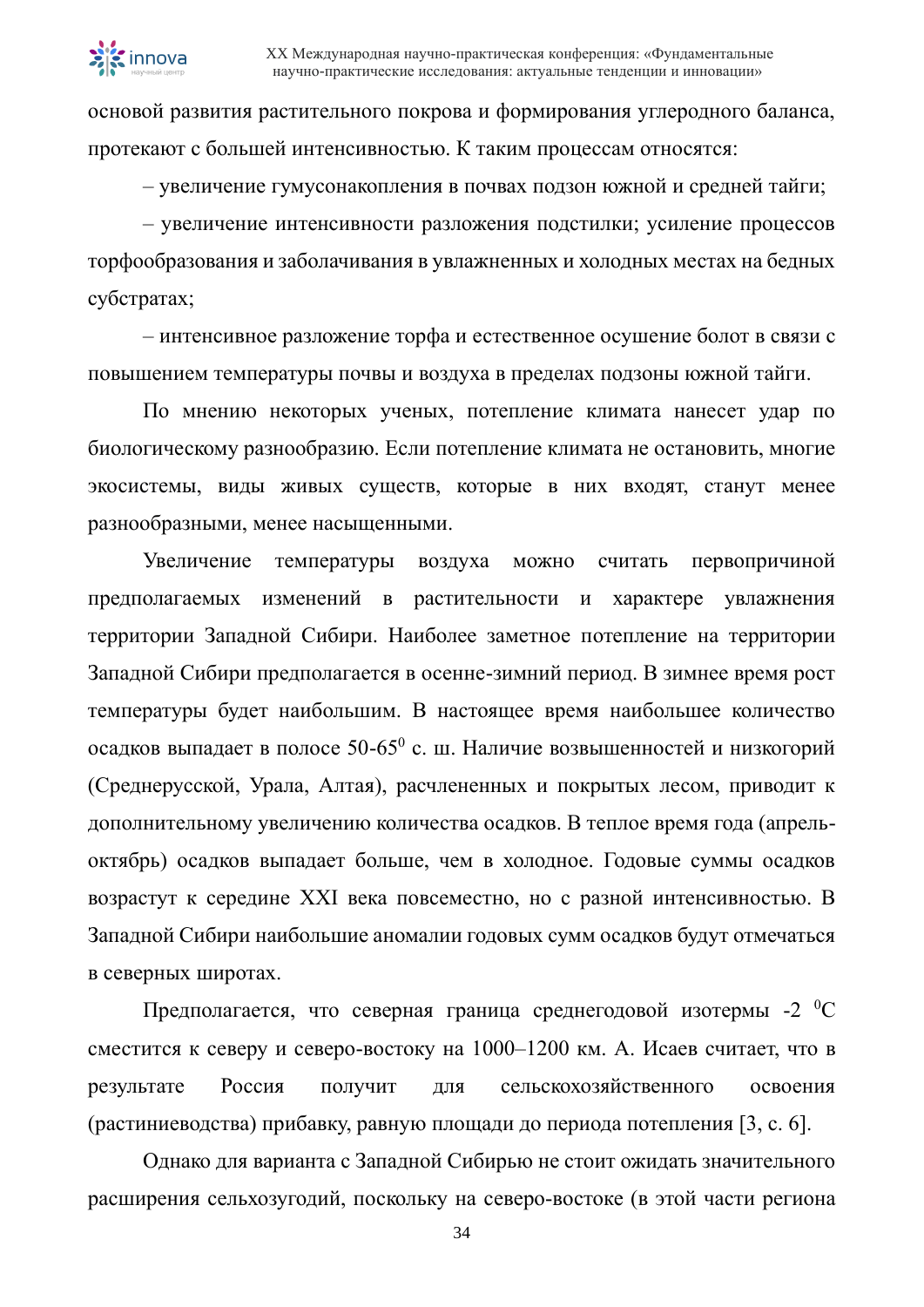

прогнозируется наибольшее потепление) в настоящее время развиты многолетнемерзлые породы (ММП) и в результате их деградации растениеводство получит практически не пригодные для земледелия почв. С другой стороны, эти земли останутся пригодными для оленеводства, но только в том случае, если не будут заболочены и ландшафты морфологически мало изменятся. С учетом того факта, что южной части криолитозоны подземные монолитные ледяные тела практически не свойственны, значительных морфологических изменений ландшафтов ожидать не приходится: изменится растительность и условия увлажнения.

Ожидаемое повсеместное увеличение мощности снежного покрова на фоне повышения температуры воздуха заметно скажется в криолитозоне [4, с. 6]. Мощность снега, прежде всего, влияет на температуру грунта, ожидается её повышение. В южной части криолитозоны это приведет к частичной деградации ММП, увеличению объема живой зеленой массы, то есть относительному повышению оленеёмкости зимних пастбищ.

В северной криолитозоне эффект может быть сильнее. ММП не исчезнут, но понижение их кровли вызовет активизацию таких криогенных процессов, как термокарст, термоэрозия, солифлюкция. В результате изменится морфология ландшафтов вплоть до смены господствующих экосистем, особенно на участках развития пластовых и полигонально-жильных льдов. Частично могут быть утрачены пастбищные площади. С другой стороны, на участках развития с поверхности малольдистых отложений, увеличится зелёная фитомасса и, как результат, возрастет оленеёмкость пастбищ.

Однозначно различные эффекты деградации вечной мерзлоты скажутся на снижении несущей способности грунтов, что особенно сильно проявится в песчаных грунтах и потребует значительных дополнительных затрат на искусственное промораживание грунта. Повысится вероятность разрушения (деформации) уже существующих площадных и линейных сооружений [5, с. 6].

Исходя из этого, значительные социальные изменения в жизни коренного населения вряд ли произойдут, однако перераспределение категорий оленьих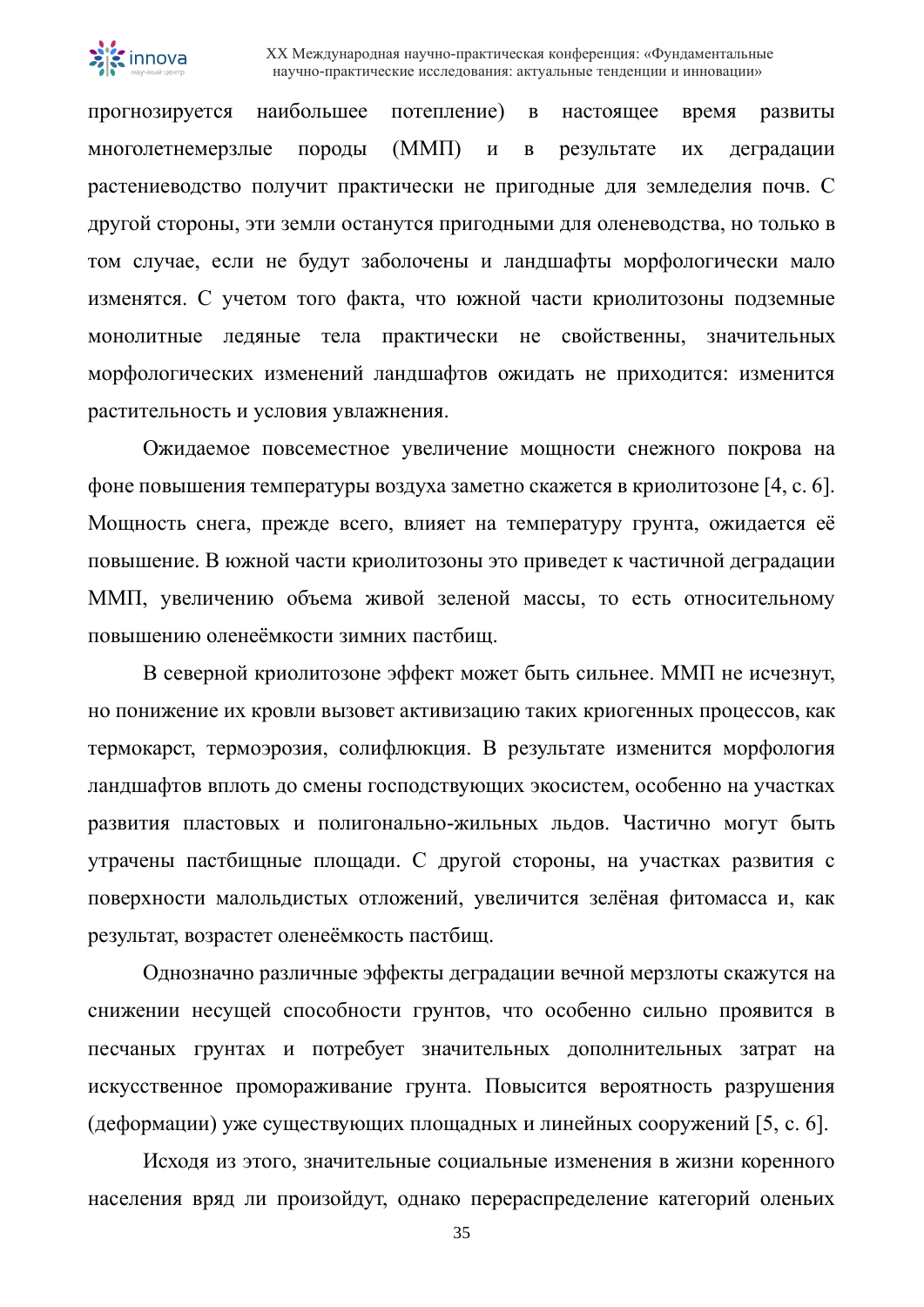

пастбищ, весьма вероятно. Ожидаемое снижение биоразнообразия также может негативно сказаться на традиционном природопользовании.

Для более южных районов Западной Сибири, где доминирующей подотраслью сельского хозяйства является растениеводство, оценки ученых в отношении последствий климатических изменений на сельхозпроизводство неоднозначны. С одной стороны, математические модели выявили возможность падения урожайности зерновых культур на 20–30 % и даже роста повторяемости катастрофически низких урожаев в некоторых степных регионах в 2–3 раза. С другой стороны, при достижении российским сельским хозяйством современного западно-европейского технологического уровня вместо падения возможен рост урожайности зерновых на 70 %. Более того, показано, что повышение концентрации углекислого газа благоприятствует росту фотосинтеза, что способствует приросту биомассы и увеличению продуктивности растениеводства и кормового хозяйства. За счет этого появляется возможность способствовать решению мировой продовольственной проблемы: прирост урожая сельхозкультур в мире к 2040 году может составить 20–25 % [6, с. 7].

Для южных частей Западной Сибири характерно развитие засоленных почв. Неоднозначный прогноз по изменению степени увлажнения поверхности на фоне общего повышения температуры воздуха не позволяет утверждать, что степень аридизация территории будет значительной [7, с. 7].

Продвижение лесной растительности на север некритично и имеет исключительно геоэкологический эффект. Оно не сможет повлиять на экономическую функцию лесов, так как эти леса будут с большой долей вероятности отнесены к категории притундровых, экономическое использование которых законодательно запрещено.

В горных районах Западной Сибири следует ожидать увеличение лавинной опасности, степени проявления и масштабов склоновых процессов, что, несомненно, усложнит функционирование транспортной инфраструктуры и в целом повысит природные риски проживания населения.

Таким образом, прогнозируемый геоэкологический эффект от глобального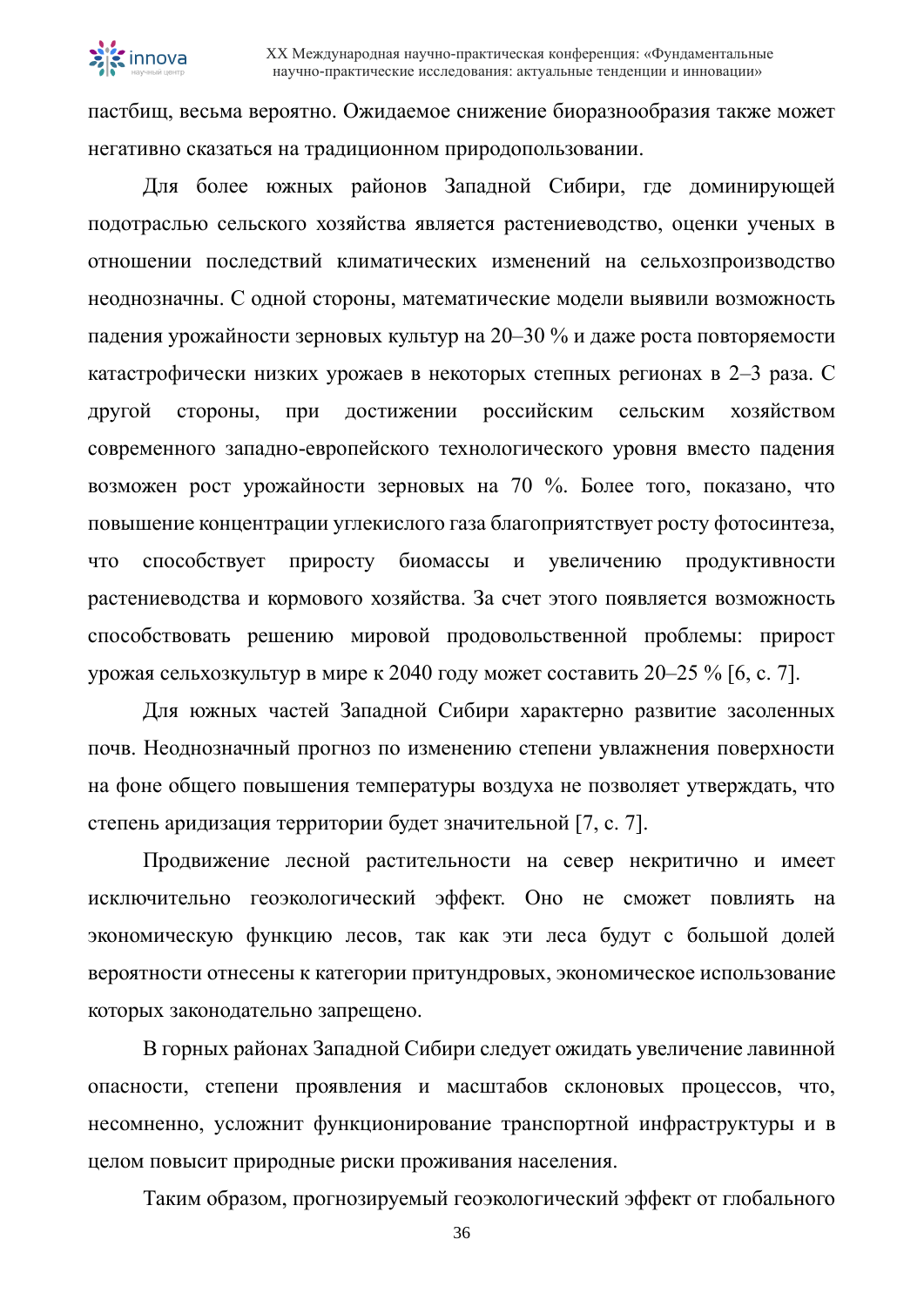

потепления ХХI века для Западной Сибири неоднозначен. С точки зрения природных изменений, следует ожидать заметной трансформации характеристик ММП и экосистем криолитозоны в целом, усиление проявления деструктивных криогенных процессов.

В целом по Западной Сибири возможно незначительное изменение границ ландшафтных зон, увеличение объема зеленой фитомассы.

Усиление аридизации лесостепных и особенно степных территорий не очевидно.

В горных районах ожидаемо увеличение проявлений неблагоприятных и опасных процессов геолого-геоморфологической природы.

Для хозяйственной деятельности смягчение климатических условий, как правило, носит благоприятный характер. Исключением являются криолитозона и горные районы, где повысится степень природно-техногенных рисков, усложнится и станет более дорогой обслуживание производственной и транспортной инфраструктуры.

#### **Список литературы**

1. Моделирование и построение климатических сценариев [Электронный ресурс]. - Режим доступа: https:/www.ipcc.ch/site/assets/uploads/2018/05/ar4 wg1-spm-ru.pdf; [http:/www.cawater-info.net/bk/7-4.htm](http://www.cawater-info.net/bk/7-4.htm)

2. Изменение климата, 2014 г.: Обобщающий доклад. Вклад Рабочих групп I, II и III в Пятый оценочный доклад Межправительственной группы экспертов по изменению климата [Текст] / основная группа авторов: Р. К. Пачаури, Л. А. Мейер. – Женева, Швейцария: МГЭИК, 2014. – 163 стр.

3. Исаев, А. А. Экологическая климатология [Текст] / А. А. Исаев. – М.: Научный мир, 2003. – 458 с.

4. Осокин, Н. И. Влияние динамики температуры воздуха и высоты снежного покрова на промерзание грунта [Текст] / Н. И. Осокин, А. В. Сосновский̆/ Криосфера Земли. – 2015. –Т. XIX. – № 1. – С. 99–105.

5. Малкова, Г. В. Оценка устойчивости мерзлых толщ при современных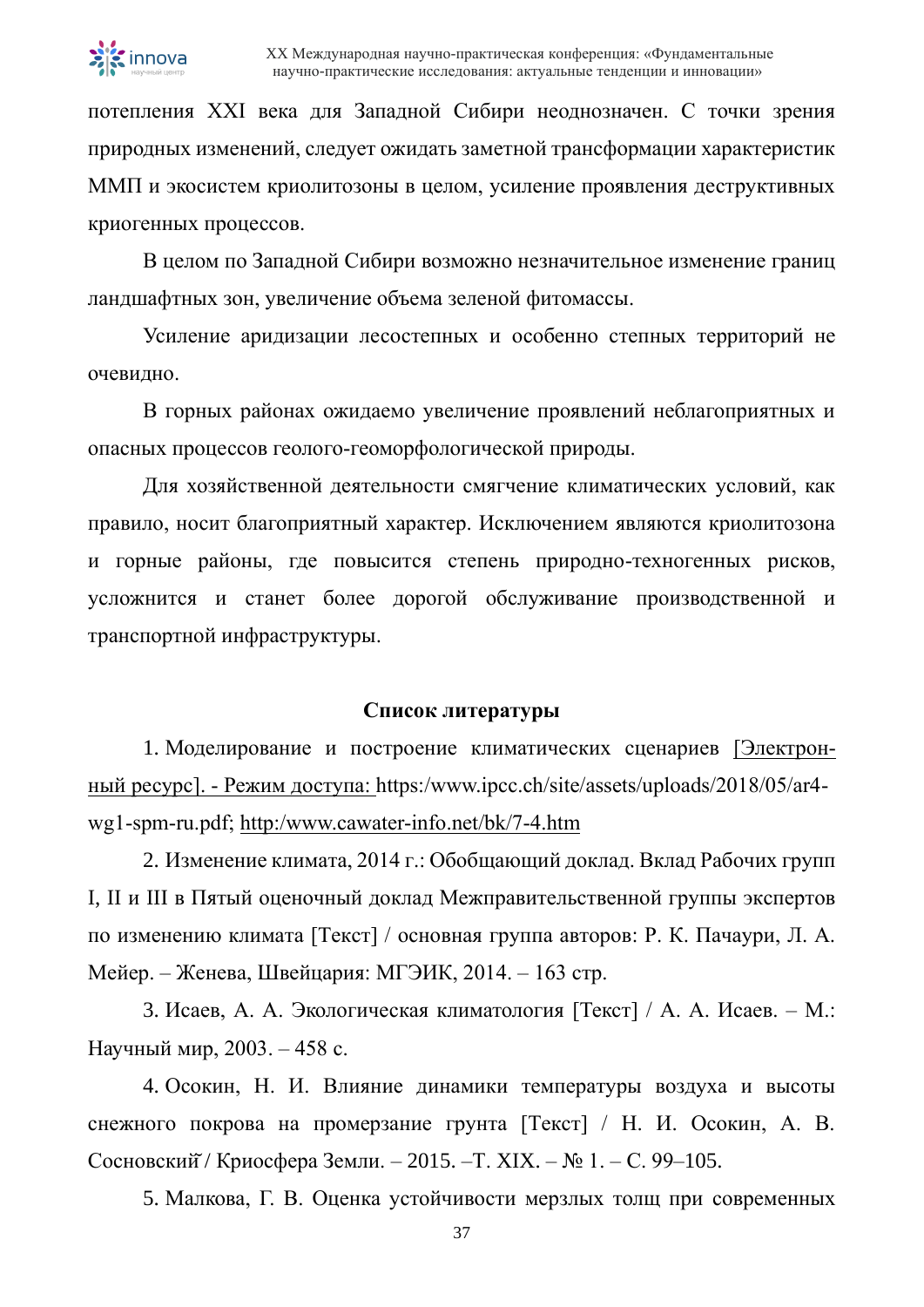

изменениях климата [Текст] / Г. В. Малкова, А. В. Павлов, Ю. Б. Скачков */* Криосфера Земли. – 2011. – Т. XV. – № 4. – С. 33–36.

6. Сергеев, А. А. Возможные изменения в экономике Западной Сибири при потеплении климата [Текст] / А. А. Сергеев / Современные проблемы гуманитарных и социально-экономических наук. – Новосибирск, 2004. – С. 87– 88.

7. Куликов, А. И. О глобальном изменении климата и его экосистемных следствиях [Текст] / А. И. Куликов, Л. Л. Убугунов, А. Ц. Мангатаев. / Аридные экосистемы. – 2014. – Т. 20. – № 3 (60). – С. 5–13.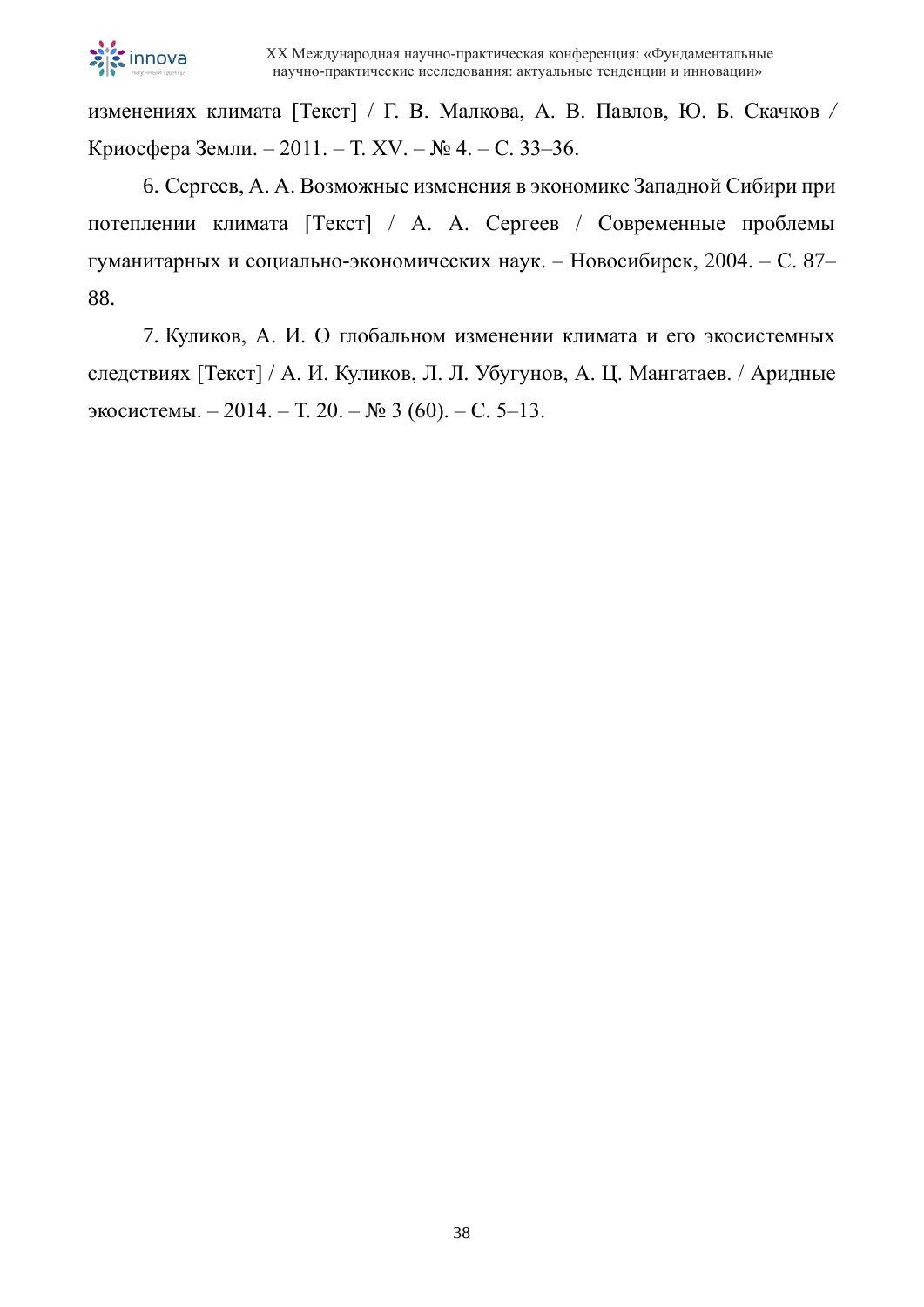

### **МЕДИЦИНСКИЕ НАУКИ \_\_\_\_\_\_\_\_\_\_\_\_\_\_\_\_\_\_\_\_\_\_\_\_\_\_\_\_\_\_\_\_\_\_\_\_\_\_\_\_\_\_\_\_\_\_\_\_\_\_\_\_\_\_\_\_\_\_\_\_\_\_\_\_\_\_\_\_**

### **УДК 614**

### **ЭМОЦИОНАЛЬНЫЕ И ПОВЕДЕНЧЕСКИЕ ПОСЛЕДСТВИЯ ИНСУЛЬТА**

## **Абайханова Лаура Муратовна Хубиева Бэла Аликовна**

студентки

Северо-Кавказской государственной академии,

город Черкесск

*Аннотация. Недавно исследования показали, что COVID-19 может увеличить риск инсульта у некоторых людей. Инсульт может повлиять на когнитивное функционирование: влияет на память и внимание, вызывают языковое расстройство, может стать причиной потери функций организма.*

*Recently, studies have shown that COVID-19 can increase the risk of stroke in some people. A stroke can affect cognitive functioning: it affects memory and attention, causes a language disorder, and can cause loss of body functions.*

*Ключевые слова: инсульт, типы инсульта, диспраксия, вертебробазилярный инсульт, когнитивная оценка*

*Key words: stroke, types of strokes, dyspraxia, vertebrobasilar stroke, cognitive assessment*

Инсульт нередко оставляет последствия в виде нарушений психики больного, о чём близкие люди, ухаживающие за ним, также должны иметь представление. Психоз или деменция — это самое страшное, что может постигнуть человека, перенёсшего инсульт, и его родственников. Психоз - психическое расстройство, возникающее внезапно и проявляющееся неадекватным поведением с появлением необычного возбуждения, бреда, галлюцинации. Сосудистый психоз развивается из-за поражения различных отделов головного мозга вследствие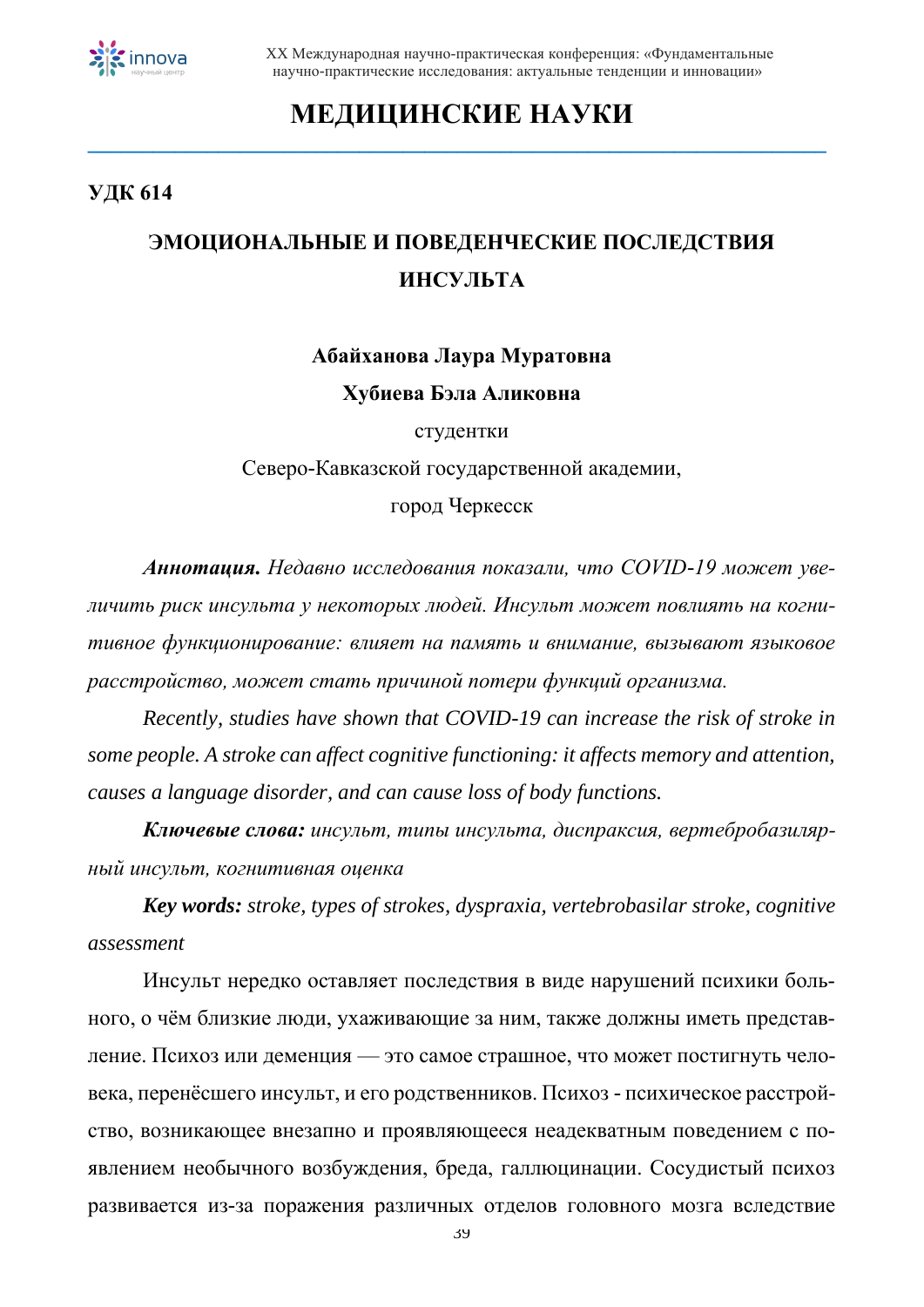

сосудистых расстройств, в том числе после инсультов. Сосудистое слабоумие (деменция) - результат заболеваний, поражающих мелкие мозговые артерии с развитием множественных мелкоочаговых инфарктов или поражающих крупные артерии с развитием множественных обширных инфарктов головного мозга.

Деменция - приобретённое снижение интеллекта, нарушающее социальную адаптацию больного, т. е. делающее его неспособным к профессиональной и бытовой деятельности и самообслуживанию.

Последствия во многом зависят от типа инсульта. Инсульт передней мозговой артерии может повлиять на повседневное поведение, примеры исполнительных функций. Планирование организации, автоматические реакции, импульсы, наша способность поддерживать внимание и контролировать отвлекаемость.

Инсульт ACA также может повлиять на произвольные движения и привести к кровоизлиянию, он может затронуть часть тела или одну сторону и привести к диспраксии.

Инсульт МКА может повлиять на нашу память, как это влияет на первичную часть мозга височные доли, височные доли являются наиболее важной частью. Инсульт средней мозговой артерии поражает среднюю часть нашего мозга. Инсульт МКА также влияет на зрение.

Вертебробазилярный инсульт может повлиять на зрение, язык, движение, ощущение температуры. Это может повлиять на личность человека, особенно если лобные доли и лимбическая система подвержены воздействию стока. После инсульта на поведение человека может повлиять и способность лобных долей к самоконтролю, являются ли эти изменения постоянными, тяжесть инсульта, способность к восстановлению и компенсации. Людям постарше труднее восстанавливаться, особенно если у них были предыдущие симптомы инсульта. Есть риск сосудистой деменции, и это может повлиять на людей по-разному, хотя большинство людей наблюдают улучшение в первые несколько недель восстановления. Человек может выздороветь полностью или частично. Зависит от возраста, предшествующего инсульта.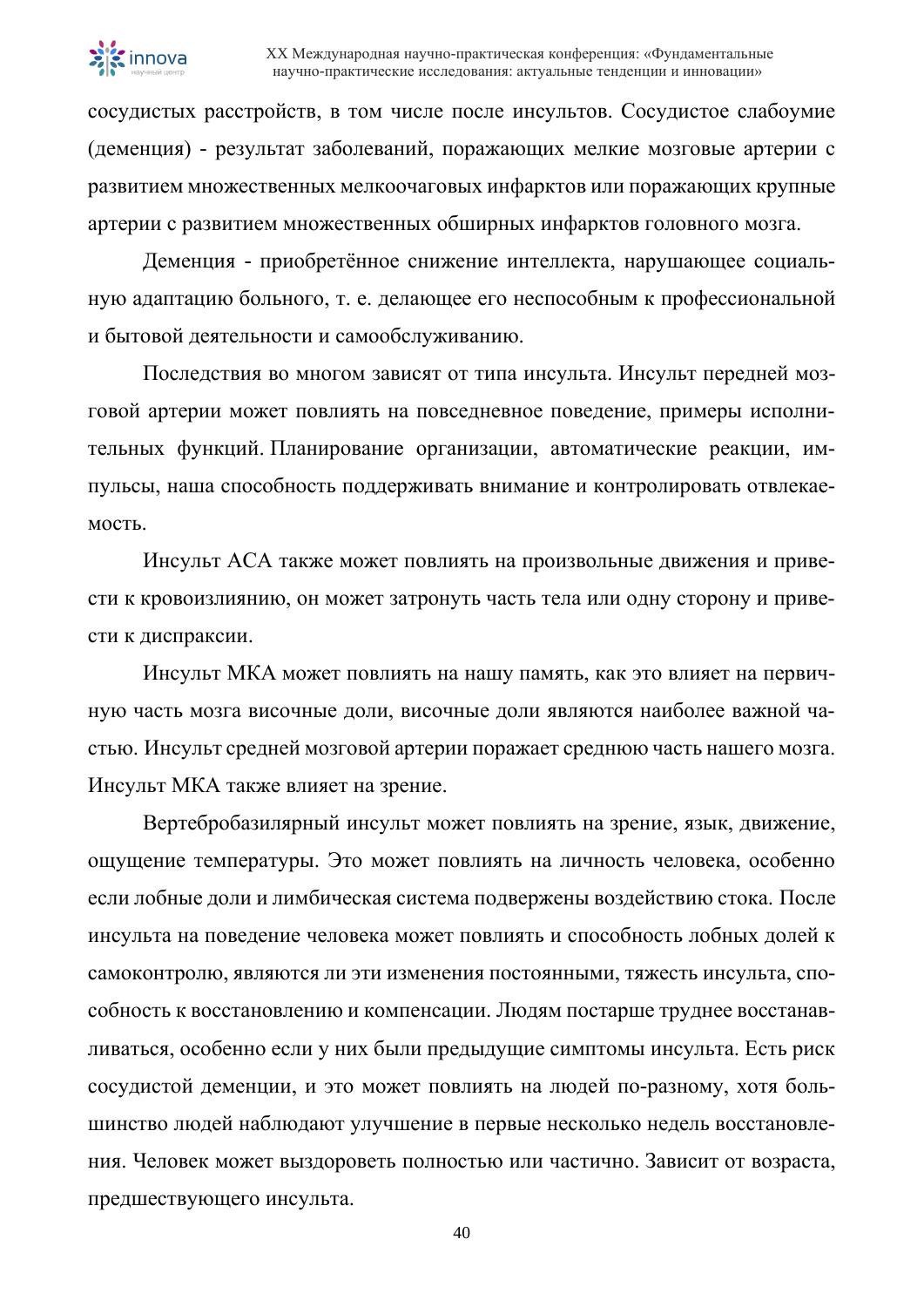Люди, перенесшие инсульт, должны пройти длительную и углубленную когнитивную оценку. Проводится оценка, чтобы получить более точный снимок когнитивных трудностей, которые могут возникнуть у пациента, оценить начальный ущерб и когнитивные функции, которые были затронуты, чтобы отслеживать прогресс пациентов.

Когнитивная оценка – проверка на потерю функционирования. Когнитивные вмешательства – оценка настроения пациентов после инсульта. Повышенное плохое настроение, тревога, депрессия и т. д. Лечение назначается с учетом возраста пациента. Лечение может включать оказание внешней поддержки, обучение семьи, профессиональных вспомогательных работников и помощников по реабилитации.

При черепно-мозговой травме или инсульте оказывается влияние не только на пациента, но и на его родственников, это может вызвать напряжение, бремя, психологический стресс, тревогу или депрессию, финансовые трудности и финансовое давление. Лица, ухаживающие за больными, с большей вероятностью впадут в депрессию.

Для снижения напряжения и нагрузки на родственников, необходима психологическая терапия для семьи.

Когнитивная реабилитация включает в себя необходимость наблюдения за человеком в жизненной среде.

### **Список литературы**

1. Гусев Е. И., Скворцова В. И. Ишемия головного мозга. М., 2001.

2. Кадыков А. С. Реабилитация после инсульта. М., 2003.

3. Шкловский В. М. Концепция нейрореабилитации больных после инсульта / Журнал невропатологии и психиатрии им. С. С. Корсакова: Приложение. Инсульт. 2003. № 8.

4. Александровский Ю. А. Психические расстройства в общемедицинской практике и их лечение. М., 2004.

5. Демиденко Т. Д., Ермакова Н. Г. Основы реабилитации неврологических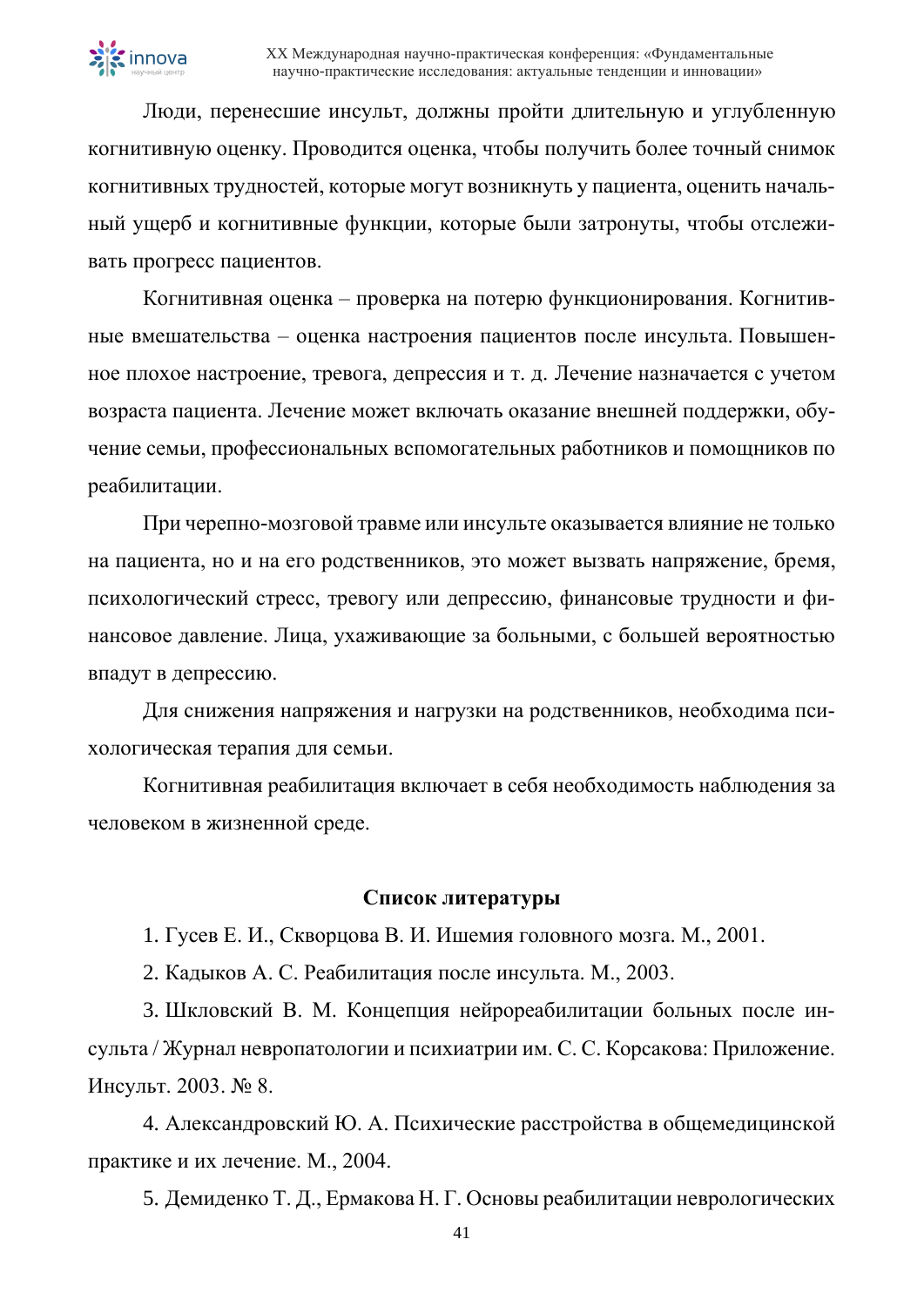

больных. СПб., 2004.

6. Логунов К. В. Оценка эффективности лечебных и диагностических методов. СПб., 1999.

7. Белова А. Н., Щепетова О. Н. Шкалы, тесты, опросники в медицинской реабилитации. М., 2002.

8. Березин Ф. Б., Мирошников М. П., Соколова Е. Д. Методика многостороннего исследования личности. М., 1994.

9. Сыромятников И. В. Психодиагностика. Учебное пособие. М., 2005.

10. Бек А., Фримен А. Когнитивная психотерапия расстройств личности. СПб., 2002.

11. Мак Малин Р. Практикум по когнитивной терапии. СПб., 2001.

12. Балунов О. А., Демиденко Т. Д., Триумфова Е. А, Коцюбинская Ю. В., Журавель В. А., Мокшанцев П. С. Психосоциальная адаптация больных, перенесших церебральный инсульт / Сб. науч. трудов СПбНИПНИ им. В. М. Бехтерева: Психосоциальная реабилитация и качество жизни. Т. 87. СПб., 2001.

13. Петрова Н. Н., Леонидова Л. А., Баранцевич Е. Р., Поляков И. А. Психические расстройства у неврологических больных / Журнал невропатологии и психиатрии им. С. С. Корсакова. 2006. № 7.

14. Ермакова Н. Г., Володина С. Т., Петрова Н. М. Опыт применения психотерапии у больных с последствиями инсульта в раннем реабилитационном периоде / Депрессивные расстройства в общемедицинской практике. СПб., 2005.

15. Парфенов В. А., Гураж С. В. Повторный ишемический инсульт и его профилактика у больных с артериальной гипертензией / Журнал невропатологии и психиатрии им. С. С. Корсакова: Приложение. Инсульт, 2005. Вып. 14.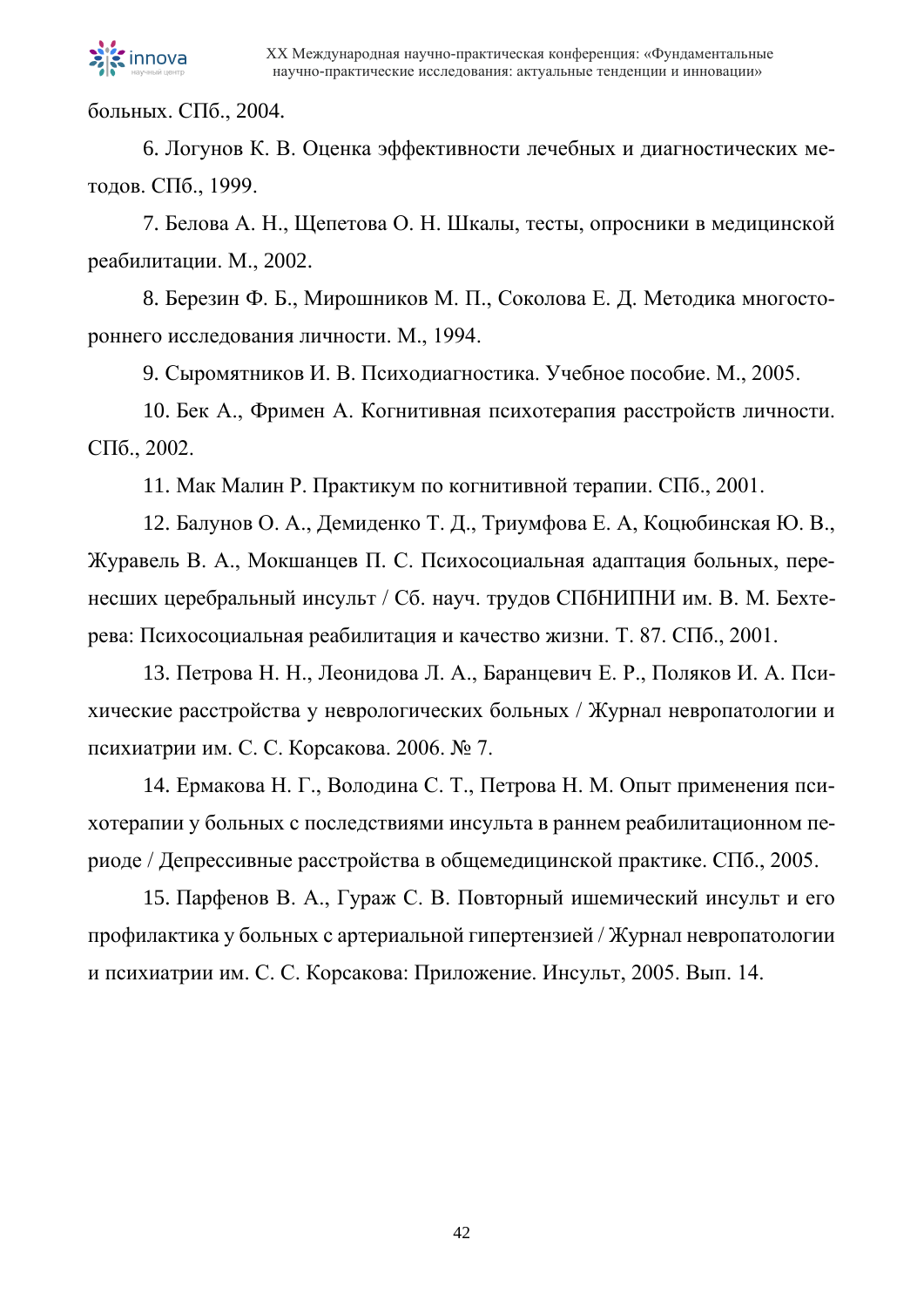

### **ТЕХНИЧЕСКИЕ НАУКИ**

**\_\_\_\_\_\_\_\_\_\_\_\_\_\_\_\_\_\_\_\_\_\_\_\_\_\_\_\_\_\_\_\_\_\_\_\_\_\_\_\_\_\_\_\_\_\_\_\_\_\_\_\_\_\_\_\_\_\_\_\_\_\_\_\_\_\_\_\_**

#### **УДК 62**

# **СИСТЕМЫ ЖИЗНЕОБЕСПЕЧЕНИЯ НА ОРБИТАЛЬНОЙ КОСМИЧЕСКОЙ СТАНЦИИ «МИР» И ПЕРСПЕКТИВЫ ИХ ПРИМЕНЕНИЯ**

**Юдинцева Анна Ивановна**

студент РГАУ МСХА им. К. А. Тимирязева,

город Москва

*Аннотация. Статья посвящена обзору систем жизнеобеспечения на борту орбитальной станции «МИР». Предоставлено подробное описание процессов, протекающих в оборудовании, разработанном предприятием НИИХИМ-МАШ, таких как регенерация воды из урины и из конденсата атмосферной влаги. Произведена оценка релевантности методов для дальнейшего их применения.*

*The article examines the life support systems, in particular, on the MIR Orbital Space Station. The passage mentions all the general processes which happens in the equipment developed by scientific research institute Himmash. The article discovers the perspective of usage of the water recovery systems, such as urine regeneration and regeneration of the atmosphere moisture.*

*Ключевые слова: системы жизнеобеспечения, системы очистки воды, орбитальная станция «МИР», конденсация урины, конденсация атмосферной влаги*

*Keywords: life supporting systems, water recovery systems, MIR orbital space station, urine condensation, atmosphere moisture condensation*

Тенденции современных технологий, связанные с исследованием и освоением космоса, требуют инновационных научных подходов. В ближайшие 20 лет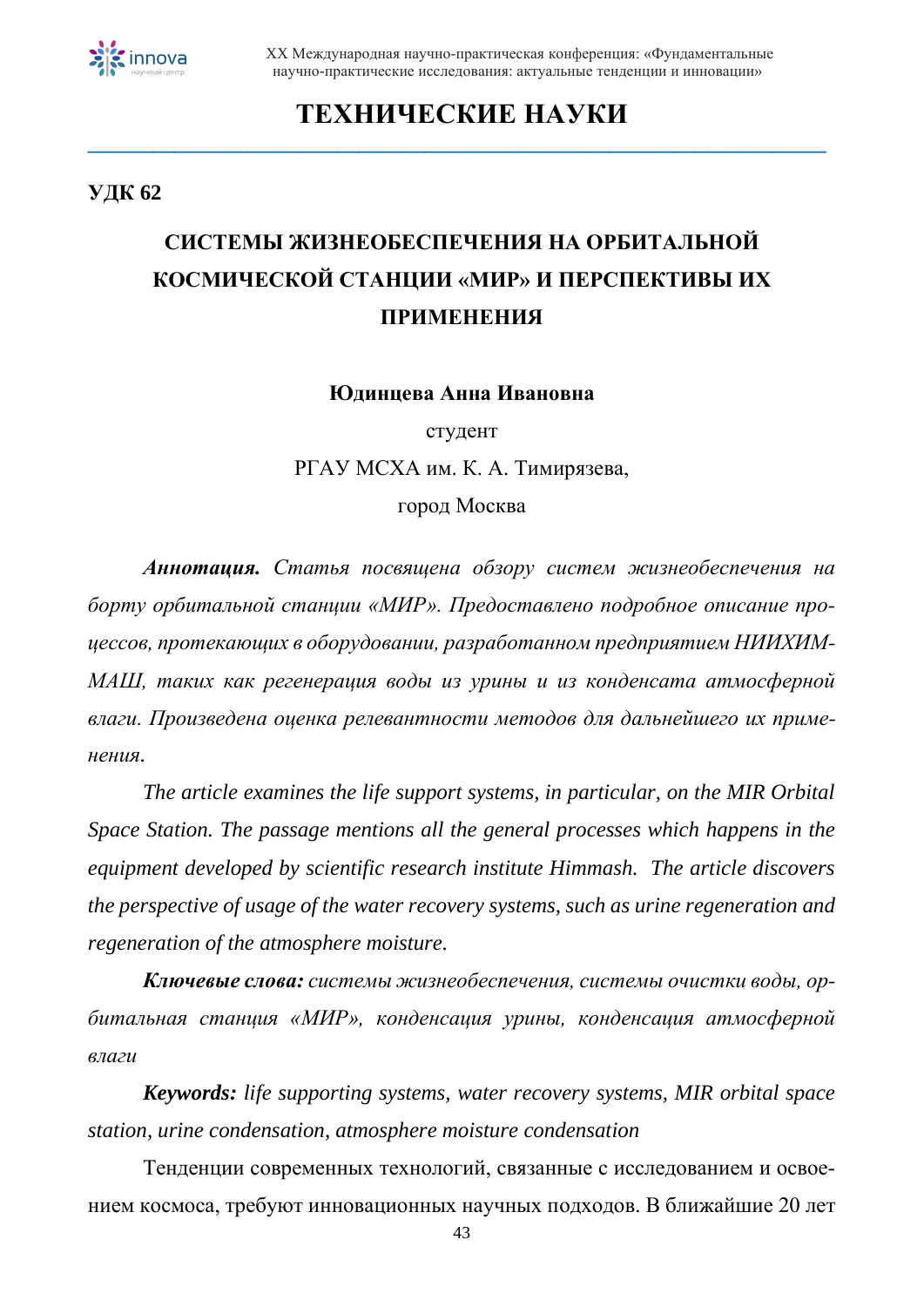

околоземная орбита будет коммерциализирована, также люди высадятся на Марс и Луну. Необходимо решить вопросы систем жизнеобеспечения космонавтов и колоний. Рассмотрим принципы работы действующих СЖО, а именно, созданных для борта станции «МИР», и продолжающих эффективную работу в наше время.

СЖО советских космических кораблей типа «Восток», «Восход», «Союз», а также американских «Меркурий», «Джемини», «Аполлон» и транспортного корабля многоразового использования «Шаттл» были основаны полностью на запасах расходуемых материалов: кислорода, воды, пищи, средств удаления СО2 и вредных микропримесей.

| Масса компонентов СЖО (кислород, вода и пища) для марсианских экспедиций - 6         |  |  |  |  |  |
|--------------------------------------------------------------------------------------|--|--|--|--|--|
| членов экипажа, длительность экспедиций - 50, 100 и 500 суток (без учета массы тары, |  |  |  |  |  |
| упаковки, средств хранения).                                                         |  |  |  |  |  |

| Iп  | №Наименование<br>п/ Ікомпонентов<br>ICЖO | Масса на 1<br>чел/сут, кг | Масса на 6<br>чел 1 сут,кг | Масса на 6<br>чел. 50 сут,<br>КΓ | Масса на 6<br>lчел. 100<br>сут,кг | Масса на 6<br>чел.500 сут,кг |
|-----|------------------------------------------|---------------------------|----------------------------|----------------------------------|-----------------------------------|------------------------------|
|     | Кислород                                 | 0,96                      | 5,76                       | 288,0                            | 576.0                             | 2880,0                       |
|     | Вода:                                    | 16,9                      | 101.4                      | 5 070,0                          | 10 140,0                          | 50 700,0                     |
|     | питьевая                                 | 2,5                       | 15,0                       | 750,0                            | 1500,0                            | 7500,0                       |
|     | душ,<br>умывание                         | 4,5                       | 27,0                       | 1 350,0                          | 2 700,0                           | 13 500,0                     |
|     | на стирку<br>белья                       | 7,0                       | 42,0                       | 2100,0                           | 4 200,0                           | 21 000,0                     |
|     | техническая<br>(на смыв АСУ)             | $ 0,6\rangle$             | 3,6                        | 180.0                            | 360.0                             | 1800.0                       |
|     | для<br>витаминной<br>оранжереи           | 0,3                       | 1,8                        | 90.0                             | 180,0                             | 900,0                        |
|     | катым клд<br>посуды                      | 2,0                       | 12,0                       | 600.0                            | 1 200,0                           | 6 000.0                      |
| 13. | Пища                                     | 1,75                      | 10,50                      | 525,0                            | 1 050,0                           | 5 250,0                      |
|     | Итого:                                   | 19,51                     | 117,66                     | 5 883.0                          | 11 766,0                          | 58 830.0                     |

Рисунок 1 – Таблица норм потребления основных компонентов СЖО

Основываясь на нормах потребления основных компонентов (рис. 1), полученных в результате многолетней практики длительных орбитальных полетов на станциях типа «САЛЮТ», «МИР» и «МКС», посчитаем, что необходимая масса запасов для экипажа, состоящего из 6 человек в условиях 500-суточного полета без учета массы тары и систем хранения составило бы величину более 58 тонн. Отсюда следует, что такие миссии трудно реализуемы или вообще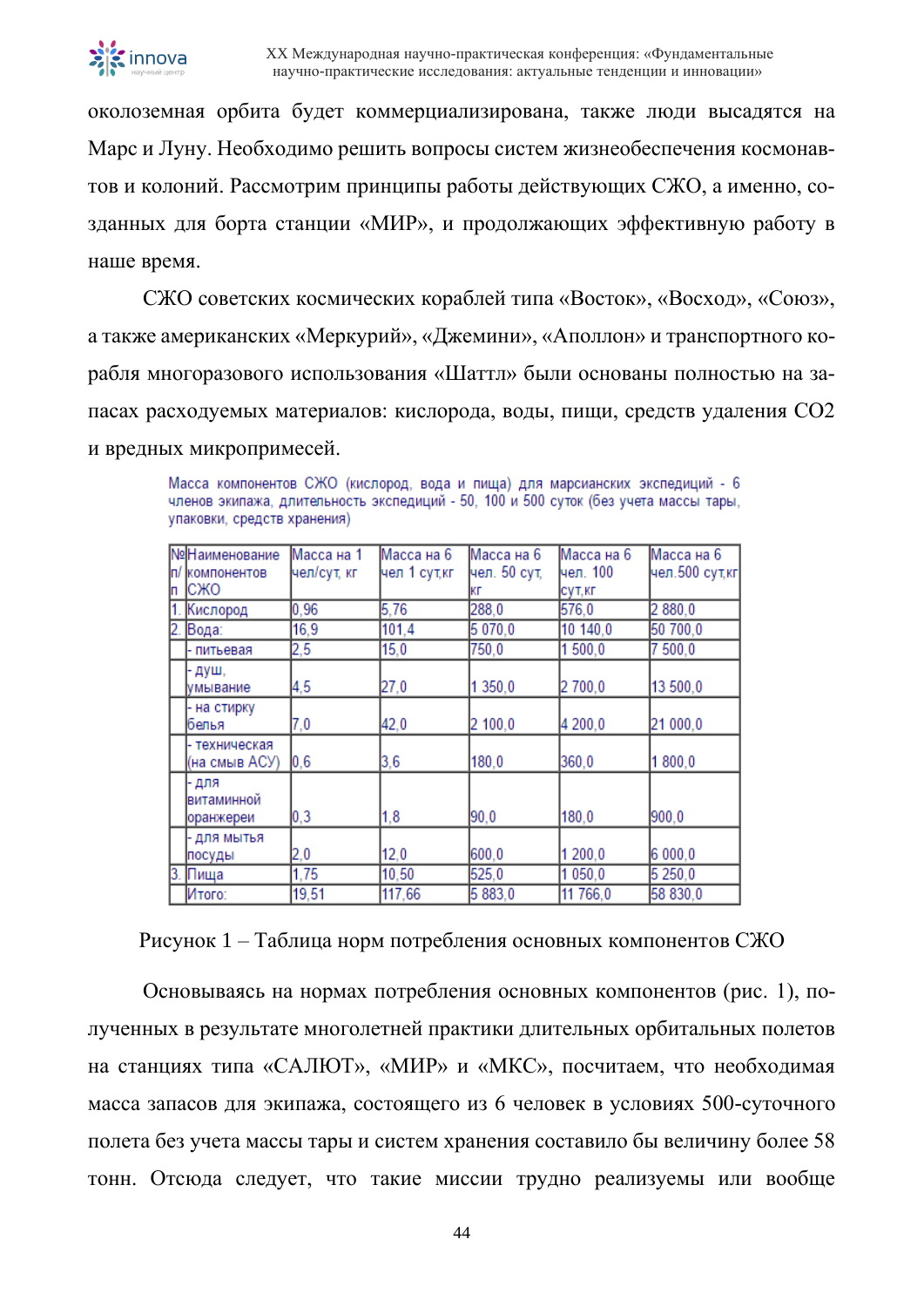

неосуществимы (полёт к Марсу, например).

Исходя из выше представленных данных советскими инженерами были сконструированы первые автономные аппараты «Салют» и «Мир» были способны конденсировать влагу из воздуха и использовали электролиз – пропускание электрического тока через воду–для производства кислорода.



Рисунок 2 - регенерационная система «СРВ-К» получения питьевой воды из конденсата атмосферой влаги

Впервые в мировой практике пилотируемых полётов на космической станции «Салют-4» функционировала регенерационная система «СРВ-К» (рис. 2) получения питьевой воды из конденсата атмосферой влаги. Аналогичные системы типа «СРВ-К» работали на станциях «Салют-6», «Салют-7», «МИР». 20 февраля 1986 года вышла на орбиту советская орбитальная станция «Мир», на борту которого успешно функционировали такие подсистемы СЖО как:

«СРВ-К» — система регенерации воды из конденсата атмосферной влаги,

«СРВ-У» — система регенерации воды из мочи (урины),

«СПК-У» — система приема и консервации мочи (урины),

«Электрон» — система генерирования кислорода на основе процесса электролиза воды,

«Воздух» — система удаления диоксида углерода и др.

Благодаря уникальной конструкции и точным расчётам, на сегодняшний день активно функционируют системы регенерации воды из урины и конденсации атмосферной влаги по следующему принципу:

Сбор урины с помощью насосов; центрифугирование - разделение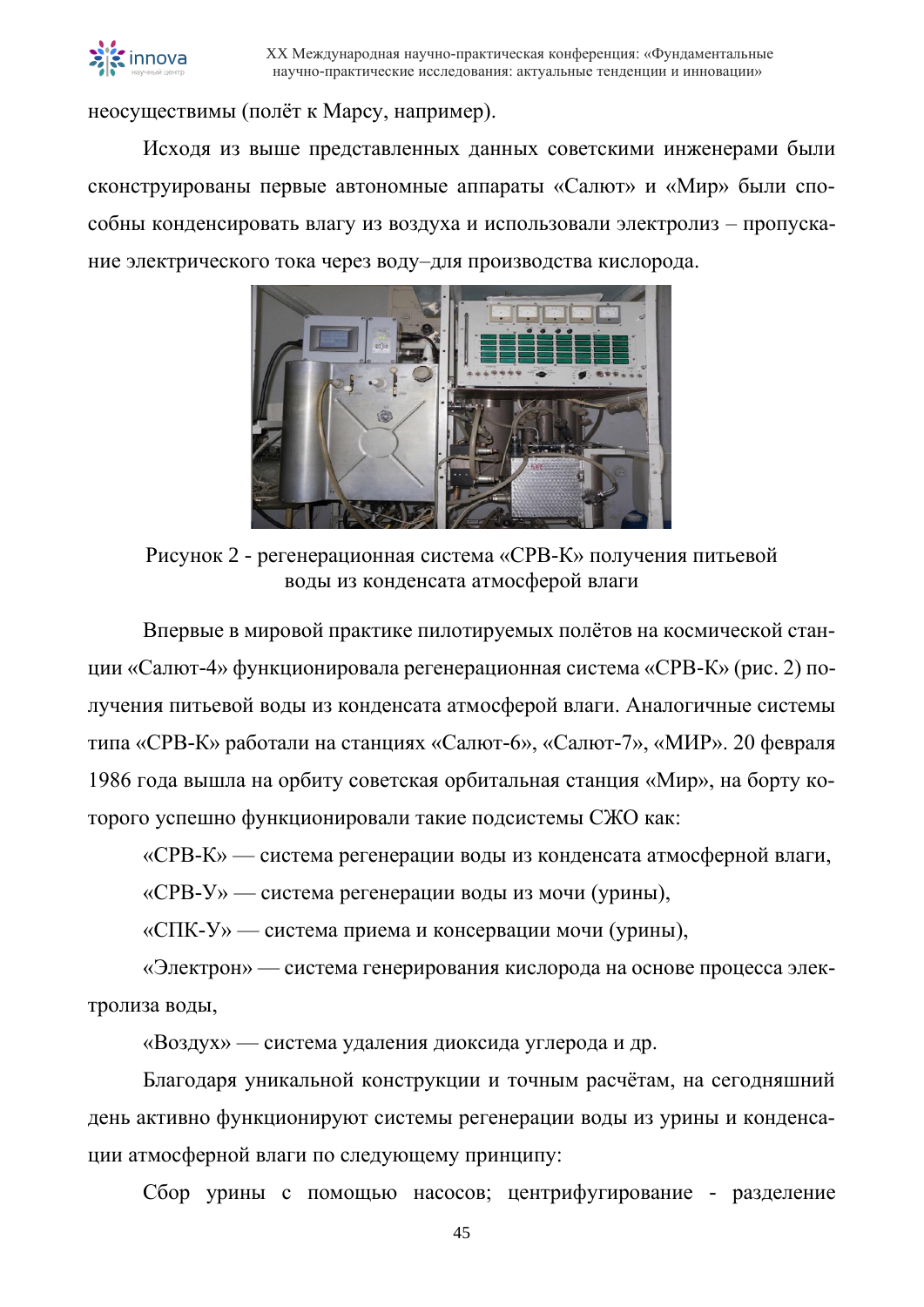

неоднородных систем, состоящих из частиц различной массы, происходящий под действием центробежной силы инерции; дистилляция — перегонка, испарение жидкости с последующим охлаждением и конденсацией паров; нагрев и испарение; конденсация во внешней камере центрифужного аппарата (более 85 процентов мочи можно переработать в чистую воду); подача в бак, в который так же поступает влага из воздуха (образованная потом и выдыхаемым людьми воздухом); в баке создаётся давление, под которым вода из бака поступает в сепаратор. Там из жидкости удаляются растворённые газы (запахи). Потом воду пропускают через разные адсорбирующий, ионообменный материалы для очистки. Далее вода поступает в камеру, где поддерживается температура 131 градус по цельсию, чтобы уничтожить органику. Затем, добавляют йод, чтобы предотвратить размножение микробов. Качество воды проверяют, и потом она поступает в резервуар, где запасается чистая вода для экипажа. Недостаточно очищенная жидкость проходит всю процедуру заново.

Таким образом, проведя аналитическое исследование используемых на данный момент систем жизнеобеспечения стации «МИР», можно сделать вывод, что такие системы будут актуальны для дальнейшего их использования на орбитальных станциях и в колониях в дальнем космосе, благодаря своей эффективности и надёжности.

#### **Список литературы**

1. Воронин Г. И., Поливода А. И. Жизнеобеспечение экипажей космических кораблей. Изд. «Машиностроение». М., 1967. С. 55–57.

2. Прошкин В. Ю., Курмазенко Э. А., Кочетков А. А., Гаврилов Л. И. Вопросы эксплуатации систем обеспечения газового состава Российского модуля Международной космической станции, электронный журнал «Труды МАИ» №65. С. 7–8.

3. Волчек К. А., Каграманов Г. Г., Фарносова Е. Н. Комбинированные мембранные процессы очистки и переработки воды / Химическая промышленность сегодня. 2010. № 7. С. 43–50.

4. https:/www.niichimmash.ru/press/publications/60-let/.